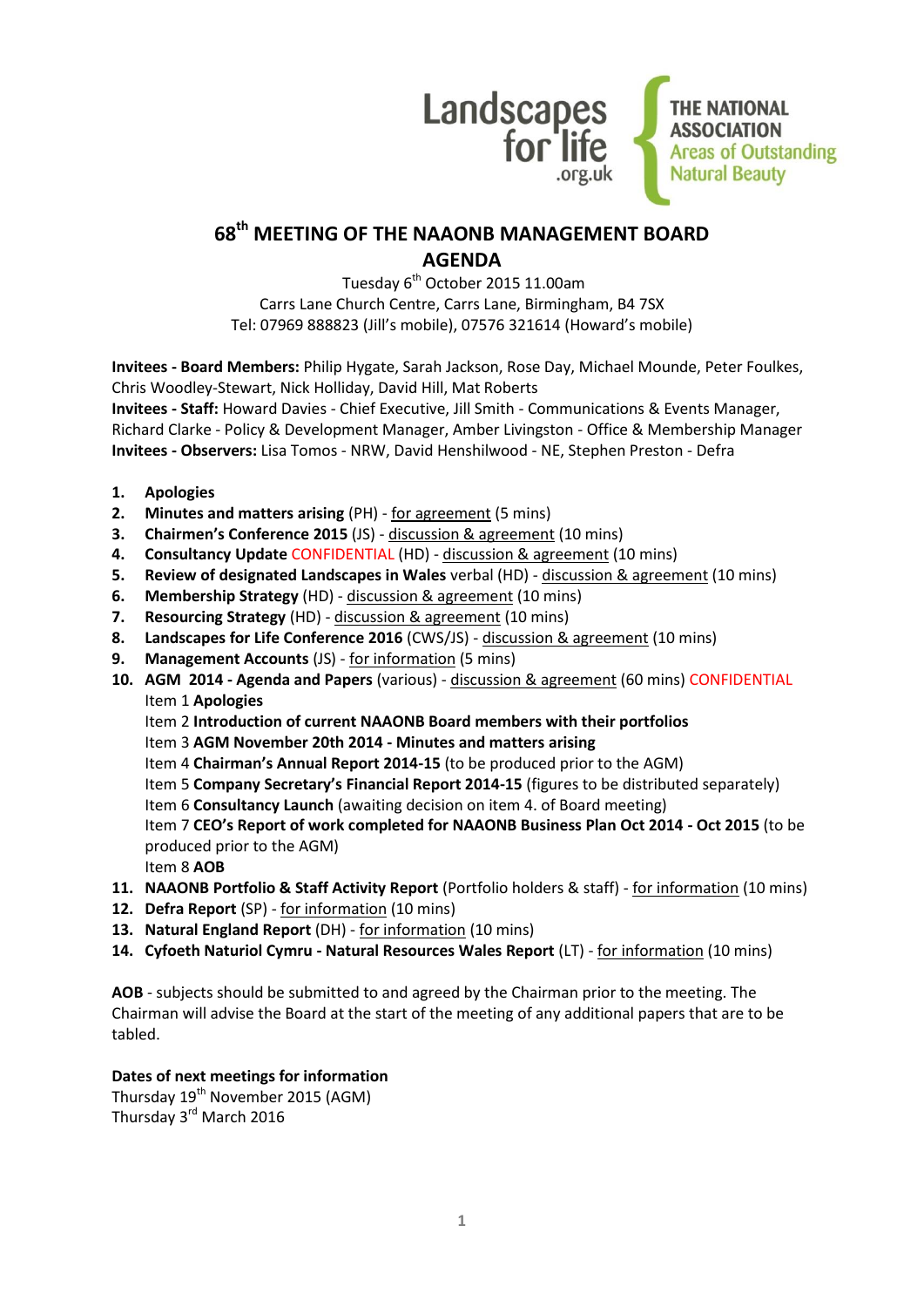**Item 2 - Minutes and matters arising**

# **Item 2 - Minutes and matters arising**

Report to: The Board of the National Association for AONBs Subject: Minutes of the  $67<sup>th</sup>$  meeting of the NAAONB Management Board Date: 06<sup>th</sup> October 2016 Purpose: For agreement

# **MINUTES OF THE 67th MEETING OF THE NAAONB MANAGEMENT BOARD HELD AT 11AM AT HELD ON 18th JUNE 2015**

**Invitees - Board Members:** Philip Hygate, Sarah Jackson, Rose Day, Michael Mounde, Peter Foulkes, Chris Woodley-Stewart, Nick Holliday, David Hill, Mat Roberts

**Invitees - Staff:** Howard Davies - Chief Executive, Jill Smith - Communications & Events Manager, Richard Clarke - Policy & Development Manager, Amber Livingston - Office & Membership Manager **Invitees - Observers:** Lisa Tomos - NRW, Liz Newton - NE, Stephen Preston - Defra

## **1. Apologies**

Lisa Tomos arrived during Item 2 Mat Roberts arrived at Item 3

Apologies were received from Nick Holliday.

Chris Woodley-Stewart attended via Telecon until lunch.

David Hills tried to attend via Telecon but connection was too poor.

Rebecca Waite intended to attend via Telecon, however, connection was never made.

## **2. Minutes and matters arising**

The Chairman called for any errata in the minutes of the previous meetings.

Lisa Tomos incorrectly spelled.

It is reported that Mat Roberts gave apologies, however he attended by phone.

P2 it states that the report be noted, however it should state that it has been agreed.

#### **Matters arising:**

An area on Basecamp for Trustees was requested, for storage of useful documents.

#### ACTION Jill Smith to set up basecamp area for Trustees

It was reported that Rose Day and Howard Davies are starting to look at a membership strategy Sarah Jackson offered her help with discussions around this.

It was requested that the wording in the minutes when Trustees arrive late to meetings should, state at what point in the meeting they arrived, rather than stating they 'arrived late'. ACTION Amber Livingston to word it as "Arrived at …." in future.

**Resolved** that with amendments, the minutes be accepted as a true report.

**Agreed:** Unanimously

#### **Matters arising**

The Board was updated on Chairman and CE activity at Welsh Government and Westminster. Rose Day commended the CE on the report produced in relation to the Welsh Governments review on protected landscapes.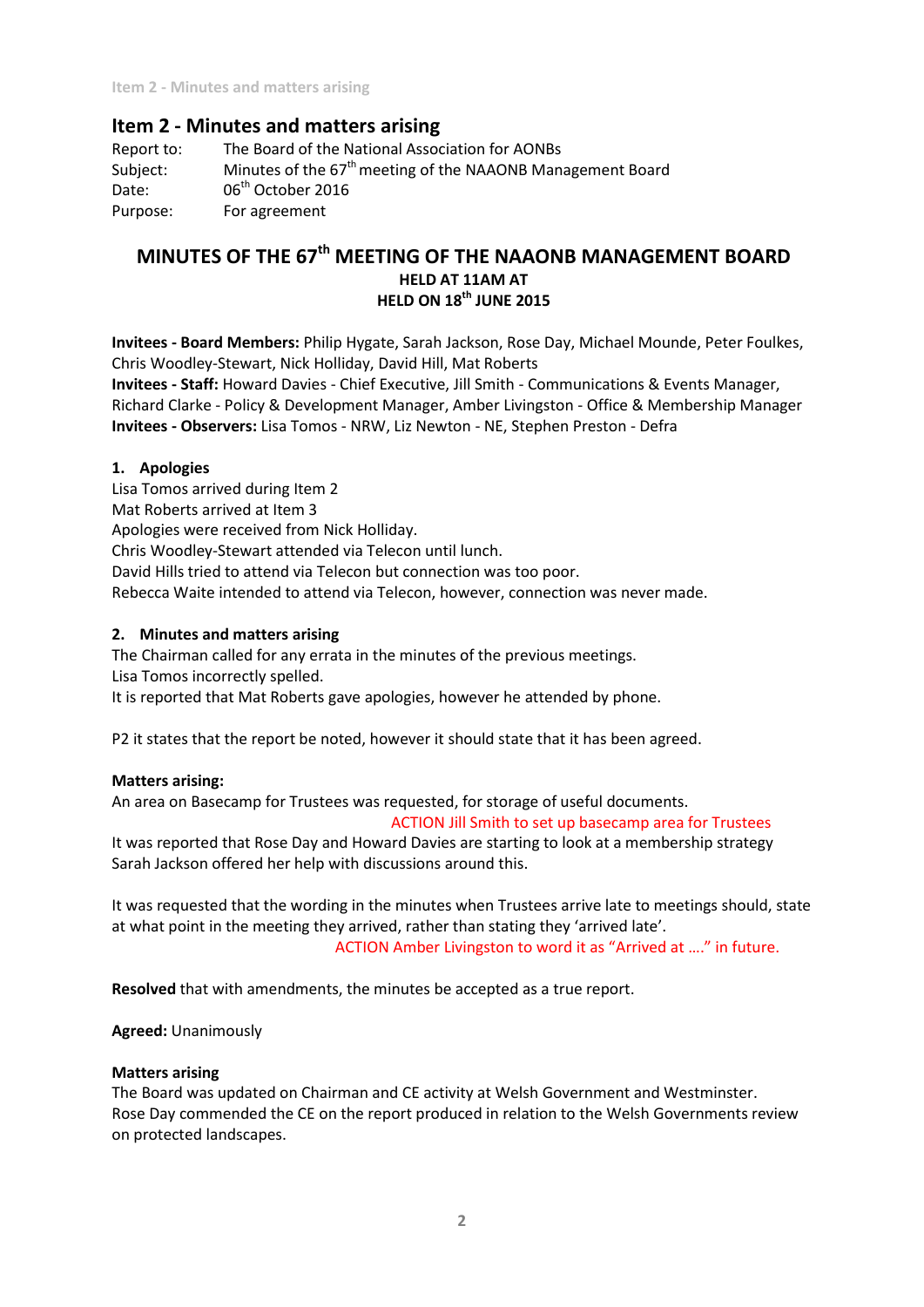Howard Davies reported that the draft Business Plan is essentially signed off, however the Strategic Plan (which is still being amended), has an effect on the Business Plan. It was agreed that CE should continue development of the Strategic Plan (awaiting input from the membership on the AONB Family strategy). It will be circulated to the Board when amendments have been made.

ACTION Howard Davies to make changes and recirculate to Board electronically

Howard Davies reported that Jill Smith is now employed by the National Association and contracts have been signed. The Board thanked the Chairman for his work on this. Jill Smith thanked the Board for their support and success in bringing the TUPE to fruition.

A discussion was had around the reasons for setting up the consultancy. Concerns were raised around the following:

- The NAAONB doesn't necessarily require a separate consultancy as it is legal to work in this way as the Charity.
- Full time AONB staff not having capacity to do additional work and uncertainty how additional or alternative hours would be viewed by their partnerships or employers (local authorities). It was agreed that there would need to be a clear distinction between an individual's existing contracted work with their own AONB, regular NAAONB Family work and NAAONB consultancy work.
- Mat Roberts commented that there is a lot more flexibility, pricing advantages and risk benefit to the consultancy, but raised the issue of any possible charge-out (working for AONB/contract at the same time, resulting in double payment for same work).
- Rose Day commented that conflicts of interest can be avoided using the Consultancy.
- Howard Davies responded that there are some distinct advantages. Core work is laid out in the Business Plan but we are continually asked to provide more work. The Consultancy would allow us to work on the basis of full cost recovery for additional work requested
- Mat Roberts added that the Charity is not focused on making profit but the Consultancy is. He added that AONB Partnerships often service consultants with free information.
- Sarah Jackson added that clarity is required between the work of the NAAONB, set out in Charity Objects and Business Plan and work that the Consultancy takes on is important.
- AONB staff will be able to work for the consultancy as freelancers.
- Michael Mounde added that it is an important model for the whole AONB Family.
- Peter Foulkes added that timesheets may be necessary. The work at the moment seems to be in house. Consultancy needs to bring in external money.

A consensus was reached allowing the Board to move forward with the set-up of the Consultancy.

Sarah Jackson request that minutes be distributed to Board within 4 weeks of the meeting date to help Trustees pick up on actions. ACTION Amber Livingston to produce future minutes to timeframe

#### **3. Portfolio allocation**

The report was introduced by Philip Hygate, it was highlighted the previously suggested portfolio reporting hasn't been put into general use.

ACTION Sarah Jackson to put together a reporting proforma for circulation

Item 6 was moved up to this point to be discussed as part of this item as they relate to each other

#### **6. Honorary Treasurer role**

The report was introduced by Michael Mounde.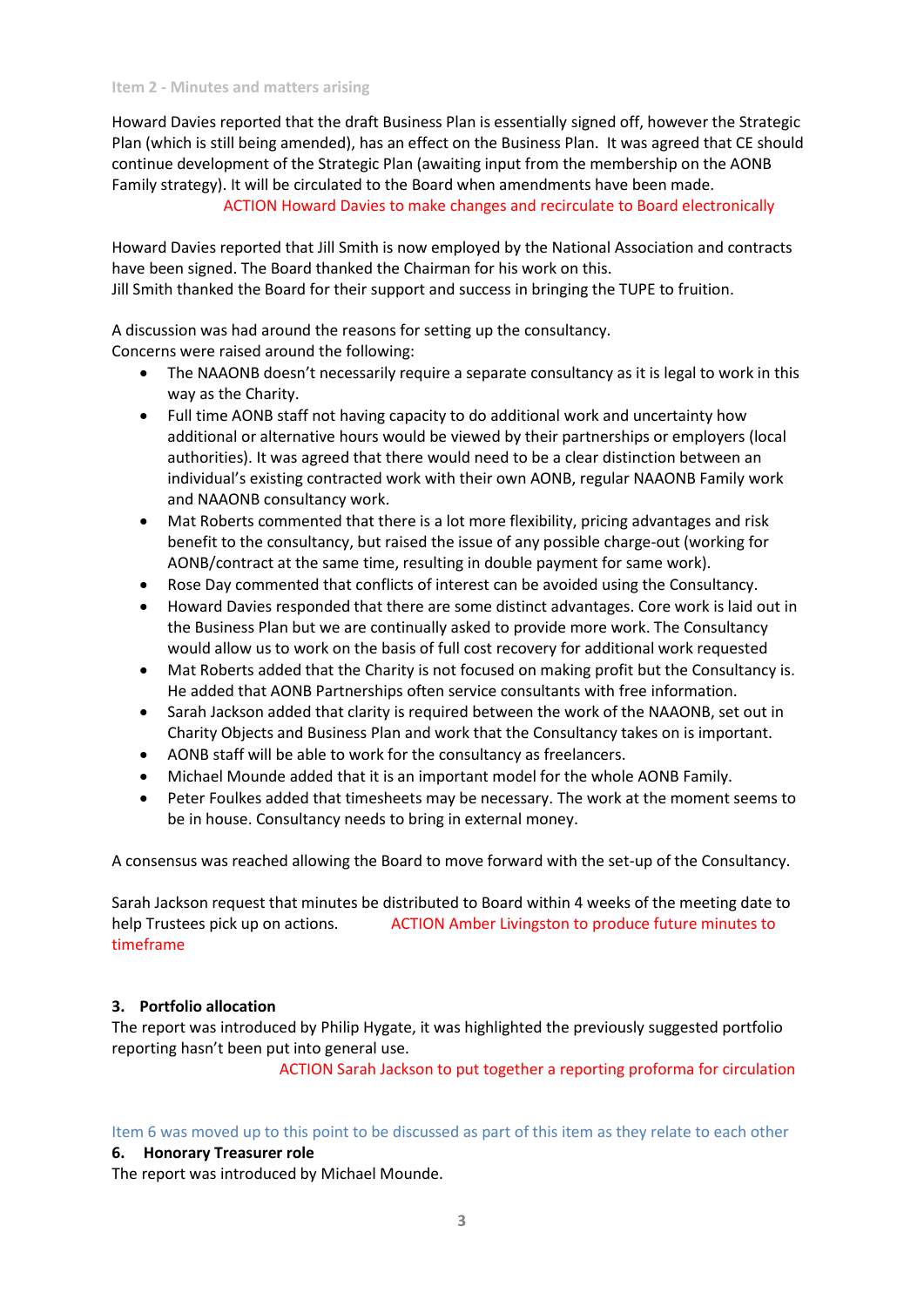It was reported that an offer to be Honorary Treasurer has been received from the NAAONB's current accountant - Andy Miles. This was favourably received but it was also suggested that the role is widely advertised.

Mat Roberts raised the concern that exec and non-exec role has been conflated as we are asking our Honorary Treasurer to have technical expertise.

Rose Day responded that specialist advice will be necessary.

Mat Roberts suggested approaching NCVO - Richard Williams

A discussion clarifying the current bookkeeping structure was had to update the Board.

There was a short discussion on Board structure.

Sarah Jackson commented that it would be better to seek the Honorary Treasurer at the same time as seeking other new Trustees (if required) whose appointments will be confirmed at the AGM.

**Resolved** that we go forward and advertise by economical method to appoint an honorary treasurer (and possibly other roles).

Action Sarah Jackson to set out a timeframe for recruitment of Trustee(s) and role specification

**Proposed:** Michael Mounde **Seconded:** Rose Day

**Agreed:** Unanimously

#### Item 3, Portfolio allocation, was returned to at this point

The Board were updated on the current portfolio allocations and the following new portfolios were laid out and then Trustees volunteered/suggested leads for the roles.

• Raising profile Sarah Jackson as lead • Demonstrating value and relevance Michael Mounde as lead Driving better delivery though collaboration Chris Woodley-Stewart as lead • Raising resources **Mat Roberts with (Nick Holliday was suggested in** his absence) and Rose Day assisting • Managing organisational change Philip Hygate as lead • Honorary Treasurer to be sought • Company Secretary **Jill Smith** 

**Resolved** that the above portfolio allocations be agreed

**Proposed:** Sarah Jackson **Seconded:** Michael Mounde

**Agreed:** Unanimously

Company (and Charity) Secretary was discussed and it was agreed that Jill Smith should continue.

**Resolved** that the above company secretary be agreed

**Proposed:** Sarah Jackson **Seconded:** Michael Mounde

**Agreed:** Unanimously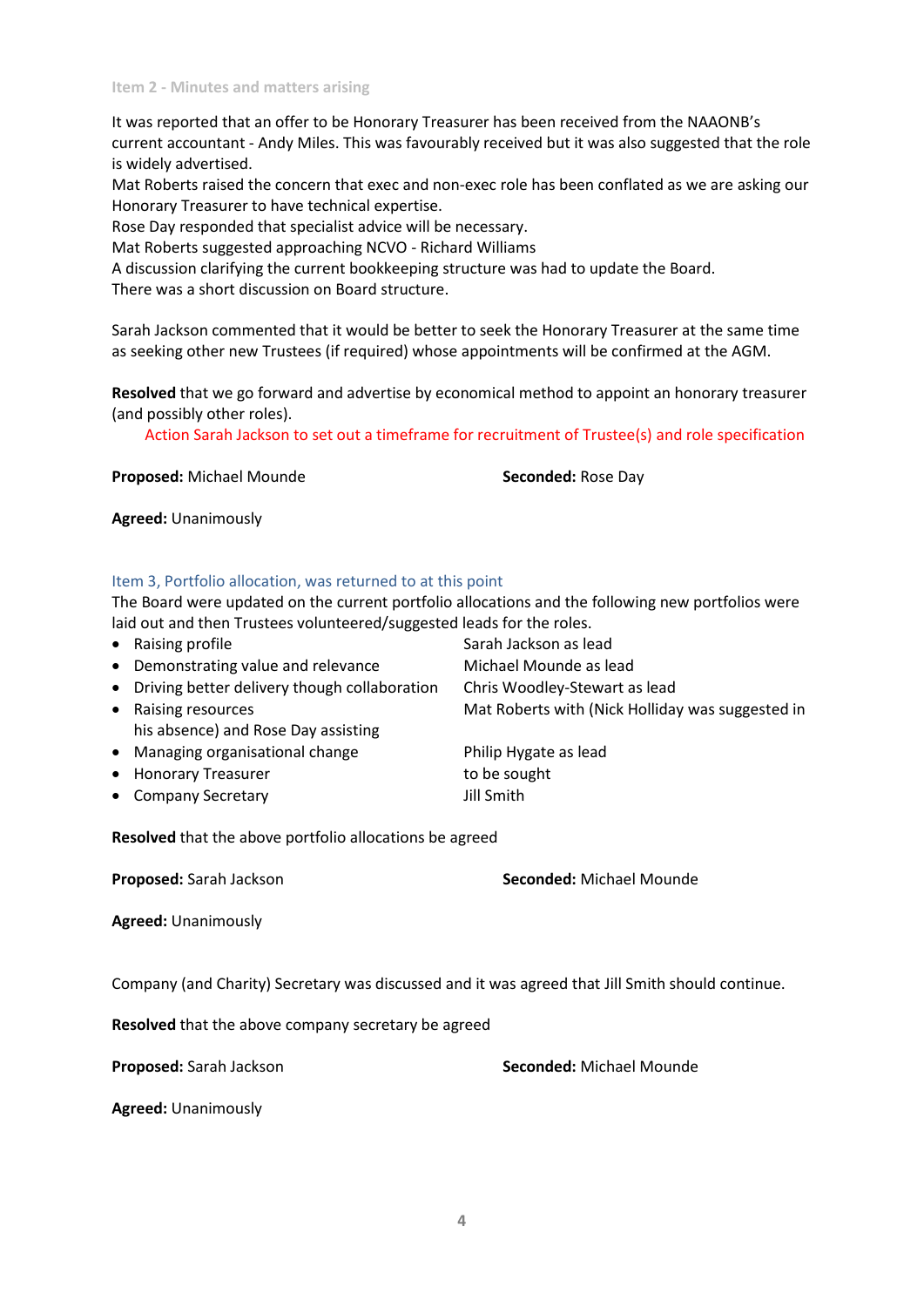**Item 2 - Minutes and matters arising**

#### **4. Review of company insurances**

The report was introduced by Howard Davies who reported that he is content with the level of cover It was suggested that Chairman might require individual cover.

ACTION Howard Davies to look into individual cover for Chairman

**Resolved** that the level of cover agreed as adequate.

**Proposed:** Rose Day **Seconded:** Michael Mounde

**Agreed:** Unanimously

#### **5. Risk register**

The report was introduced by Howard Davies and a few questions were addressed around format. ACTION Howard Davies to upload Risk Register to new Basecamp group

**Resolved** that the scope content and format be agreed.

**Proposed:** Rose Day **Seconded:** Mat Roberts

**Agreed:** Unanimously

Mar Roberts suggested that the CE to report on the top 3 risks at each board meeting as a standing item.

**Resolved** that Risk become a standing item on the Board meeting (top 3 to be reported at each meeting).

ACTION Howard Davies, with Board input, to add this as a standing item

**Proposed:** Mat Roberts **Seconded:** Michael Mounde

**Agreed:** Unanimously

#### **7. Draft Strategic Plan 2015-20**

The report was introduced by Howard Davies The timeframe for this was discussed with the conclusion that the final draft will be brought to the October Board meeting (and be uploaded to new Basecamp group prior to this). Consultancy will be brought to the October Board meeting and subsequent AGM (November). Howard Davies then requested Board assistance on this. Michael Mounde volunteered his assistance.

**Resolved** that the report be noted.

#### **8. NAAONB/AONB Family Post- General Election activity**

The report was introduced by Jill Smith.

During this the "So Much More than a View" publication was presented to the Board.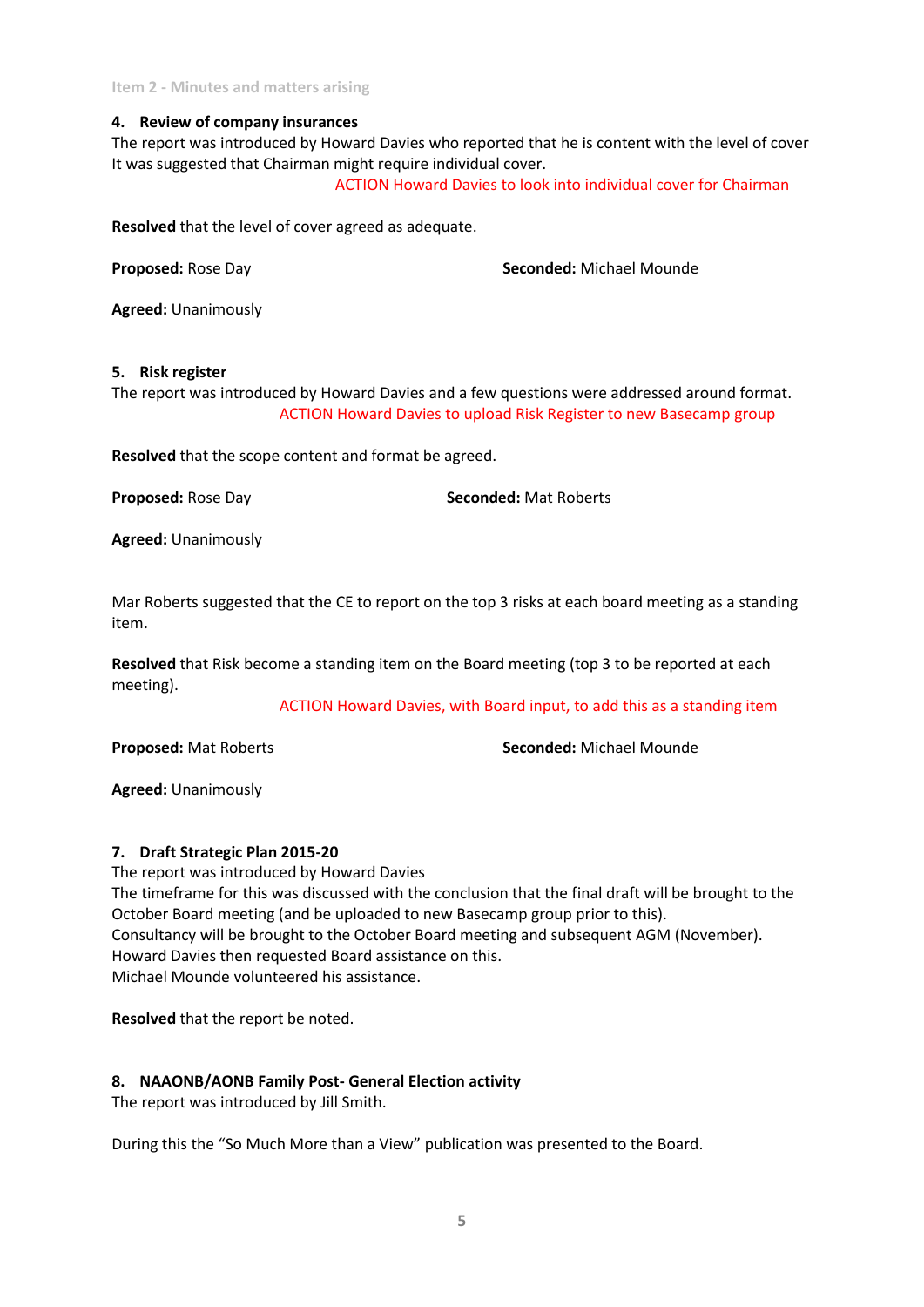Rose Day commented that this publication is absolutely splendid. Peter Foulkes suggested that a hard copy be sent out to corporates.

Jill Smith requested £300 from reserved to have the proposed infographics produced by the same designer.

The Board agreed.

**Resolved** that this paper be noted.

#### **9. Landscapes for Life Conference 2015**

The report was introduced by Jill Smith.

**Resolved** that this paper be noted.

#### **10. NAAONB/National Parks England Draft Accord**

The report was introduced by Howard Davies.

It was suggested that wording "the priority" be taken out as they are all priorities.

Sarah Jackson highlighted that numbers 1 and 3 are statements whereas others are actions and suggested that this be amended. It was also suggested that bullet point 6 should be reworded now that So Much More than a View has been produced.

Mat Roberts and Stephen Preston suggested mention of investment other than government (not blocks on economic growth/investment benefits)

ACTION Howard Davies to make above amendments to the Accord It was suggested that the accord be signed at Chairmens' Conference.

**Resolved** that with above recommendations the next steps of the Accord be agreed.

**Proposed:** Mat Roberts **Seconded:** Rose Day

**Agreed:** Unanimously

#### **11. Management Accounts**

The report was introduced by Jill Smith.

Michael Mounde suggested that the wording of the management accounts read that there is a planned surplus to grow the reserves. This will be carried forward, to reduce risk and safe guard future activity.

**Resolved** that this paper be agreed.

**Proposed:** Sarah Jackson **Seconded:** Michael Mounde

**Agreed:** Unanimously

#### **12. NAAONB Portfolio & Staff Activity Report**

The report was introduced by Howard Davies Health and well-being work and opportunities were discussed.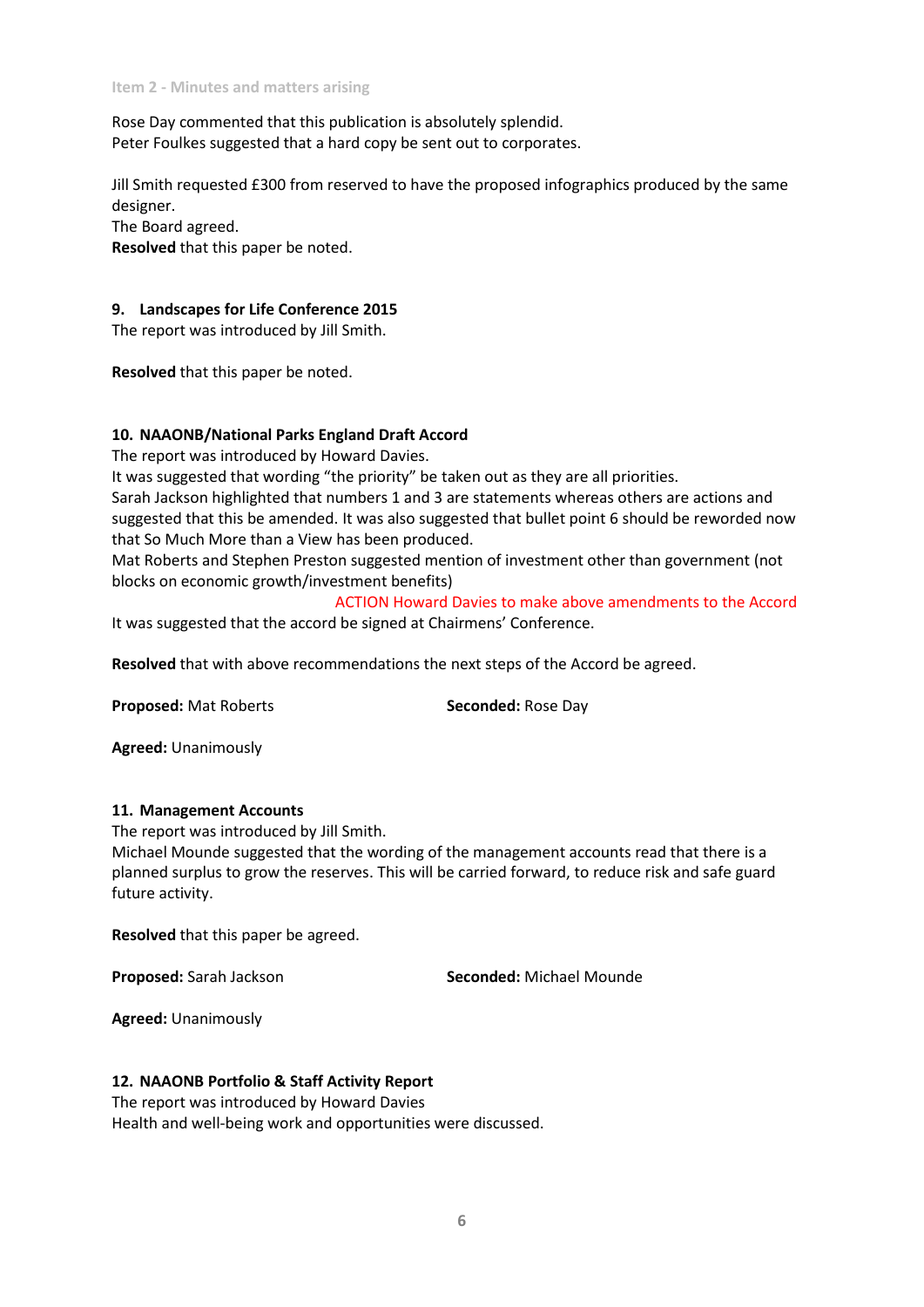Mat Roberts commented that this shows a good programme of engagement, which is however missing engagement with the Forestry Commission England suggested meeting with Simon Hodgson, Chief Executive, Forestry Commission England.

Mat Roberts left at this point

Rose Day requested permission to respond, on North Devon Coast AONB Partnership's behalf, to the NAAONB Board's appeal for feedback on accords. Richard Clarke responded that this would be welcomed.

The Board was updated on the File on 4 radio programme which had recently aired. Henry Oliver was thanked for his input and performance.

**Resolved** that this paper be noted.

#### **13. Defra Report**

The report was introduced by Stephen Preston, he acknowledged the request to agree grant allocation by September but suggested that it would more realistically be Dec 2015/Jan 2016. He also explained that the three reports still to be published which are waiting for ministerial signoff.

**Resolved** that this paper be noted.

#### **14. Defra presentation on the health of English AONB units**

The report was introduced by Stephen Preston

Funding streams have brought in 10 million - 62% of external funding is HLF.

Big Lottery is another source that people are looking at but it is a different way of working. Other sources are small in comparison.

Steve Preston reported in detail to the Board on a number of figures and findings from his report.

Richard Clarke observed that the money is coming in from work carried out 5 years ago. As capacity is lost and as others come in to the market, competition goes up and those with reserves/additional capacity are better able to bid. He added that he hopes that in 5 years HLF has not fallen from the AONB agenda.

The Chairman thanked Steve for realising that the leanness is in fact emaciation.

Michael Mounde highlighted that the ability to plan budgets as 3 year projection is very important. Howard Davies added that we need to improve the confidence of AONB partnerships. It doesn't take a lot for a minster to improve confidence.

Rose Day asked who the figures discussed are being shown to.

Steve Preston responded that they are being shared with Defra and their superiors. Steve Preston was thanked by the Board for putting this report together.

**Resolved** that this paper be noted.

#### **15. Natural England Report**

The report was introduced by Liz Newton

Designation process is under review and is focused on Suffolk Coasts & Heaths AONB.

Howard Davies wished to highlight that NAAONB have been approached by BBC Midlands, who want to run a programme on areas which are up for designation.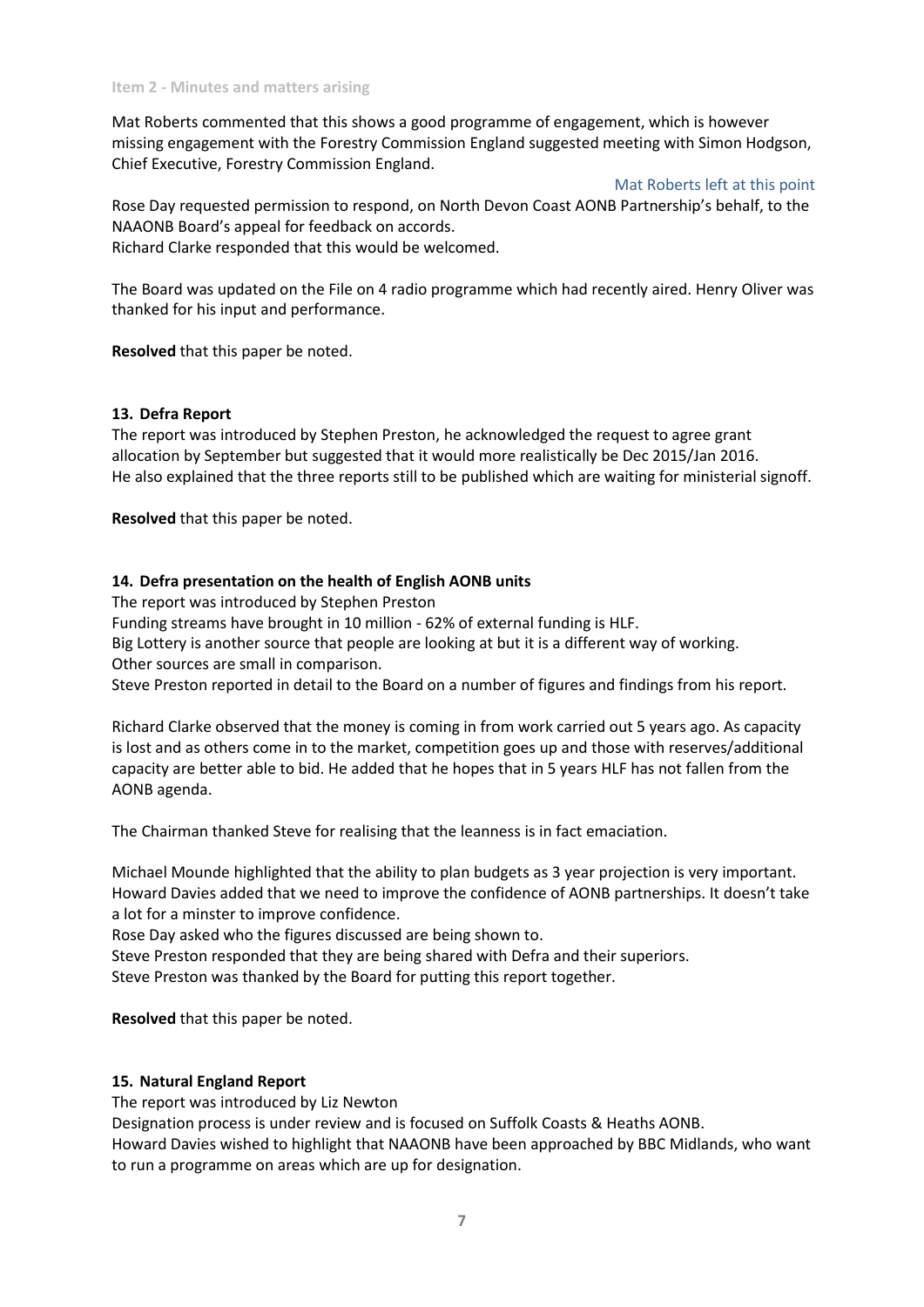Liz Newton also reported that DCNS want to put together an outdoor strategy.

Stephen Preston mentioned the Lakes Dales and also a meeting between Forest of Dean and Rory Stewart, Under Secretary of State for Environment and Rural Affairs.

Stephen Preston added that he saw Chris Bolton who has been looking at using this practice for all National Character areas.

**Resolved** that this paper be noted.

## **16. Cyfoeth Naturiol Cymru - Natural Resources Wales Report**

The report was introduced by Lisa Tomos

There has been a number of legislative changes.

Well Being of Future Generations Act passed and a how to do it guide is being produced.

Howard Davies asked if this will go out to consultation?

Lisa Tomos responded that she will find out.

Lisa Tomos continued by reporting Environment Bill is out for comment (Landscape is not mentioned).

Howard Davies added that a joint response has been put together to WG from NAAONB with The Alliance for National Parks Cymru.

Lisa Tomos added that there is a Local Government merger on the cards. Dropping from 22 LAs down to 8 or 9.

Philip Hygate requested news on the replacement of the Chairman.

Lisa Tomos responded that news is expected in July.

Lisa then mentioned a health assessment tool which will be given to Howard Davies for circulating. Timeframes for responding to the Environment Bill were discussed.

**Resolved** that this paper be noted.

#### **AOB**

The Board were asked if they would be content to continue meeting in Birmingham for Board meetings (Chairman's meeting & AGM will be in London) as this makes travel sense and saves money.

Board agreed.

The Chairman declared conflict of interest and left for a discussion around the Trustee recruitment process and appointment in time for the upcoming AGM.

A third of the Board, the 3 longest serving Trustees as required by the NAAONB Memorandum and Articles of Association agreed to stand down and be reappointed en-bloc. See Item 6

Meeting closed: 15.13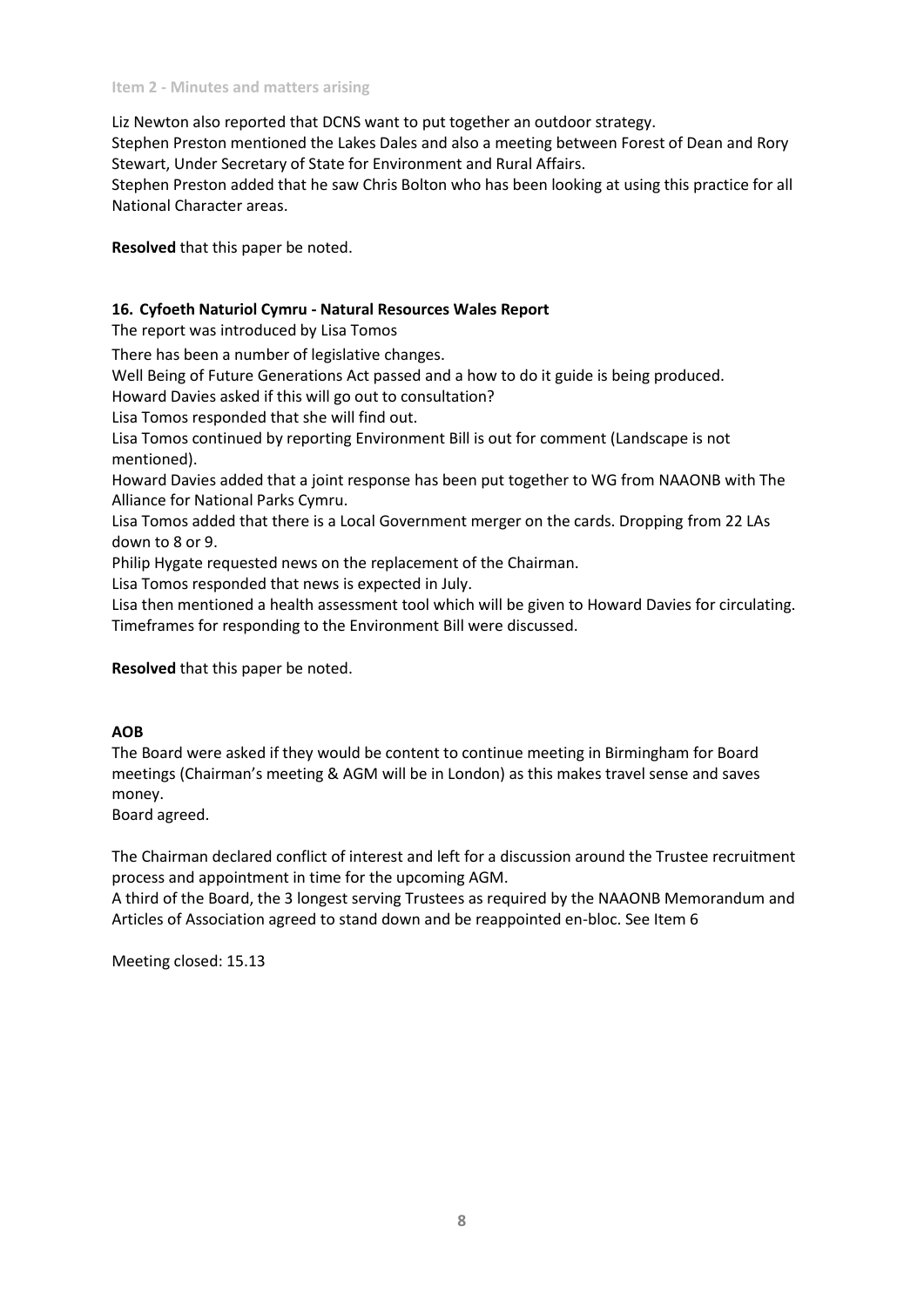**Item 3 - Chairmen's Conference 2015**

# **Item 3 - Chairmen's Conference 2015**

| Report to: | The Board of the National Association for AONBs                                                        |
|------------|--------------------------------------------------------------------------------------------------------|
| Subject:   | Chairmen's Conference 2015 "Protected Landscapes - we mean business"                                   |
| Date:      | 6 <sup>th</sup> October 2015                                                                           |
| Report by: | Jill Smith                                                                                             |
| Purpose:   | To brief Board members on the plans for Chairmen's Conference 2015 - 19 <sup>th</sup><br>November 2015 |

# **RECOMMENDATIONS** It is recommended that the Board • note this paper considers and discusses any further requirements

#### **Background**

Following the success of last year's Chairmen's Conference attended by Lord de Mauley, and both AONB and National Park Chairmen and Lead Officers, invitations from Philip Hygate were sent in late September inviting a similar audience to attend this one day conference in London.

The Chairmen's Conference 2015

- takes place on Thursday  $19<sup>th</sup>$  November 2015 in London,
- has as its theme, "Protected Landscapes we mean business"
- has Rory Stewart MP (tbc) as its keynote speaker
- will see the signing of the Accord between the NAAONB and NPE by both Chairmen
- has invited Vodafone, National Grid and the LEPs to speak
- will be seeking additional input from AONB and National Park Chairmen on the work going on at a local level
- incorporates the NAAONB AGM, and
- is making a charge of £75.00 pp to cover costs

The Chairman's Conference 2015 provides a timely and valuable opportunity to build on the collaboration between the NAAONB and NPE which resulted in the production of *"So Much More Than the View".*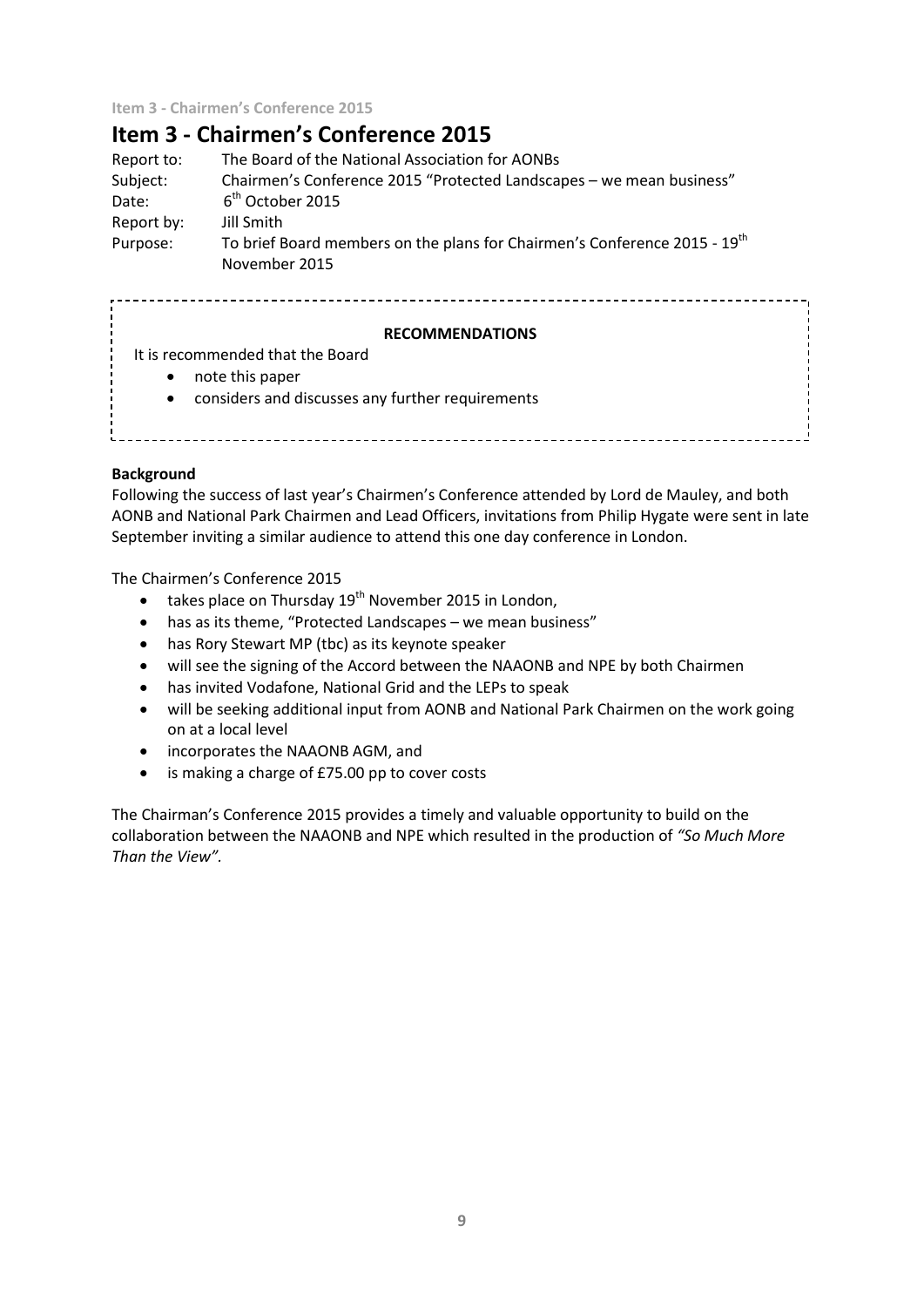# **Item 6 - Membership Strategy**

Report to: The Board of the National Association for AONBs Subject: Membership Strategy Date:  $6<sup>th</sup>$  October 2015 Report by: Howard Davies Purpose: To agree the scope and content of an NAAONB membership strategy

#### **RECOMMENDATIONS**

It is recommended that the Board

- Note the background to the paper
- Agree the scope and content of the strategy
- Nominate a Board member to support this area of work
- Agree the timescale for production

#### **Background**

The purpose of the membership strategy is to

- a) plan and evidence meaningful engagement with members
- b) define membership types and offers
- c) demonstrate how the NAAONB plans to grow its membership base

At the heart of this approach is the need to embrace our membership and focus on qualitative rather than quantitative outcomes. It outlines the approach that the NAAONB will take to ensure a coherent and consistent approach is taken to the engagement and recruitment of members in line with our vision and objectives.

The strategy will be supported by an implementation plan. The implementation will be monitored and reported on to the Board of Trustees. The development and delivery of the strategy will be monitored and supported by a nominated Board member.

#### **Agreed timescale**

The intention is to have in place an agreed membership strategy by  $1<sup>st</sup>$  April 2016

#### **Conclusion**

This is a paper for discussion and agreement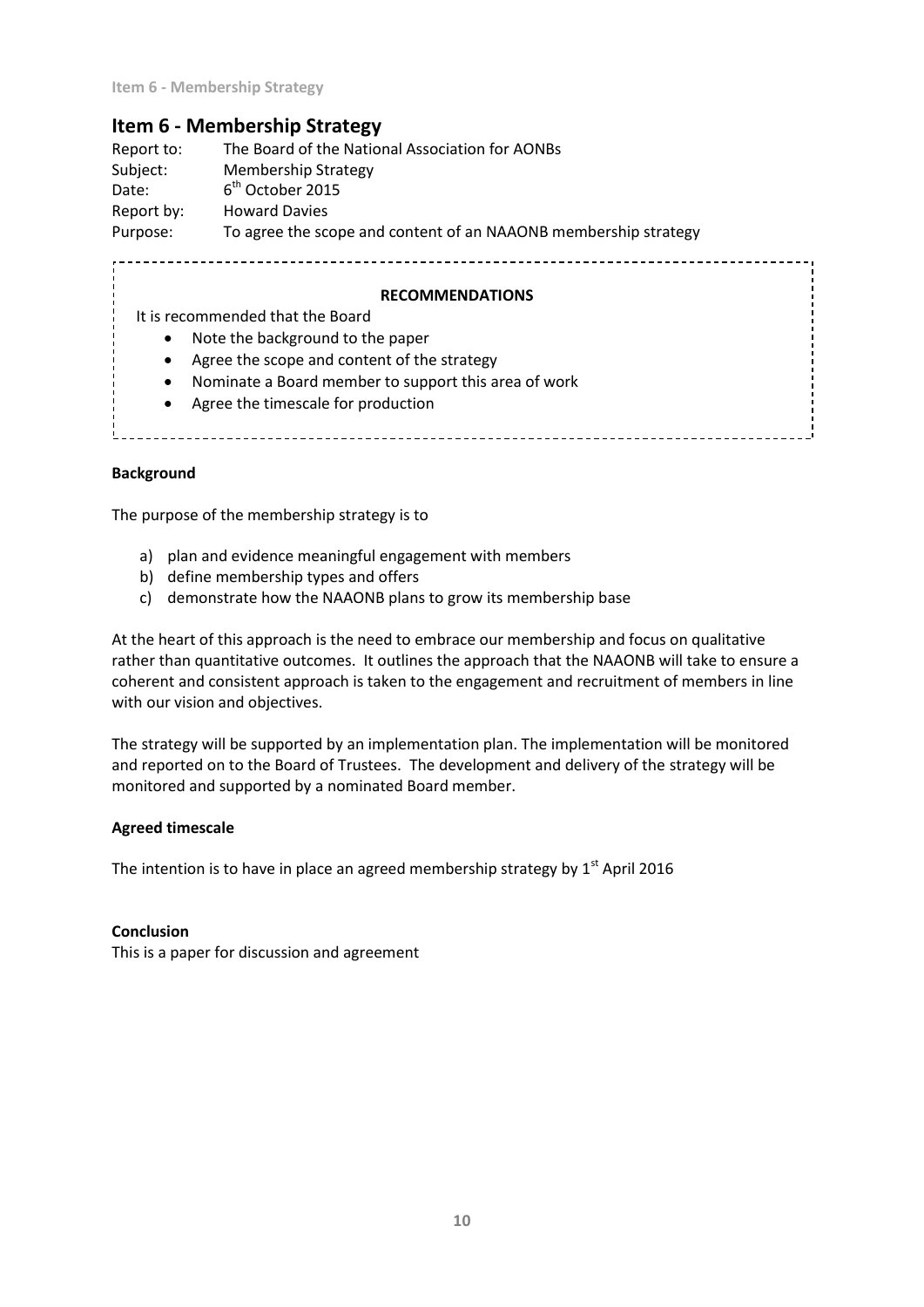# **Appendix 1 -** The NAAONB Membership Strategy

#### **1.0 Background**

- 1.1 The NAAONB delivers on its objects through an approach built on collaboration, collective action, and co-operation. The NAAONB provides the strategic leadership, positioning, and a national framework to support this collaboration but looks to its members to define, develop and deliver activity on the ground.
- 1.2 The NAAONB strives to provide the culture, platforms, and skillsets for active collaboration at multiple levels and believes that community collaboration, formed around agreed common objectives, encourages high levels of member engagement.
- 1.3 Member-founded collaboration is valued by the membership as long as it continues to deliver for them. Collaborative communities (Action Learning Sets, sub-groups etc.) created 'centrally' by the NAAONB can deliver high levels of value if created for the correct reasons; primarily to deliver additional value to members. If revenue generation is the primary driver, the communities are unlikely to be sustainable.
- 1.4 NAAONB-created collaborative communities must serve the needs of members rather than the needs of the NAAONB. The NAAONB also believes that, in this context, member founded collaboration is the most sustainable, energetic, and effective way of collaborating.
- 1.5 It is important that the full membership of the NAAONB forms part of this collaborative activity and is actively and enthusiastically engaged with the charity and its work programme. When a member is actively engaged with the NAAONB s/he will actively and enthusiastically champion the organisation. This is an important element of membership recruitment.
- 1.6 This underlying philosophy underpins the NAAONB membership strategy

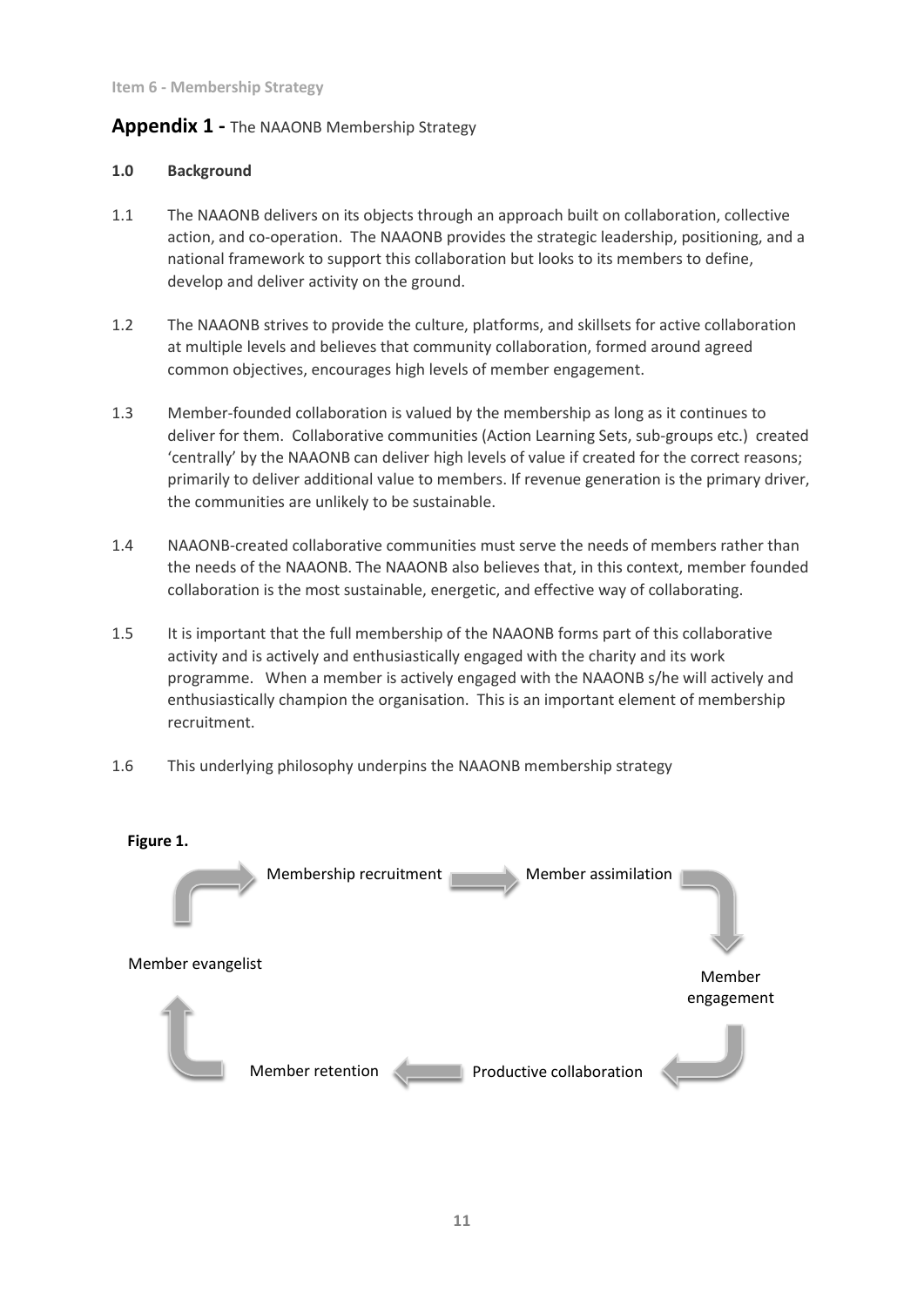#### **Item 6 - Membership Strategy**

1.7 The recruitment, management, and retention of members, and the relationship the NAAONB has with them, must support this underlying philosophy. The collaborative activity of members will further the objects of the NAAONB and support the further development of the AONB Family.

## **2.0 Membership of the NAAONB**

- 2.1 Membership will give a strong sense of belonging and identity
- 2.2 Membership will provide meaningful opportunities to collaborate in one or more of the following ways
	- Team collaboration become part of a team formed around the achievement of a specific goal. You will have a defined role and the opportunity to interact with the AONB Family and/or the NAAONB using your particular skillset.
	- Community collaboration become involved on the basis of a shared area of interest. The goal is often focused on learning rather than a task and your input will help the AONB Family and/or the NAAONB deliver more effectively.
	- Network collaboration access our online platforms where members find, share, and signpost knowledge and learning

## **3.0 Membership categories**

## **1. Full Members**

AONB Partnerships and Conservation Boards

## **2. Supporting Members**

- **•** Local Authorities
- 'Friends of' groups
- Interest groups/societies/charities
- **Students**
- **Consultants**
- Individuals

#### **3. Corporate Members**

Further work required to synchronise this area of membership development with the existing approach to corporate relations at the local level

#### **4.0 Benefits of membership**

- 4.1 The NAAONB was set up by the AONB Family to service its needs at a UK level. Its focus is on the delivery of its objects and it is accountable to its members. The NAAONB will serve its Full Members utilising the support of Supporting and Corporate Members.
- 4.2 Each membership category will provide obvious benefits that will be clearly articulated in the strategy. Full members will continue to receive the support of the NAAONB through its five areas of work: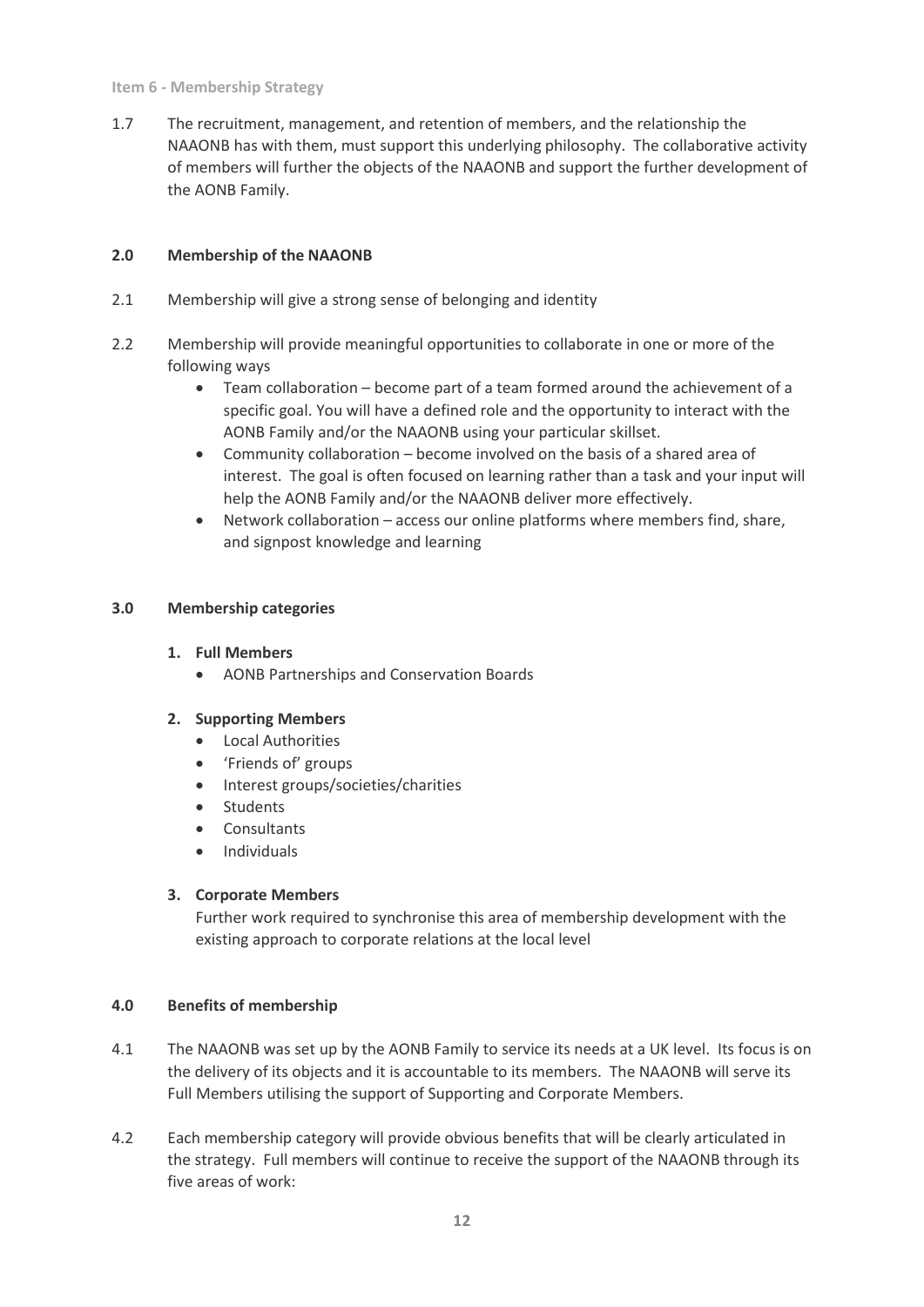- Driving better delivery through collaboration
- Demonstrating value and relevance
- Raising Profile
- Raising resources
- Managing organisational change
- 4.3 The benefits to Supporting and Corporate members might include
	- a members -only area on web site where members can take part in debates/discussions, read research, reports and blogs and share ideas
	- Access to specific areas of basecamp
	- Access to data and information
	- Sponsorship/publicity/marketing opportunities

## **5.0 The NAAONB Membership Strategy**

In addition to the defining categories and benefits of membership, and costs, the strategy will include the following elements

- 5.1 **Identification of the Target Market** who the NAAONB wants to reach this includes determining our primary markets and building lists of these prospects.
- 5.2 **Articulating our Membership Offer** what a member will receive this includes how we will package our membership products and what we will offer to attract new members.
- 5.3 **Clarifying our Marketing Message** why a member should join this includes defining our value proposition and presenting solutions and benefits to members that are compelling.
- 5.4 **Defining our Promotional Tactics** how existing and potential members will be reached this includes careful cross referencing to the national Communications Strategy and will define the best marketing channels like personal contact, direct mail, email, social media, newspaper, magazines, radio etc. and the frequency and timing of promotions
- 5.5 **Agreed methods of Testing and Tracking** where to take future efforts this includes trying variations of the four points listed above and recording which produce the best ROI, number of new members, and outcomes in line with the delivery of our objects.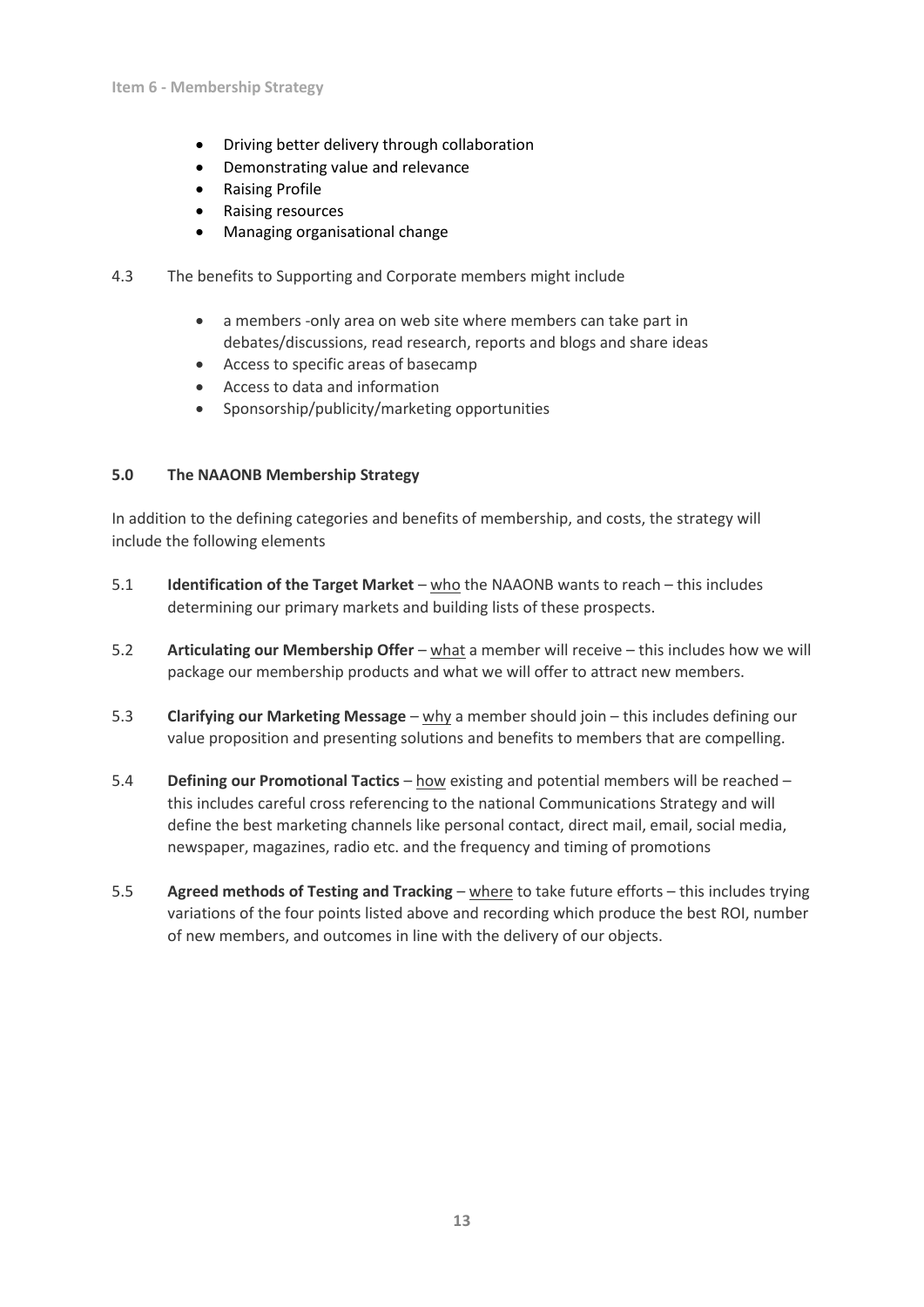# **Item 7 - Resourcing Strategy**

| Report to: | The Board of the National Association for AONBs                |
|------------|----------------------------------------------------------------|
| Subject:   | Towards an NAAONB Resourcing Strategy                          |
| Date:      | $6th$ October 2015                                             |
| Report by: | <b>Howard Davies</b>                                           |
| Purpose:   | To agree the scope and content of a NAAONB resourcing strategy |

#### **RECOMMENDATIONS**

It is recommended that the Board

- Note the background to the paper
- Agree the scope and content of the strategy
- Nominate a Board member to lead this area of work
- Agree the timescale for production

**Please note that appendices 2 and 3 have been distributed separately by email.**

#### **Background**

A decline in funding for environmental organisations is the single biggest corporate risk facing the NAAONB.

On behalf of the AONB Family the NAAONB leads on

- maintaining engagement with existing funding partners and work to establish additional funding partnerships
- proactive development of large scale funding bids with partners
- growing opportunities for diversifying funding streams

The purpose of the resourcing strategy is to fulfill this commitment to the AONB Family and militate against risk to the NAAONB. In doing so we will identify the financial requirements of the NAAONB and the level of NAAONB support in this area to the AONB Family required to enable both to conduct their work and achieve their objectives.

The strategy will outline the actions, timescales and resources that will be implemented to enable these funding needs to be met. It will also clearly make the links between membership development and resourcing.

#### **Agreed timescale**

The intention is to have in place an agreed resourcing strategy by  $1<sup>st</sup>$  April 2016

#### **Conclusion**

This is a paper for discussion and agreement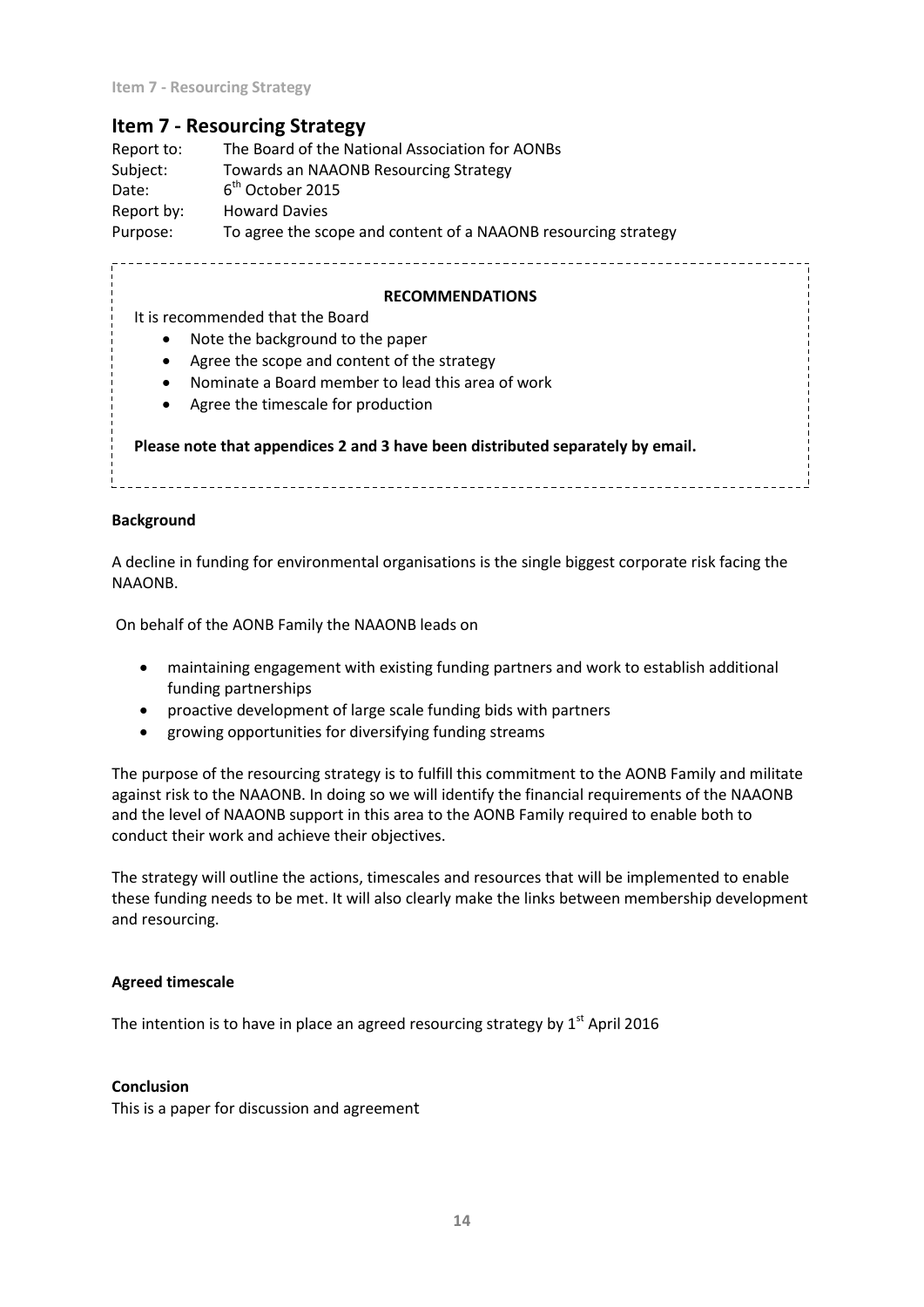# **Appendix 1 -** The NAAONB Resourcing Strategy

The strategy will include the following elements<sup>1</sup> and be supported by an implementation plan.

## **1. A case for supporting the National Association for AONBs**.

This will include an effective case for support – a powerful and engaging argument as to why a donor/ Trust should support our work.

It will outline

- what the problem is,
- what our solution is to the problem
- the difference we will make if we succeed
- what will happen if we fail
- why the NAAONB is uniquely qualified to tackle the problem

This will be articulated in a simple, externally focused way that is memorable and emotionally engaging.

## **2. An analysis and plan**

This element is about deciding which sources of funds we will focus on. Ideally we want a mixed portfolio so we are not dependent on any single source.

Each source has distinct characteristics – they require different levels of resource to exploit them and have different timeframes to deliver a result. We need to decide which make most sense for us, matching your ambition to available resources. Some of the options are

- **Trusts and foundations**
- **Companies** There needs to be clear cross-over here between this and the corporate element of our membership strategy
- **Individuals** large and small, one-off and regular personal contributions

## **3. The structure**

When we know which sources to approach, we can then structure our approach to resourcing our work. We might choose to create a trustee-led resourcing committee, employ a development officer/grant specialist/fundraiser or outsource to a consultant. The NAAONB will need to begin to build our resourcing capacity as early as possible.

## **4. Research**

This step takes choices from the analysis a stage further and identifies the specific donors we plan to target. The key here is to find people and organisations that will have a reason to support the NAAONB and the ability to give at the level we need. We also need to establish how to reach each supporter. It is easier to start with close contacts; identify if trustees, staff, AONB lead officers and others can help us reach potential donors by mapping their connections.

## **5. The proposition**

1

<sup>1</sup> Adapted from **'**How to build a successful fundraising strategy from scratch' written by *Angela Cluff, Director at the Management Centre, for the Voluntary Sector Network (July 2014)*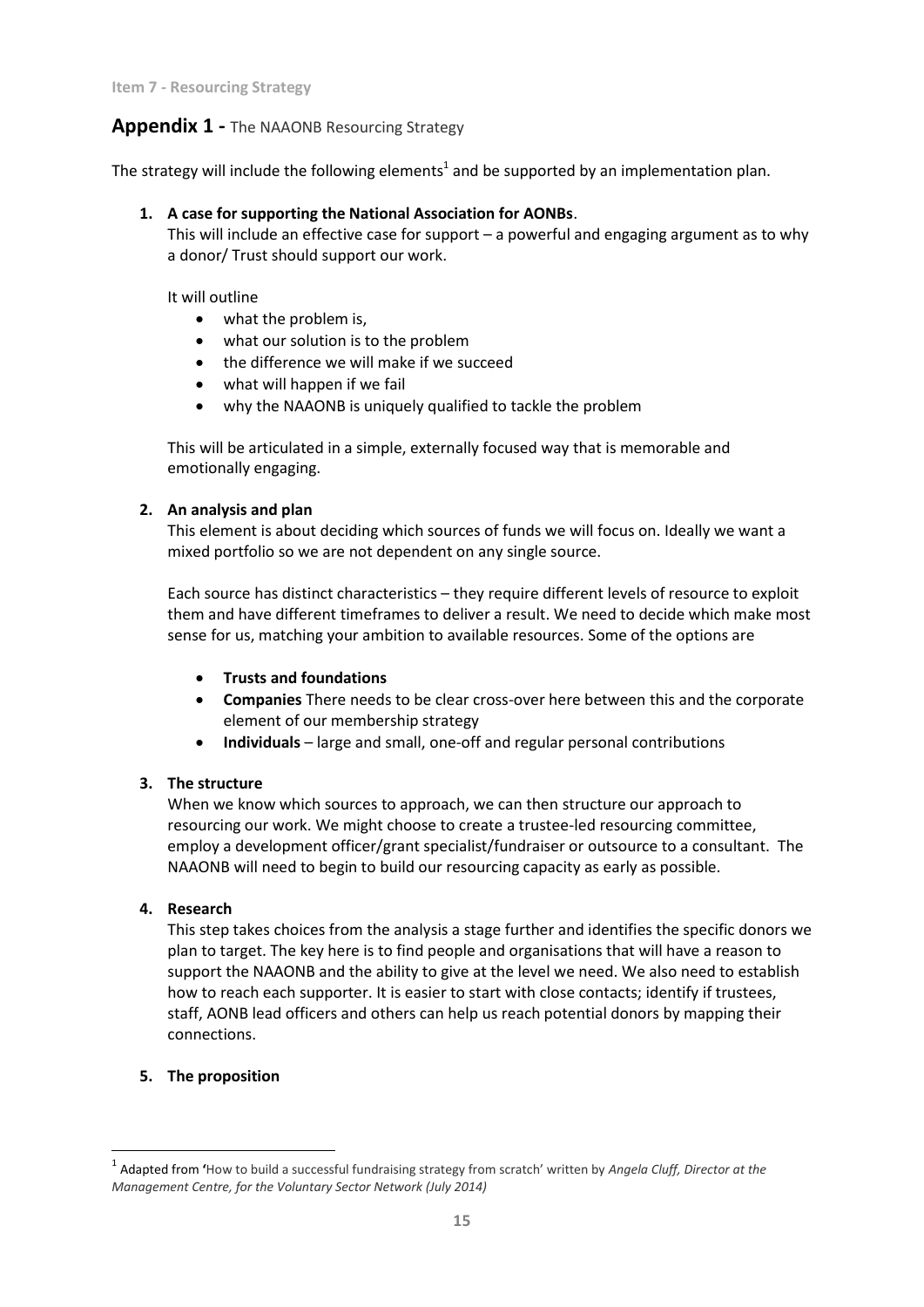The NAAONB needs to its needs and match them to donor interests. For example, if you are planning to approach a national foundation we will need to explain what their funding will do and what difference it will make.

#### **6. Asking for money**

Fundraising will only work if we actually ask for support. Trusts and foundations typically require a written proposal. Corporates may require you to pitch. There are many ways to ask individuals from organising a special event, to writing to them, to asking in a face to face setting. All need careful preparation and resource input.

## **7. Building relationships for the long term**

This will require the NAAONB to factor in maintaining contact with donors/trusts, reporting back on the difference their contribution has made and providing evidence.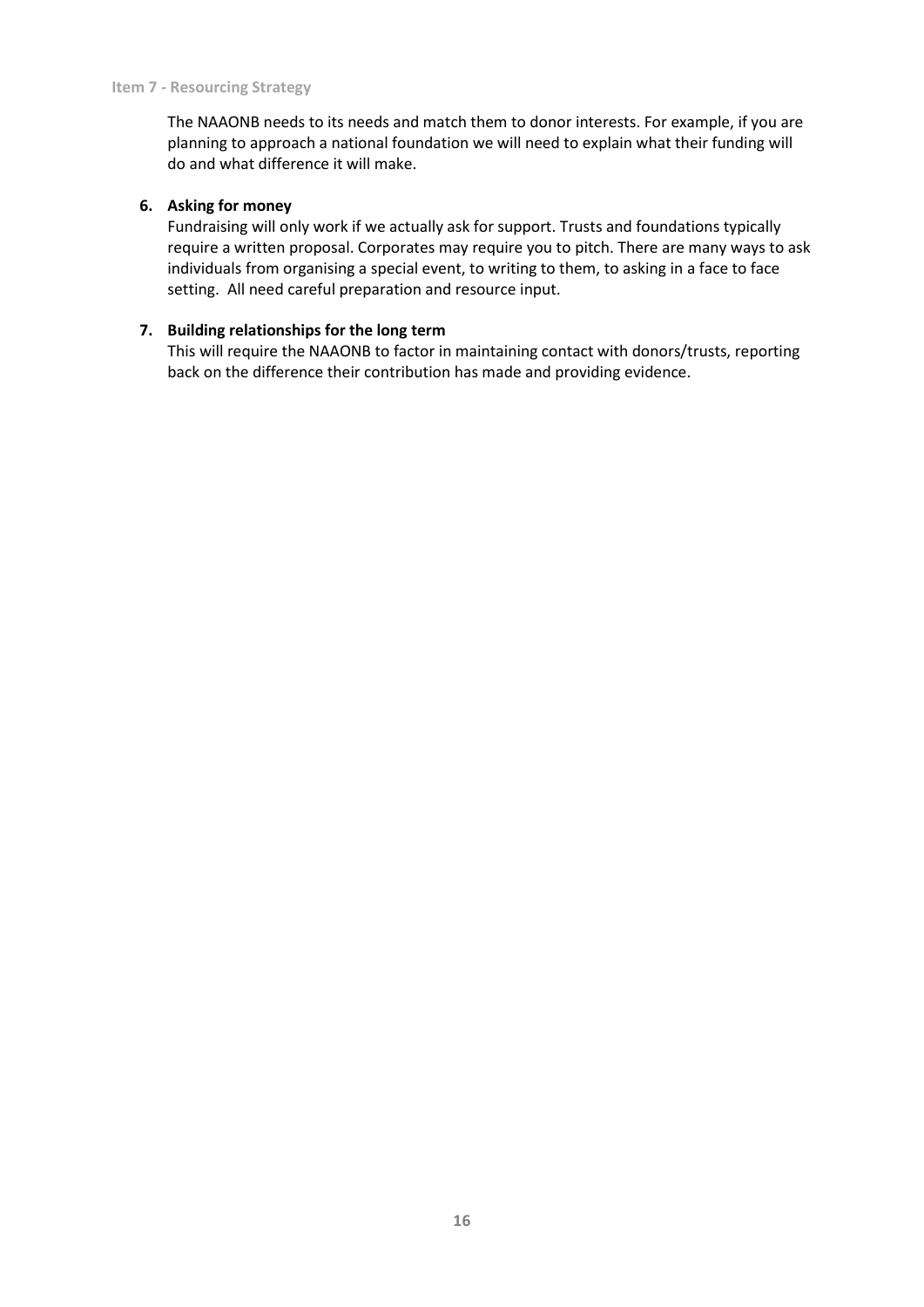# **Item 8 - Landscapes for Life Conference 2016**

Report to: The Board of the National Association for AONBs Subject: Landscapes for Life Conference 2016 - Briefing for Board Members Date:  $6<sup>th</sup>$  October 2015 Report by: Jill Smith and Chris Woodley-Stewart Purpose: To brief Board members on progress for Landscapes for Life Conference 2016

#### **RECOMMENDATIONS**

It is recommended that The Board

- notes this paper,
- considers and discusses any further requirements, and
- gives a mandate to progress arrangements for conference to the report authors if it is agreed as part of the Business Plan discussion

#### **Background**

Following agreement by the Board at their June meeting to hold a conference in 2016, the Communications and Events Manager has undertaken initial research with the Conference Portfolio Holder into potential venue.

As announced at the close of this year's conference, Landscape for Life Conference 2016 (L4L2016) will take place in the Welsh Marches.

The date of the conference will be Tuesday 28<sup>th</sup> - Thursday 30<sup>th</sup> June (NB: these dates are different from those announced at L4L2015).

Two venues are currently under consideration and site visits will be made shortly to determine which is most suitable.

It is proposed that L4L2016) retains the theme of *Sharing, Learning, Inspiring* with a similar format to L4L2015.

As per L4L2015, AONB partnerships/NPAs will be invited to participate in the Market Place with their projects and/or provide a briefing.

The local AONB Partnerships, Clwydian Range and Dee Valley, Shropshire Hills, Malvern Hills and Wye Valley have agreed to organise a Field Trip to their AONB to promote their work to the wider Protected Landscape Family. The Brecon Beacons NPA and the Cambrian Mountains Trust are also being a approached about a Field Trip.

The cost of conference will depend on venue costs and sponsorship secured but we are endeavouring to keep it at the same level or lower than this year's event.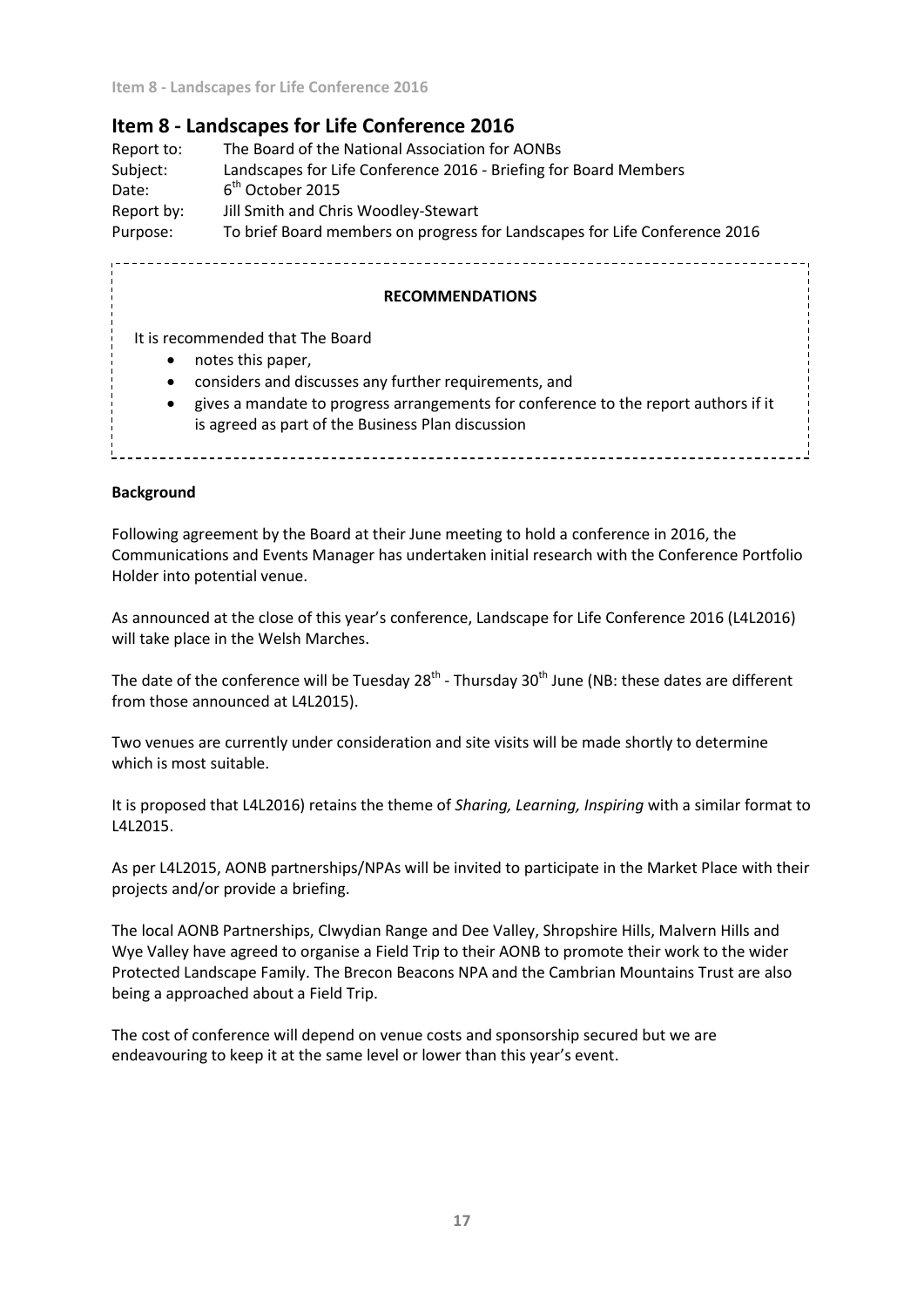## **Item 9 - Management Accounts**

| Report to: | The Board of the National Association for AONBs                                          |
|------------|------------------------------------------------------------------------------------------|
| Subject:   | Management Accounts to 30 <sup>th</sup> September 2015                                   |
| Date:      | $6th$ October 2015                                                                       |
| Report by: | Jill Smith                                                                               |
| Purpose:   | To provide an account of income/expenditure of the NAAONB for the FY 2015/16 to<br>date. |

**RECOMMENDATIONS** It is recommended that The Board note the background to this paper Confirms the objectives as set out in this paper Approves the Management Accounts set out as Appendix 1 to this paper.

#### **Background**

Management Accounts are considered and approved by the Board at their quarterly meetings.

Updates are made before each meeting reflecting additional income/expenditure since the previous meeting. A number of estimates have been provided for items for which we await invoices.

#### **Objectives**

- To provide a realistic account of income/expenditure of the NAAONB for the FY 2015/16 to date.
- To provide financial clarity and transparency to staff, Board members and grant aiding bodies.

#### **Conclusion**

Subject to the estimates of outstanding income/expenditure being realistic, the figures show a potential transfer of £35,115.00 to reserves as the planned safeguarding of future NAAONB activity (Business Plan 2015-18).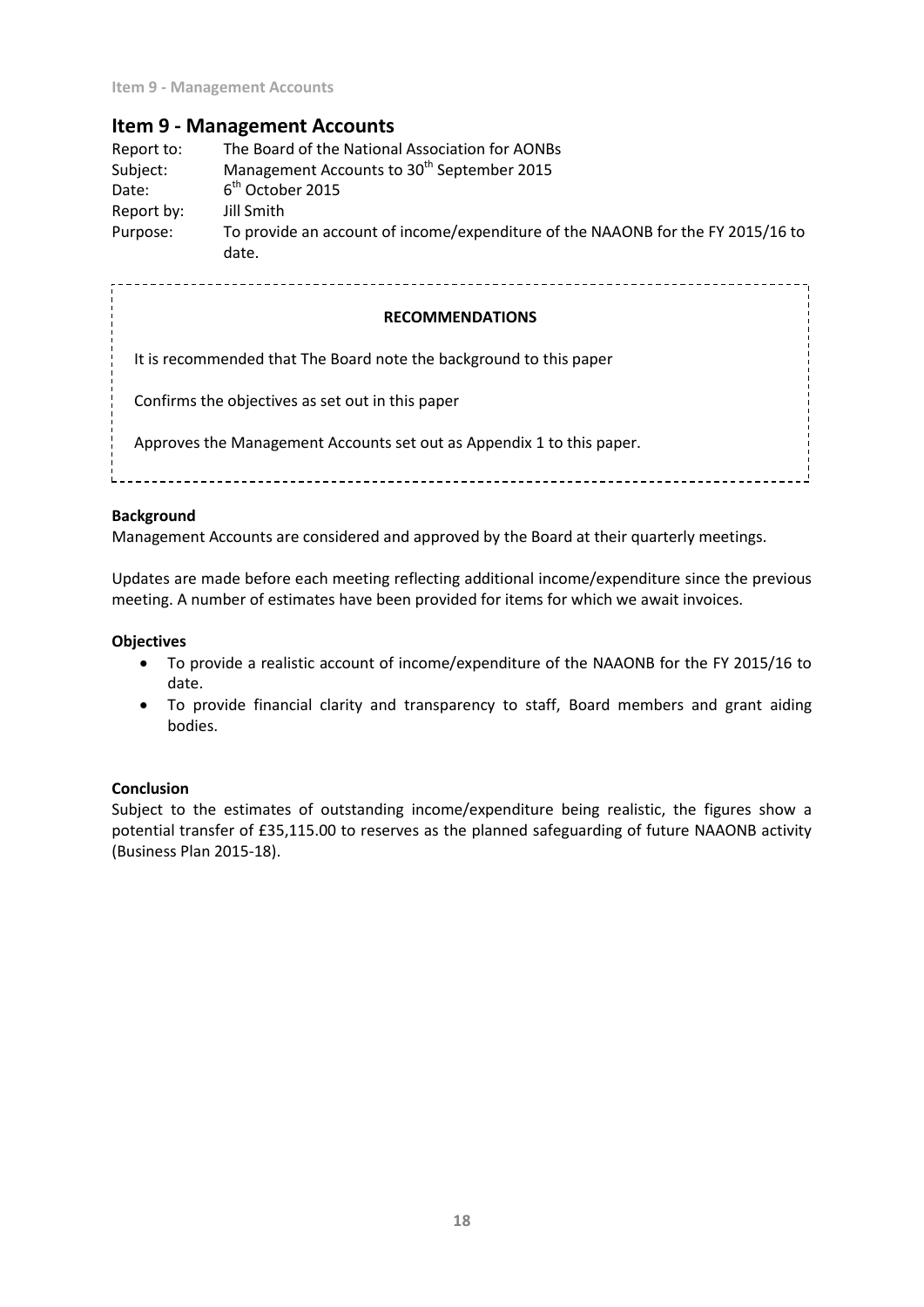| <b>Account</b>                                                                                 | <b>Budget</b> | Income/<br><b>Expenditure</b><br>to date as at<br>30/9/2015 | <b>Further</b><br>contracted<br>commitments:<br>$1/10/15$ -<br>31/03/16 | <b>Further</b><br>estimated<br>commitments:<br>$1/9/15$ -<br>31/03/16 | <b>Total</b><br>predicted<br>spend -<br>$01/04/15$ -<br>31/03/16 | Variance | Surplus /<br><b>Deficit for</b><br>projects |
|------------------------------------------------------------------------------------------------|---------------|-------------------------------------------------------------|-------------------------------------------------------------------------|-----------------------------------------------------------------------|------------------------------------------------------------------|----------|---------------------------------------------|
|                                                                                                | £             | £                                                           | £                                                                       | £                                                                     | £                                                                | £        | £                                           |
| <b>Expenditure</b><br>Admin and Finance (BP<br>15, 16, 17                                      | (13,560.00)   | (4, 195.00)                                                 | 0.00                                                                    | (9,365.00)                                                            | (13,560.00)                                                      | 0.00     |                                             |
| Core (BP 1,2,8,9)                                                                              | (200, 600.00) | (95,640.00)                                                 | (52,097.00)                                                             | (52, 445.00)                                                          | (200, 182.00)                                                    | 418.00   |                                             |
| Game Fair (BP 7)                                                                               | (1,600.00)    | 0.00                                                        | 0.00                                                                    | (1,600.00)                                                            | (1,600.00)                                                       | 0.00     |                                             |
| Consultancy support (BP 6)<br>Consultancy (projects) (BP 41)<br><b>Bid for NE/Defra funded</b> | (24,000.00)   | (7,350.00)                                                  | (12,649.00)                                                             | (4,000.00)                                                            | (23,999.00)                                                      | 1.00     |                                             |
| project                                                                                        | 0.00          | 0.00                                                        | 0.00                                                                    | 0.00                                                                  | 0.00                                                             | 0.00     | 0.00                                        |
| <b>Chichester Harbour</b>                                                                      | (1,640.00)    | 0.00                                                        | (1,640.00)                                                              | 0.00                                                                  | (1,640.00)                                                       | 0.00     | 160.00                                      |
| Isle of Wight project                                                                          | (2,950.00)    | 0.00                                                        | (2,450.00)                                                              | (500.00)                                                              | (2,950.00)                                                       | 0.00     | 0.00                                        |
| Joint funding bid for EU                                                                       |               |                                                             |                                                                         |                                                                       |                                                                  |          |                                             |
| funding                                                                                        | 0.00          | 0.00                                                        | 0.00                                                                    | 0.00                                                                  | 0.00                                                             | 0.00     | 0.00                                        |
| <b>Making Local Woodlands</b>                                                                  |               |                                                             |                                                                         |                                                                       |                                                                  |          |                                             |
| Work<br>South Devon project                                                                    | 0.00          | 0.00                                                        | 0.00                                                                    | 0.00                                                                  | 0.00                                                             | 0.00     | 0.00                                        |
|                                                                                                | (4,550.00)    | (1,700.00)                                                  | (1,800.00)                                                              | (700.00)                                                              | (4,200.00)                                                       | 350.00   | 350.00                                      |
| Projects in the Business Plan                                                                  |               | 0.00                                                        |                                                                         |                                                                       |                                                                  |          |                                             |
| Chairman's Conference (BP 35)                                                                  | (2,477.00)    |                                                             | 0.00                                                                    | (2,477.00)                                                            | (2,477.00)                                                       | 0.00     | 1,273.00                                    |
| Communications<br>Landscapes for Life Conference                                               | 0.00          | 0.00                                                        | 0.00                                                                    | 0.00                                                                  | 0.00                                                             | 0.00     | 0.00                                        |
| (BP 34)                                                                                        | (28, 947.00)  | (25,908.00)                                                 | 0.00                                                                    | (3,300.00)                                                            | (29, 208.00)                                                     | (261.00) | 16,330.23                                   |
| <b>Additional Projects</b>                                                                     |               |                                                             |                                                                         |                                                                       |                                                                  |          |                                             |
| <b>Lead Officers meeting</b>                                                                   | (2,000.00)    | (2,000.00)                                                  | 0.00                                                                    | 0.00                                                                  | (2,000.00)                                                       | 0.00     | 1,043.00                                    |
| <b>Wales Collaboration</b>                                                                     | (87, 430.00)  | 0.00                                                        | 0.00                                                                    | (87, 430.00)                                                          | (87, 430.00)                                                     | 0.00     | 8,000.00                                    |
| Sub total - Expenditure                                                                        | (369, 754.00) | (136,793.00)                                                | (70, 636.00)                                                            | (161, 817.00)                                                         | (369, 246.00)                                                    | 508.00   | 27,156.23                                   |

# **Appendix 1 -** Management Accounts Year 1st April 2015 to 30th September 2015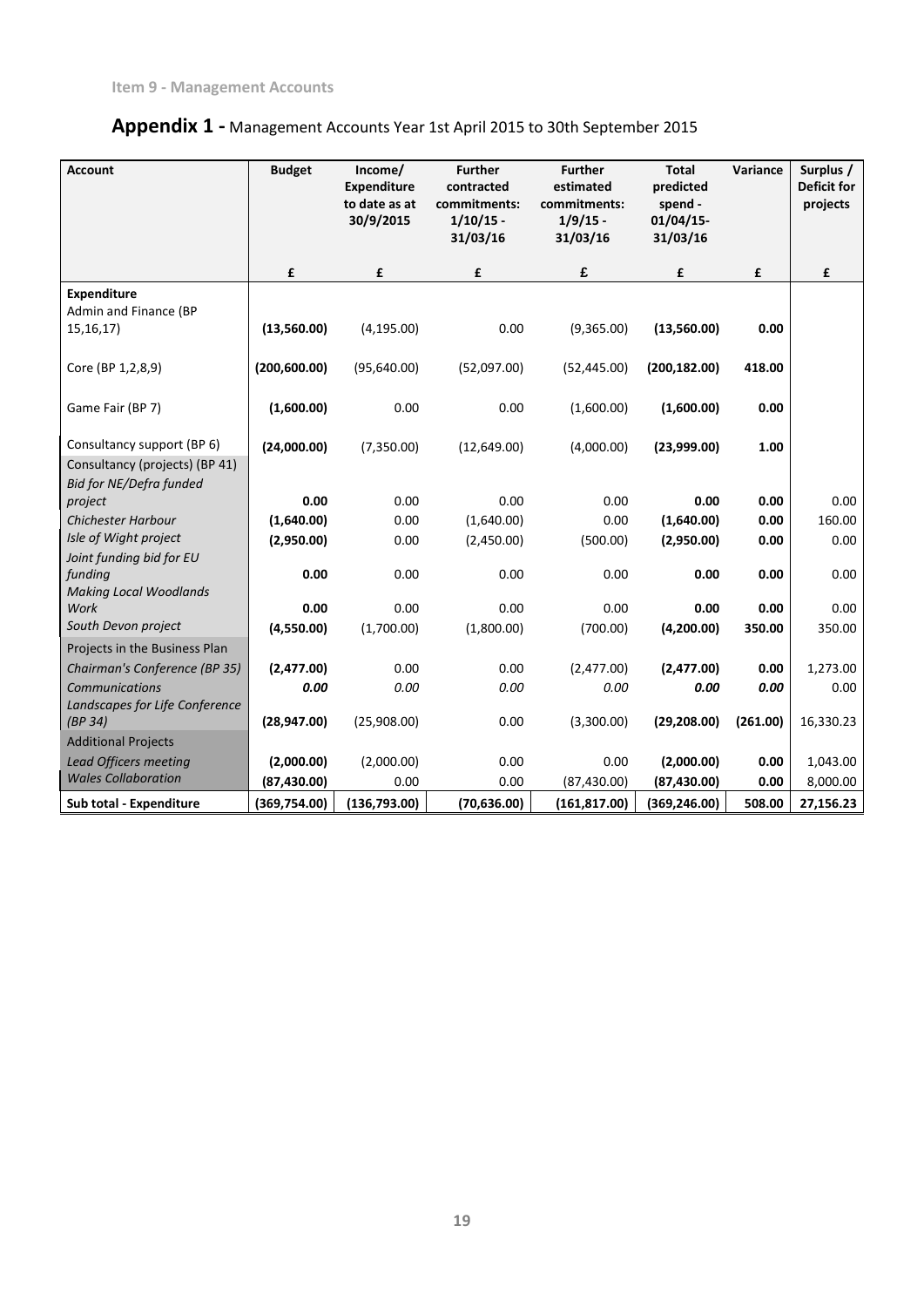# **Item 9 - Management Accounts**

| <b>Account</b>                           | <b>Budget</b> | Income/<br><b>Expenditure</b><br>to date as at<br>30/9/2015 | <b>Further</b><br>contracted<br>commitments:<br>$1/10/15$ -<br>31/03/16 | <b>Further</b><br>estimated<br>commitments:<br>$1/9/15$ - | <b>Total</b><br>predicted<br>spend -<br>$01/04/15$ - | Variance   | Surplus /<br><b>Deficit</b><br>for<br>projects |
|------------------------------------------|---------------|-------------------------------------------------------------|-------------------------------------------------------------------------|-----------------------------------------------------------|------------------------------------------------------|------------|------------------------------------------------|
|                                          | £             | £                                                           | £                                                                       | 31/03/16<br>£                                             | 31/03/16<br>£                                        | £          | £                                              |
| Income                                   |               |                                                             |                                                                         |                                                           |                                                      |            |                                                |
| Core income                              |               |                                                             |                                                                         |                                                           |                                                      |            |                                                |
| Membership Core Funding                  |               |                                                             |                                                                         |                                                           |                                                      |            |                                                |
| Corporate BP 23)                         | 2,500.00      | 0.00                                                        |                                                                         | 2,500.00                                                  | 2,500.00                                             | 0.00       |                                                |
| England (BP 20)                          | 82,500.00     | 82,500.00                                                   | 0.00                                                                    | 0.00                                                      | 82,500.00                                            | 0.00       |                                                |
| Wales (BP 21)                            | 10,000.00     | 10,000.00                                                   | 0.00                                                                    | 0.00                                                      | 10,000.00                                            | 0.00       |                                                |
| Northern Ireland                         | 0.00          | 0.00                                                        | 0.00                                                                    | 0.00                                                      | 0.00                                                 | 0.00       |                                                |
| Local Authorities (BP 24)                | 8,400.00      | 6,000.00                                                    | 1,200.00                                                                | 0.00                                                      | 7,200.00                                             | (1,200.00) |                                                |
| Associates (BP 25)                       | 1,000.00      | 900.00                                                      | 200.00                                                                  | 0.00                                                      | 1,100.00                                             | 100.00     |                                                |
| Contingency (BP 26)                      | (5,000.00)    | 0.00                                                        | 0.00                                                                    | 0.00                                                      | 0.00                                                 | 5,000.00   |                                                |
| Core funding subtotal                    | 99,400.00     | 99,400.00                                                   | 1,400.00                                                                | 2,500.00                                                  | 103,300.00                                           | 3,900.00   |                                                |
|                                          |               |                                                             |                                                                         |                                                           |                                                      |            |                                                |
| Defra Main (BP 27)                       | 63,800.00     | 31,900.00                                                   |                                                                         |                                                           |                                                      |            |                                                |
| Defra Additional Grant (BP 28)           | 60,200.00     | 30,100.00                                                   |                                                                         |                                                           |                                                      |            |                                                |
| <b>NRW (BP 29)</b>                       | 20,000.00     |                                                             |                                                                         |                                                           |                                                      |            |                                                |
| Defra subtotal                           | 144,000.00    | 62,000.00                                                   | 82,000.00                                                               | 0.00                                                      | 144,000.00                                           | 0.00       |                                                |
| Consultancy (projects)                   |               |                                                             |                                                                         |                                                           |                                                      |            |                                                |
| <b>Bid for NE/Defra funded</b>           |               |                                                             |                                                                         |                                                           |                                                      |            |                                                |
| project                                  | 0.00          | 0.00                                                        | 0.00                                                                    | 0.00                                                      | 0.00                                                 | 0.00       |                                                |
| <b>Chichester Harbour</b>                | 1,800.00      | 0.00                                                        | 1,800.00                                                                | 0.00                                                      | 1,800.00                                             | 0.00       |                                                |
| Isle of Wight project                    | 2,950.00      | 0.00                                                        | 2,950.00                                                                | 0.00                                                      | 2,950.00                                             | 0.00       |                                                |
| Joint funding bid for EU                 |               |                                                             |                                                                         |                                                           |                                                      |            |                                                |
| funding<br><b>Making Local Woodlands</b> | 0.00          | 0.00                                                        | 0.00                                                                    | 0.00                                                      | 0.00                                                 | 0.00       |                                                |
| Work                                     | 0.00          | 0.00                                                        | 0.00                                                                    | 0.00                                                      | 0.00                                                 | 0.00       |                                                |
| South Devon project                      | 4,550.00      | 0.00                                                        | 4,550.00                                                                | 0.00                                                      | 4,550.00                                             | 0.00       |                                                |
| Projects in the Business Plan            |               |                                                             |                                                                         |                                                           |                                                      |            |                                                |
| Chairman's Conference                    | 2,977.00      | 0.00                                                        | 0.00                                                                    | 3,750.00                                                  | 3,750.00                                             | 773.00     |                                                |
| Communications                           | 0.00          | 0.00                                                        | 0.00                                                                    | 0.00                                                      | 0.00                                                 | 0.00       |                                                |
| Landscapes for Life Conference           | 38,947.00     | 27,615.00                                                   | 17,923.23                                                               | $0.00\,$                                                  | 45,538.23                                            | 6,591.23   |                                                |
| <b>Additional Projects</b>               |               |                                                             |                                                                         |                                                           |                                                      |            |                                                |
| <b>Lead Officers meeting</b>             | 3,043.00      | 3,043.00                                                    | 0.00                                                                    | 0.00                                                      | 3,043.00                                             | 0.00       |                                                |
| <b>Wales Collaboration</b>               | 95,430.00     | 0.00                                                        | 0.00                                                                    | 95,430.00                                                 | 95,430.00                                            | 0.00       |                                                |
|                                          |               |                                                             |                                                                         |                                                           |                                                      |            |                                                |
| Sub total - income                       | 393,097.00    | 192,058.00                                                  | 110,623.23                                                              | 101,680.00                                                | 404,361.23                                           | 11,264.23  |                                                |
|                                          |               |                                                             |                                                                         |                                                           |                                                      |            |                                                |
| <b>Total this year</b>                   | 23,343.00     | 55,265.00                                                   | 39,987.23                                                               | (60, 137.00)                                              | 35,115.23                                            | 11,772.23  |                                                |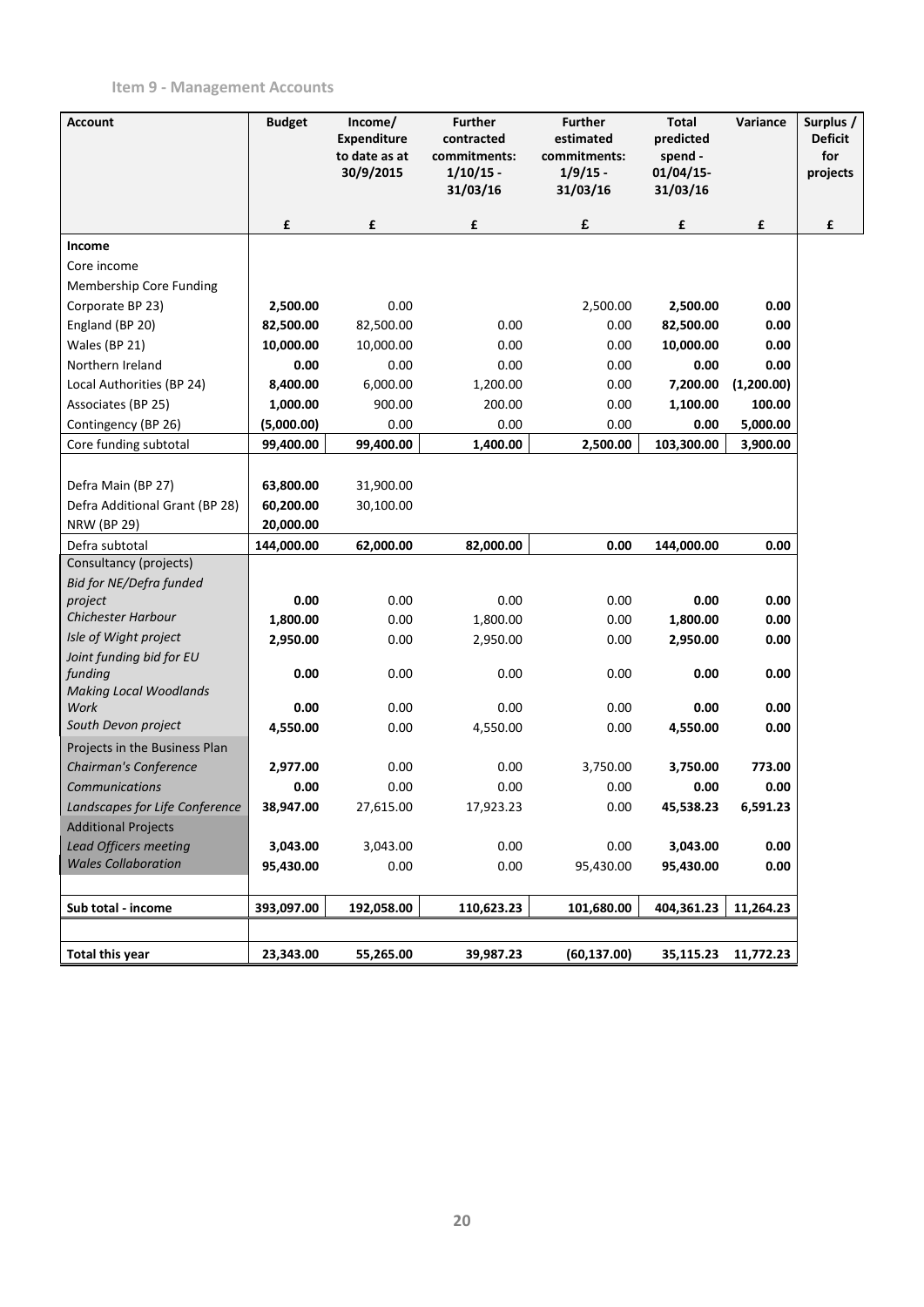# **Item 11 - NAAONB Portfolio & Staff Activity Report**

| Report to: | The Board of the National Association for AONBs                                     |
|------------|-------------------------------------------------------------------------------------|
| Subject:   | NAAONB Portfolio & Staff Activity Report                                            |
| Date:      | $6th$ October 2015                                                                  |
| Report by: | Portfolio holders and staff members                                                 |
| Purpose:   | To update on operational activity that has taken place since the last Board meeting |

## **Background**

This report reflects those activities undertaken by staff members and Trustees working on operational issues for the NAAONB since the last Board meeting (March 2015). It highlights those activities directly linked to the delivery of business plan objectives but does not include the organisational activity that underpins them. The report highlights, in a RAG (red, amber, green) format progress to date. Portfolio holder reports are included as Appendix 1.

Specific activity to mitigate the top three corporate risks is set out in Appendix 2.

## **Objectives**

- To inform Trustees and membership of activities taking place in order to deliver the NAAONB Business Plan
- To highlight progress towards objectives

## **Conclusion**

This is a report of activities for information only.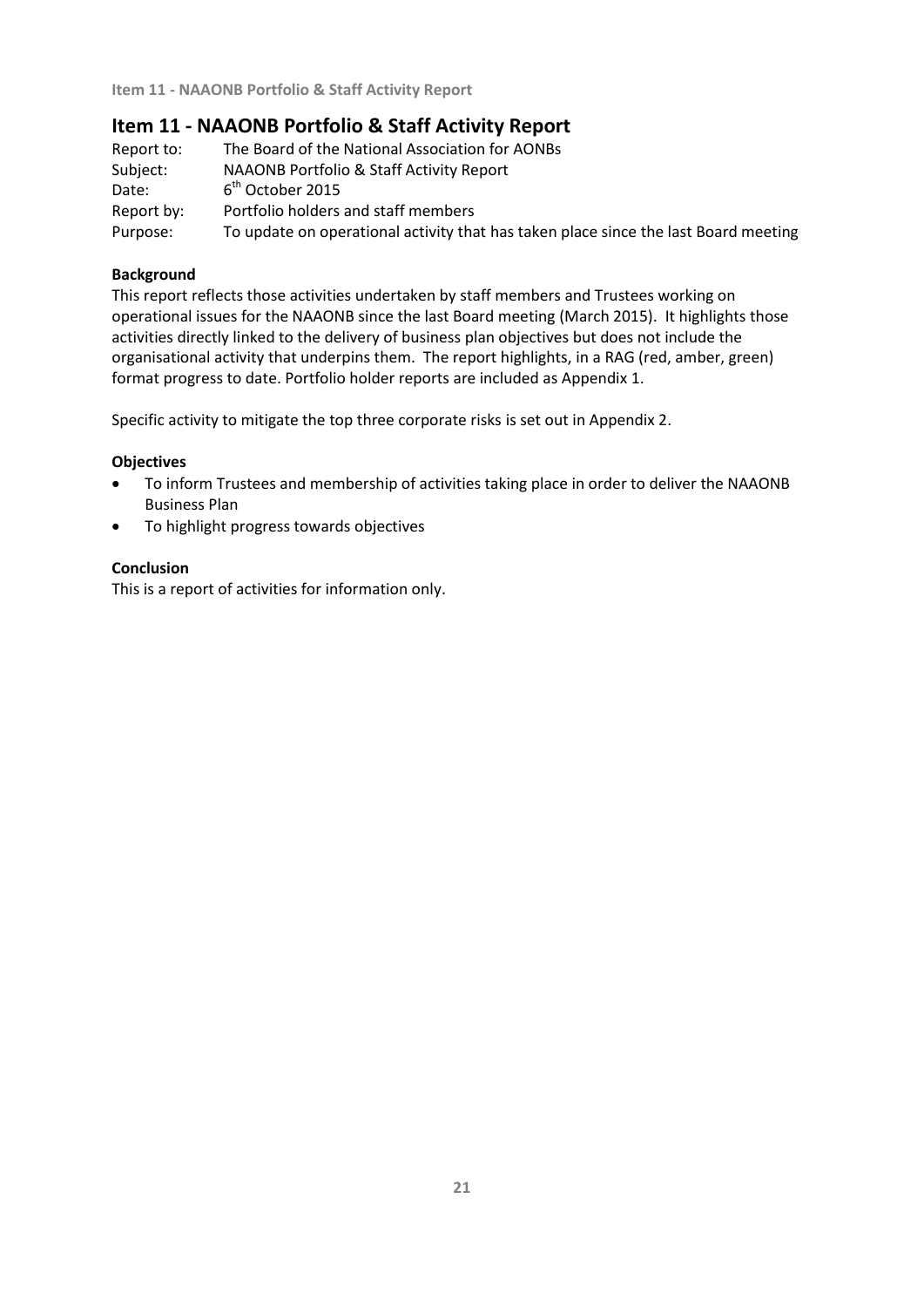|                                                                                                                                                                                                                     | Any additional activity which falls outside the Business Plan  |                                                                                                                                                                                                            |                                                                                                                                                                                                                                                                                                                                                                                   |
|---------------------------------------------------------------------------------------------------------------------------------------------------------------------------------------------------------------------|----------------------------------------------------------------|------------------------------------------------------------------------------------------------------------------------------------------------------------------------------------------------------------|-----------------------------------------------------------------------------------------------------------------------------------------------------------------------------------------------------------------------------------------------------------------------------------------------------------------------------------------------------------------------------------|
| Cumulative                                                                                                                                                                                                          | <b>Activity</b>                                                | Key milestones / Lead / By when                                                                                                                                                                            | <b>NARRATIVE</b>                                                                                                                                                                                                                                                                                                                                                                  |
| <b>Narrative Key</b><br>$1st$ Period (5 <sup>th</sup> )<br>March to 18 <sup>th</sup><br>June)<br>$2^{nd}$ Period $(18^{th}$<br>June to $6^{th}$<br>October)<br>$3^{rd}$ Period ( $6^{th}$ Oct<br>to $3^{rd}$ March) | Develop relationship with the LEP<br><b>Network</b>            | Meeting with Director of the LEP<br>network<br>AONB Offer to LEPs published<br>Text to LEP network blog published<br><b>Chief Executive &amp; Policy and</b><br><b>Development Manager</b><br>• April 2015 | Working relationship established with the Director of the LEP<br>Network. We have outlined the AONB Offer<br>www.lepnetwork.net/key-activities/natural-environment/ and<br>posted on the network Blog www.lepnetwork.net/blogs/<br>This information is accessible to all LEPs.<br>The LEP coordinator has been invited to speak at the Chairmen's<br>Conference in November 2016. |
|                                                                                                                                                                                                                     | National Lead Officer meeting                                  | Meeting held, ALSs agreed, notes<br>published<br><b>Core Team</b><br>• April 2015                                                                                                                          | Lead Officer meeting held to discuss strategic direction of NAAONB<br>and AONB partnerships.                                                                                                                                                                                                                                                                                      |
|                                                                                                                                                                                                                     | Develop relationship with NGOs in<br>the health sector         | Meeting with CEO of the Royal<br>Society for Public Health<br><b>Chief Executive</b><br>• June 2015                                                                                                        | Meeting took place on 3 <sup>rd</sup> June with Shirley Cramer, CEO Royal<br>Society for Public Health and NAAONB CEO. Will set the stage for<br>the AONB offer to the health sector.                                                                                                                                                                                             |
|                                                                                                                                                                                                                     | Review of NAAONB Strategic Plan<br>2015-2020                   | <b>Publication of NAAONB Strategic</b><br>Plan 2015-2020<br>• July 2015                                                                                                                                    | First draft produced for Board. Sub-group convened to develop<br>thinking on future direction.<br>Draft Plan subject to full consultation across membership. Discussed<br>as part of the Lead Officers meeting. Final draft awaiting agreement<br>on the Vision for the AONB Family, currently under discussion.                                                                  |
|                                                                                                                                                                                                                     | Engagement in Defra's Terrestrial<br><b>Biodiversity Group</b> | Attendance at all meetings<br>Regular feedback to membership<br><b>Chief Executive &amp; Policy and</b><br><b>Development Manager</b><br>$•$ March 2016                                                    | <b>Ongoing liaison</b><br>Meeting attended to discuss TBG strategy<br>Meeting held with NE to update on the position of the NAAONB with<br>regards TBG.                                                                                                                                                                                                                           |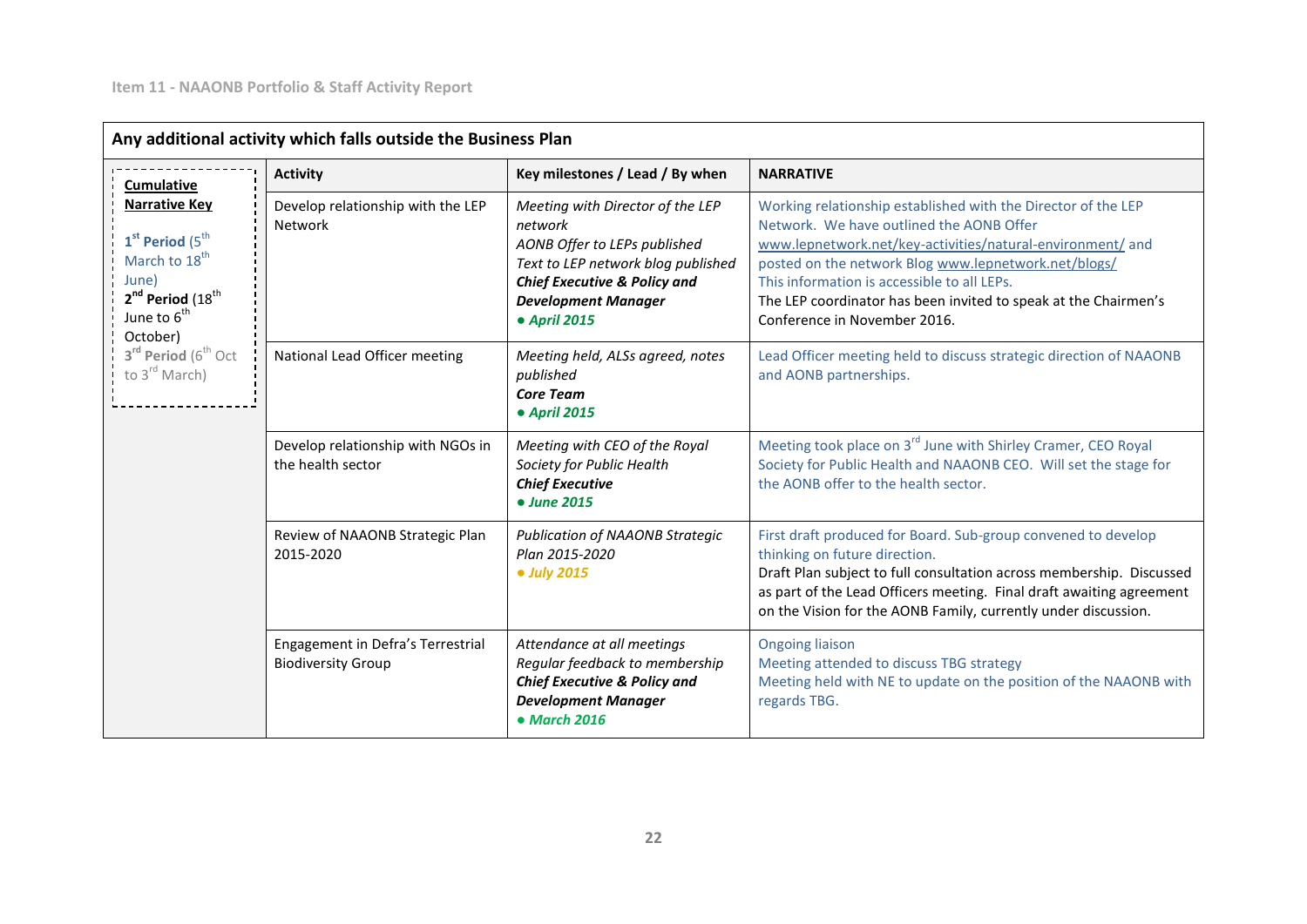| Engagement with TV, radio and<br>other media channels | Providing information for BBC "File<br>on Four" for broadcast June 2015.<br><b>Policy and Development Manager</b><br>• May 2015                         | Briefing, collating of information and introduction to and<br>engagement with Lead Officers.                                                                                                                                                                                                                                                                                                                                                                     |
|-------------------------------------------------------|---------------------------------------------------------------------------------------------------------------------------------------------------------|------------------------------------------------------------------------------------------------------------------------------------------------------------------------------------------------------------------------------------------------------------------------------------------------------------------------------------------------------------------------------------------------------------------------------------------------------------------|
|                                                       | TV interview with BBC Midlands on<br>the value and relevance of the<br><b>AONB</b> designation<br><b>Chief Executive</b><br>· August 2015               | Interview in the Churnet Valley on the value of AONB designation for<br>areas with high landscape value but currently undesignated.                                                                                                                                                                                                                                                                                                                              |
| Maintain Guidance to Countryside<br>is Great Campaign | Meeting with VisitBritain and other<br>partner.<br><b>Policy and Development Manager</b><br>• June 2015                                                 | Attendance at the "Countryside is Great" stakeholder meeting<br>providing meaningful guidance to the UK's International Tourism<br>Agency - VisitBritain.<br>Attendance at the "Countryside is Great" stakeholder meeting.                                                                                                                                                                                                                                       |
| Engagement with the Rural<br>England CIC.             | Attendance at June Meeting.<br><b>Policy and Development Manager</b><br>• June 2015                                                                     | Continued engagement with the emerging Rural England CIC<br>(January meeting minutes www.rsnonline.org.uk/information-and-<br>presentations-for-specialist-subject-meetings/rural-england-<br>meeting-16th-january-2015).                                                                                                                                                                                                                                        |
| Meeting with potential<br>sponsors/collaborative work | Meeting with Vodafone<br><b>Communications and Events</b><br><b>Manager</b><br>• May 2015<br>· August 2015                                              | Meeting with Vodafone to discuss potential role of NAAONB/AONB<br>Family in roll out of their 4G scheme. Possible sponsorship of<br>conference or an alternative event for AONBs to act as trusted<br>convenors for meetings between Vodafone, LAs and landowners.<br>Further discussions on how to act as convenors for meetings to assist<br>roll out of 4G - Chairmen's meeting in November 2015 under<br>consideration.                                      |
| Meeting with potential<br>sponsors/collaborative work | Meeting with Camargue, PR agents<br>for National Grid<br><b>Communications and Events</b><br><b>Manager</b><br>• May 2015<br>• July 2015<br>• Sept 2015 | Meeting with Camargue to discuss role of NAAONB/AONB Family in<br>promotion of the roll out of the Landscape Enhancement Initiative.<br>Sponsorship for L4L2015 conference achieved as platform to<br>promote this and discuss how AONBs can act as trusted brokers for<br>the LEI.<br>National Grid keynote speakers at Landscapes for Life Conference<br>2015 on first and last day.<br>Further collaboration with National Grid over publicity of roll out of |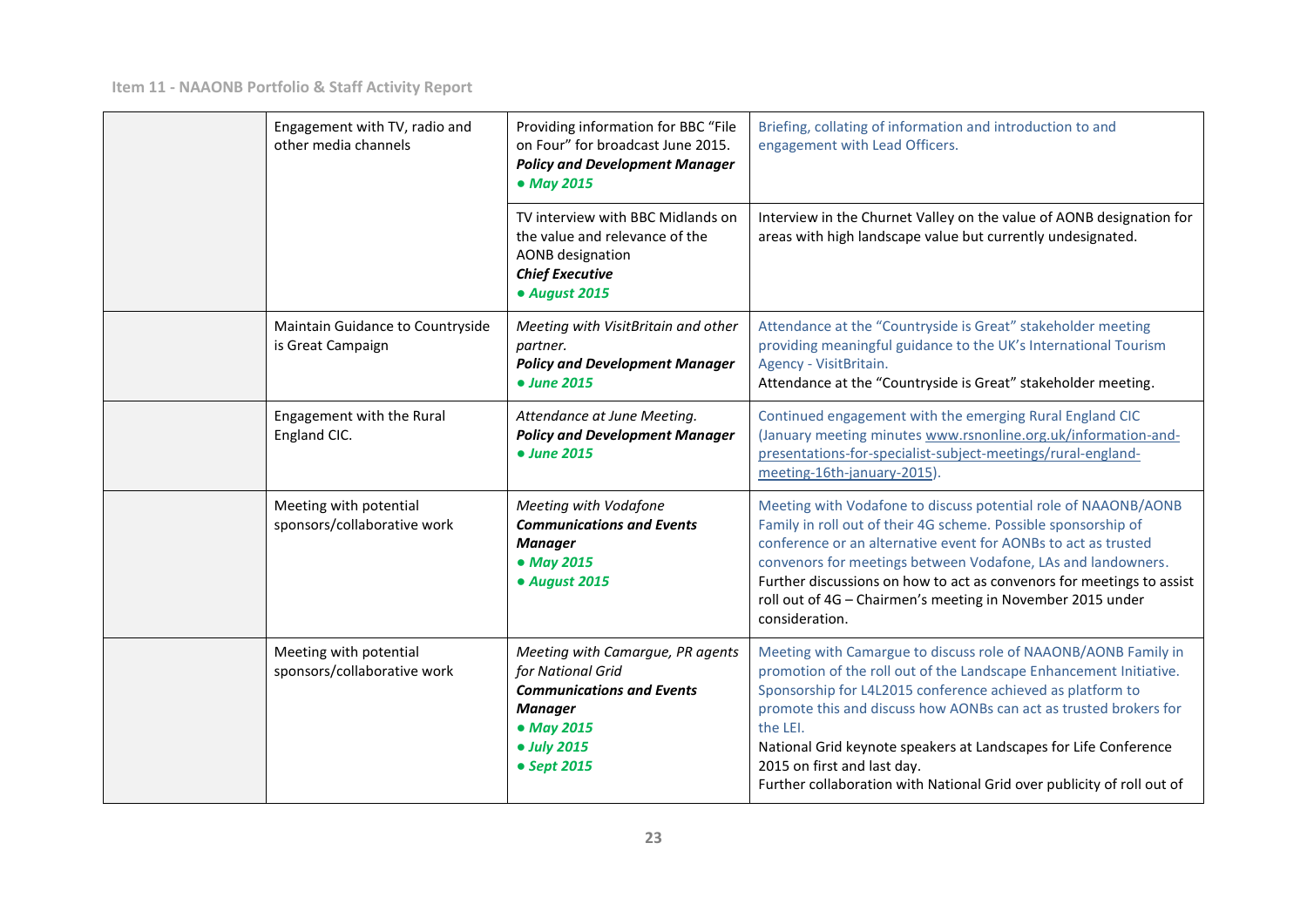|                                                                                                       |                                                                                                                                                                                                                                                                                                                                         | the VIP Project in Dorset AONB.                                                                                                                                                                                                        |
|-------------------------------------------------------------------------------------------------------|-----------------------------------------------------------------------------------------------------------------------------------------------------------------------------------------------------------------------------------------------------------------------------------------------------------------------------------------|----------------------------------------------------------------------------------------------------------------------------------------------------------------------------------------------------------------------------------------|
| Meeting re AONB/NP collaborative<br>work                                                              | Meeting with Big Chalk steering<br>group<br><b>Communications and Events</b><br><b>Manager</b><br>• June 2015                                                                                                                                                                                                                           | Meeting with Big Chalk steering group to find out more about this<br>17m Euros project and the potential supporting role of the NAAONB<br>in the Technical Assistance bid.                                                             |
| National Trust a document for MPs<br>to understand the impact of the<br><b>NPPF on AONBs</b>          | Seek to influence publication to<br>derive most benefit for the AONB<br>Family.<br>• October 2015                                                                                                                                                                                                                                       | Meeting held with National Trust to consider their publication on the<br>impact of planning in AONBs.                                                                                                                                  |
| Investigate the development of<br>Professional Accreditation for staff<br>working in AONBs.           | Meeting with President elect of the<br>Landscape Institute to discuss the<br>potential for AONB staff to become<br>Chartered Members of the<br>Landscape Institute                                                                                                                                                                      |                                                                                                                                                                                                                                        |
| Developing Academic Partners to<br>demonstrate technical rigor and<br>seek new funding opportunities. | Meeting with the University of<br>Winchester to discuss their Broadly<br>Engaging with Tranquility project<br>details can be found at<br>www.winchester.ac.uk/research/at<br>theuniversity/Faculty%20of%20Bus<br>iness%20Law%20and%20Sport/Bro<br>adly-Engaging-with-<br>Tranquillity/Pages/Broadly-<br>Engaging-with-Tranquillity.aspx | Future meeting with the Head of the Geography programme to seek<br>closer alignment with the Department and AONB Family.<br>PhD. Research brief worked up with the University of Swansea<br>around devolution and the AONB designation |
| Towards a review of Category V                                                                        | Meeting with IUCN                                                                                                                                                                                                                                                                                                                       | Developing the role of AONBs as Category V areas to strengthen<br>their role as delivery agents of CBD targets. Includes developing a<br>narrative on the value of AONBs in delivering government targets.                             |
| <b>Collaboration with National Parks</b><br>England                                                   | Production of a brochure "So much<br>more than the view"                                                                                                                                                                                                                                                                                | Publication and dissemination of the brochure to all MPs with a PL in<br>their constituency or vice versa to promote the value and relevance<br>of England's Protected Landscapes. Joint Press Release and Twitter                     |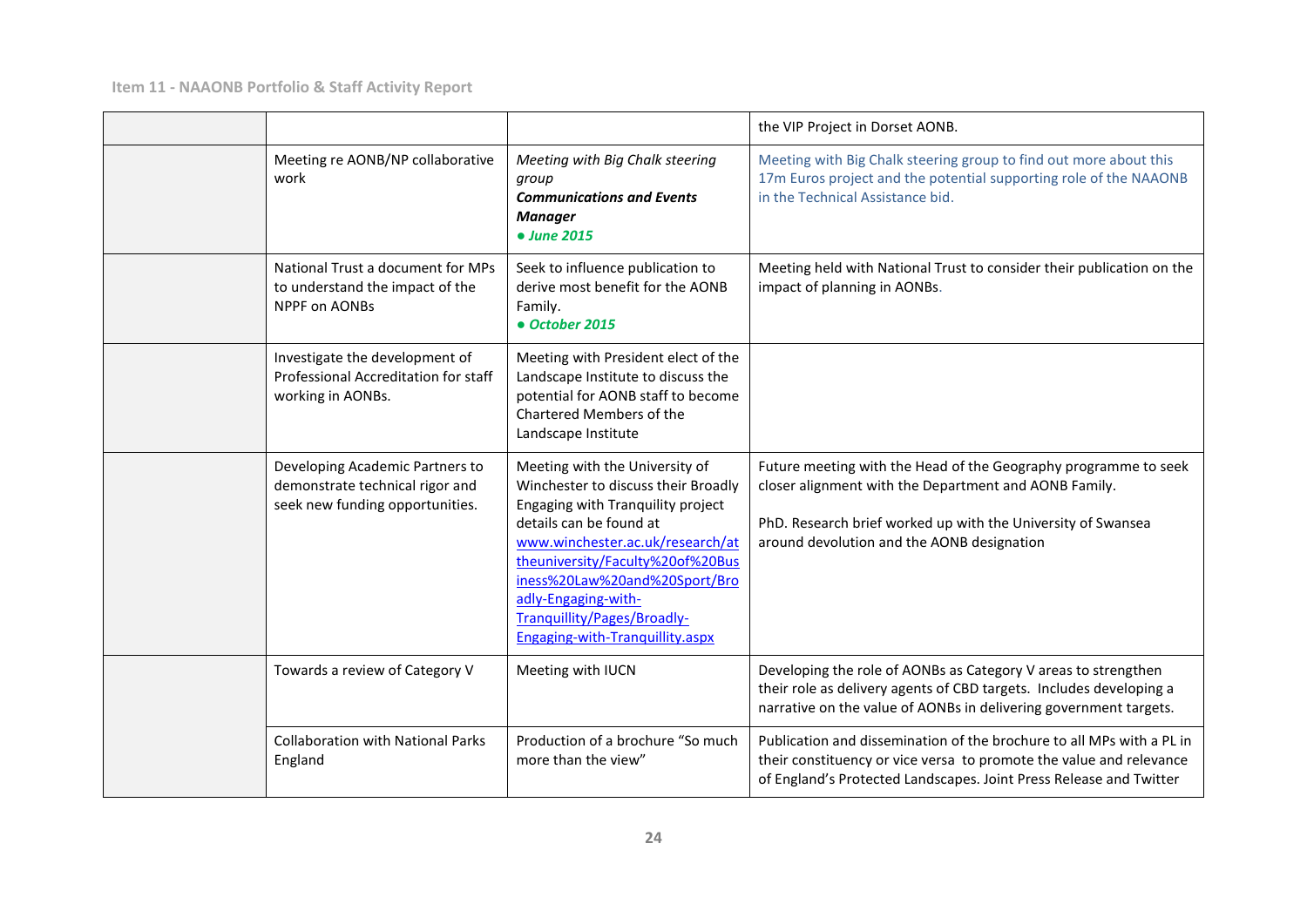|                                                               |                                                                                                                     |                                                                                                                | campaign undertaken to promote the publication.                                                                                                                                                                                                                                                                                                                                                                                                                                                                                                                                                                                                                                                                                                                                                                                                                                                                                                                                                                                                                                                                                                                                                                                   |
|---------------------------------------------------------------|---------------------------------------------------------------------------------------------------------------------|----------------------------------------------------------------------------------------------------------------|-----------------------------------------------------------------------------------------------------------------------------------------------------------------------------------------------------------------------------------------------------------------------------------------------------------------------------------------------------------------------------------------------------------------------------------------------------------------------------------------------------------------------------------------------------------------------------------------------------------------------------------------------------------------------------------------------------------------------------------------------------------------------------------------------------------------------------------------------------------------------------------------------------------------------------------------------------------------------------------------------------------------------------------------------------------------------------------------------------------------------------------------------------------------------------------------------------------------------------------|
|                                                               | <b>Promotion of AONBs</b>                                                                                           | <b>Outstanding Week</b>                                                                                        | A week and a bit long programme of events designed to highlight the<br>value and relevance of the AONB Family in the lead up to the<br>Autumn Statement. Interactive webpage created and successful<br>social media campaign undertaken. New links made with media.                                                                                                                                                                                                                                                                                                                                                                                                                                                                                                                                                                                                                                                                                                                                                                                                                                                                                                                                                               |
|                                                               | A. Raising profile - Telling others what we do and why we do it - Portfolio holder: Sarah Jackson, Staff member: JS |                                                                                                                |                                                                                                                                                                                                                                                                                                                                                                                                                                                                                                                                                                                                                                                                                                                                                                                                                                                                                                                                                                                                                                                                                                                                                                                                                                   |
| <b>Priorities</b>                                             | <b>Action</b>                                                                                                       | Key milestones / Lead / By when                                                                                | <b>NARRATIVE</b>                                                                                                                                                                                                                                                                                                                                                                                                                                                                                                                                                                                                                                                                                                                                                                                                                                                                                                                                                                                                                                                                                                                                                                                                                  |
| <b>Strengthen the AONB</b><br><b>Family and AONB</b><br>brand | <b>Deliver NAAONB Communication</b><br>Strategy Action Plan 2014-17                                                 | Actions delivered and plan<br>reviewed<br><b>Communications and Events</b><br><b>Manager</b><br>• Feb annually | <b>Commitment to collaborate and communicate as an AONB Family</b><br>1.1 Promote adoption of NAAONB Communications strategy<br>including the visual identity<br>Ongoing through fortnightly organised drop-in telecons - 8<br>sessions recently organised<br>1.2 Produce and review annually Communications Strategy Action<br>Plan<br>Ongoing. A dynamic document which is updated as ideas are<br>agreed by the comms family and external contacts<br>1.3 Produce induction sheet and offer face to face meeting for new<br>comms officers to explain and encourage AONB Family<br>communications.<br>Induction sheet drafted. No meetings requested.<br>1.4 Produce brand values and strategy<br>See below<br>1.5 Develop calendar of announcements and events in consultation<br>with the AONB Family<br>Using Basecamp Communications Portfolio area calendar to<br>collate events and announcements<br>1.6 Coordinate the collation and dissemination of comms best<br>practice for the AONB Family either via basecamp or<br>www.landscapesforliferesources.org.uk<br>Comms officers encouraged to actively use and share via<br>Basecamp. Best practice including market place info from<br>L4L2015 starting to go up on |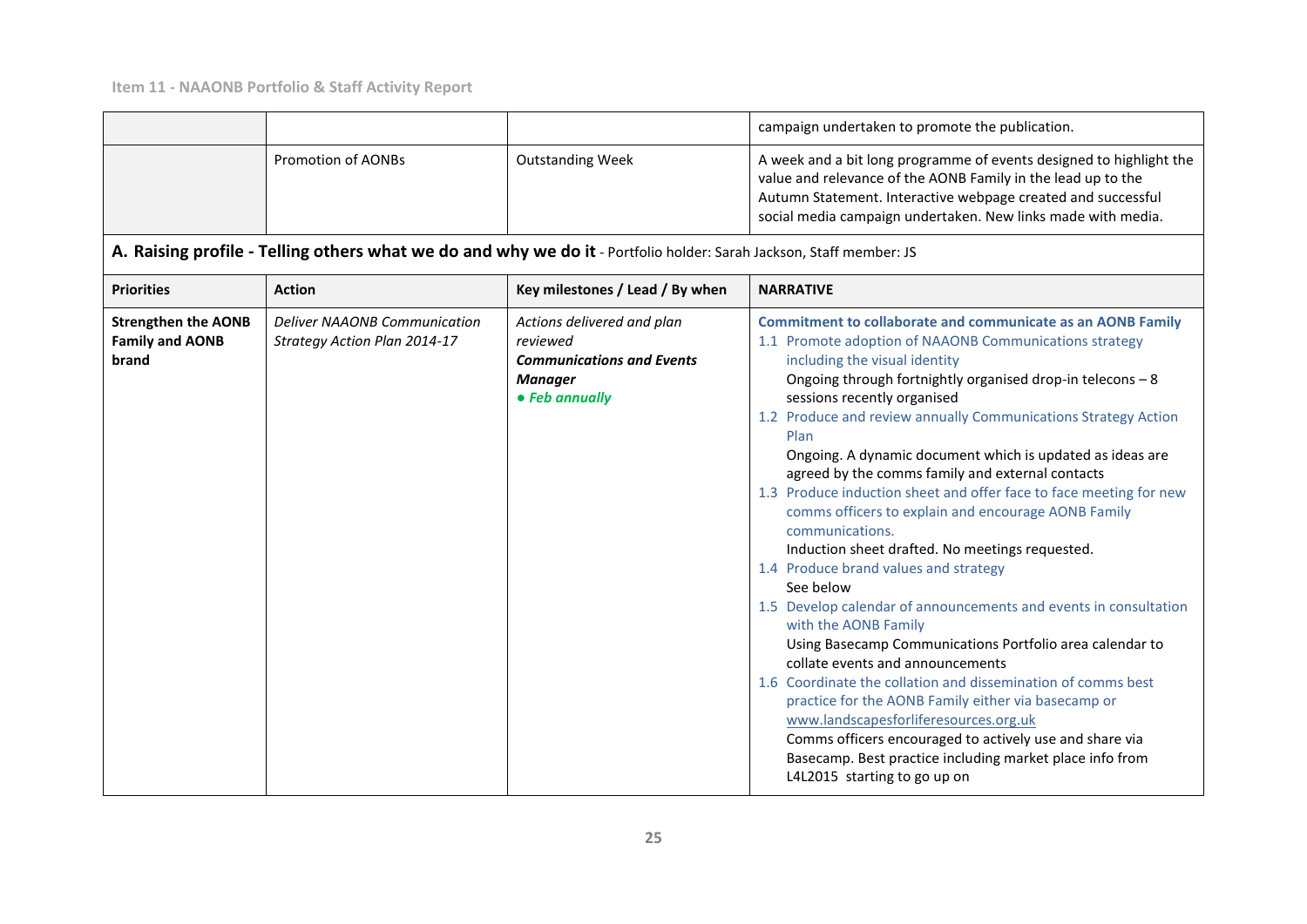|  | www.landscapesforliferesouces.org.uk but CMS proving clunky            |
|--|------------------------------------------------------------------------|
|  | so investigating alternatives                                          |
|  | 1.7 Coordinate the collation of requests for information about the     |
|  | <b>NAAONB/AONB family</b>                                              |
|  | Information collated for File on 4 (June $9th$ ) and for Accords audit |
|  | 1.8 Coordinate @AONBFamily and @NAAONB Twitter campaigns               |
|  | and adhoc tweets                                                       |
|  | Initiated and encouraged Twitter mass welcome of Liz Truss and         |
|  | Rory Stewart to post                                                   |
|  | Led on multi media promotion of "More than the View"                   |
|  | campaign                                                               |
|  | Led on multi media promotion of Landscapes for Life Conference         |
|  | 2015                                                                   |
|  | 1.9 Organise Landscapes for Life Conference                            |
|  | Completed for 2015 and 2016 now under way                              |
|  |                                                                        |
|  | Understanding and support for what the AONB Family does                |
|  | 2.1 Review and manage www.landscapesforlife.org.uk and                 |
|  | www.landscapesforliferesources.org.uk                                  |
|  | Ongoing. See below.                                                    |
|  | 2.2 Raise the profile of AONB Family and NAAONB by promoting           |
|  | activity and achievements through                                      |
|  | a) www.landscapesforlife.org.uk                                        |
|  | Ongoing                                                                |
|  | b) www.landscapesforliferesources.org.uk                               |
|  | Ongoing                                                                |
|  | c) Announcements - key messages                                        |
|  | Key messages used in letters to Westminster Party leaders and          |
|  | locally by AONB partnerships for pre and post election                 |
|  | communications                                                         |
|  | Key messages used in "So much more than the view" publication          |
|  | and associated promotion                                               |
|  | d) AONB News - e-news.                                                 |
|  | Reviewed to be more strategic and succinct. 2 editions produced.       |
|  | e) Monthly briefings                                                   |
|  | Undertaken on an adhoc basis                                           |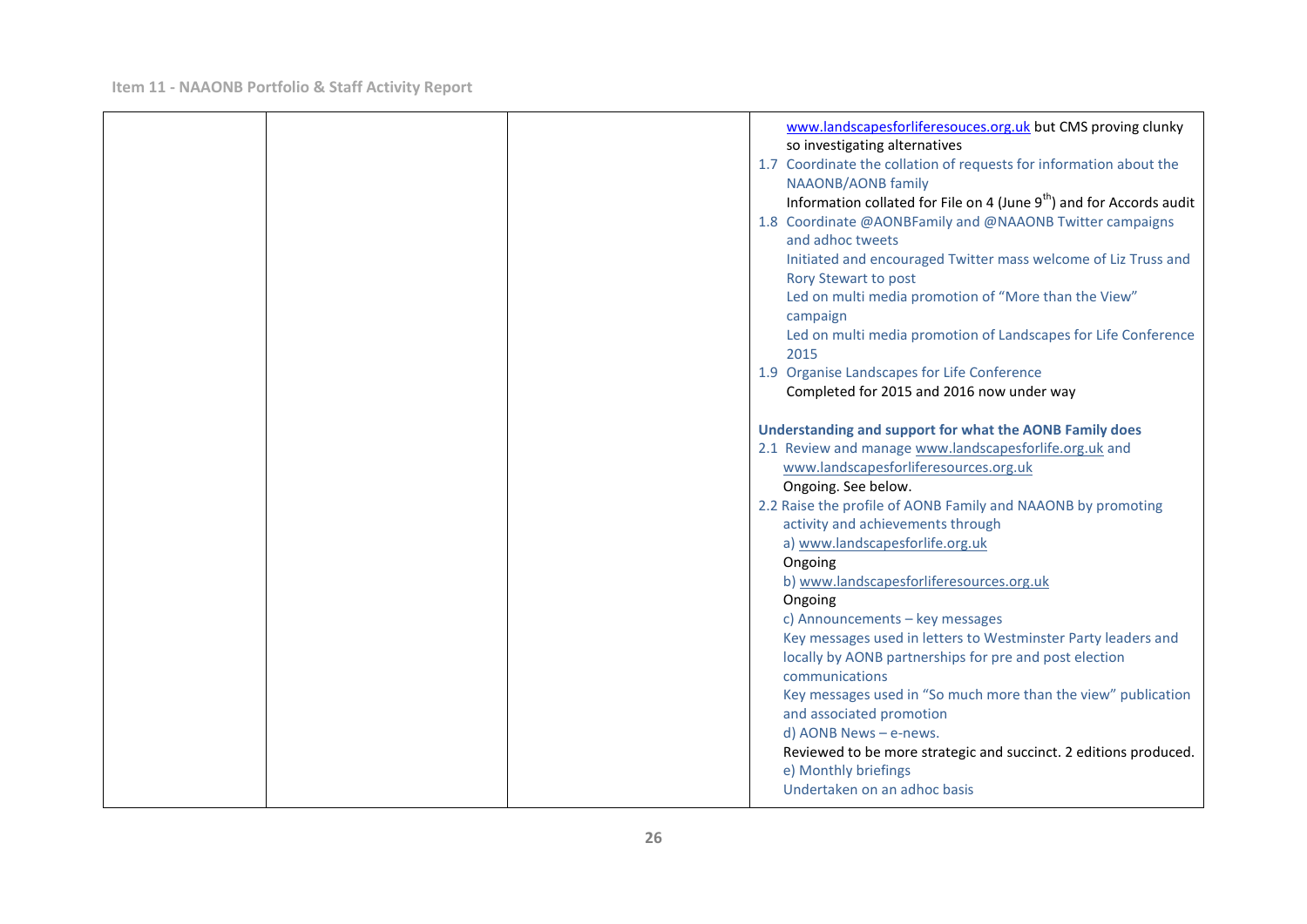| f) Social media<br>Undertaken daily<br>g) Press Releases<br>Landscapes for Life Conference Press Release issued<br><b>Bowland Award Press Release issued</b><br>"So much more than the view" joint press release issued by<br><b>NAAONB/NPE</b><br>Landscapes for Life Award Press Release issued<br>Outstanding Week Press Release issued<br>h) events<br>Landscapes for Life Conference 2015 complete<br>Attended CLA Game Fair as guest of GWCT<br>"Outstanding Week" development and promotion undertaken in<br>August/September 2015<br>Landscapes for Life Conference 2016 under development<br>i) Annual report<br>"So much more than the View" produced<br>j) Infographics<br>Final draft ready $-$ cost is delaying production $-$ other designers<br>being investigated<br>k) Bowland Award and Long Service Award<br>Presentations made on the $1st$ and $3rd$ day of Landscapes for Life<br>Conference 2015 |
|-------------------------------------------------------------------------------------------------------------------------------------------------------------------------------------------------------------------------------------------------------------------------------------------------------------------------------------------------------------------------------------------------------------------------------------------------------------------------------------------------------------------------------------------------------------------------------------------------------------------------------------------------------------------------------------------------------------------------------------------------------------------------------------------------------------------------------------------------------------------------------------------------------------------------|
| Understanding and recognition of the value of AONB partnerships<br>leading to continued support and resourcing<br>3.1 Produce and AONB Family prospectus<br>See below<br>3.2 Promote activity on LUC "Maximising Revenue for Protected<br>Landscapes" recommendations via AONB News and briefings<br>No recent activity<br>3.3 Respond to UK and Welsh Government consultations<br>See CEO activity under Portfolio B.<br>3.4 Promote Accords and coordinate action arising from them<br>See Policy and Development Manager activity under Portfolio B                                                                                                                                                                                                                                                                                                                                                                  |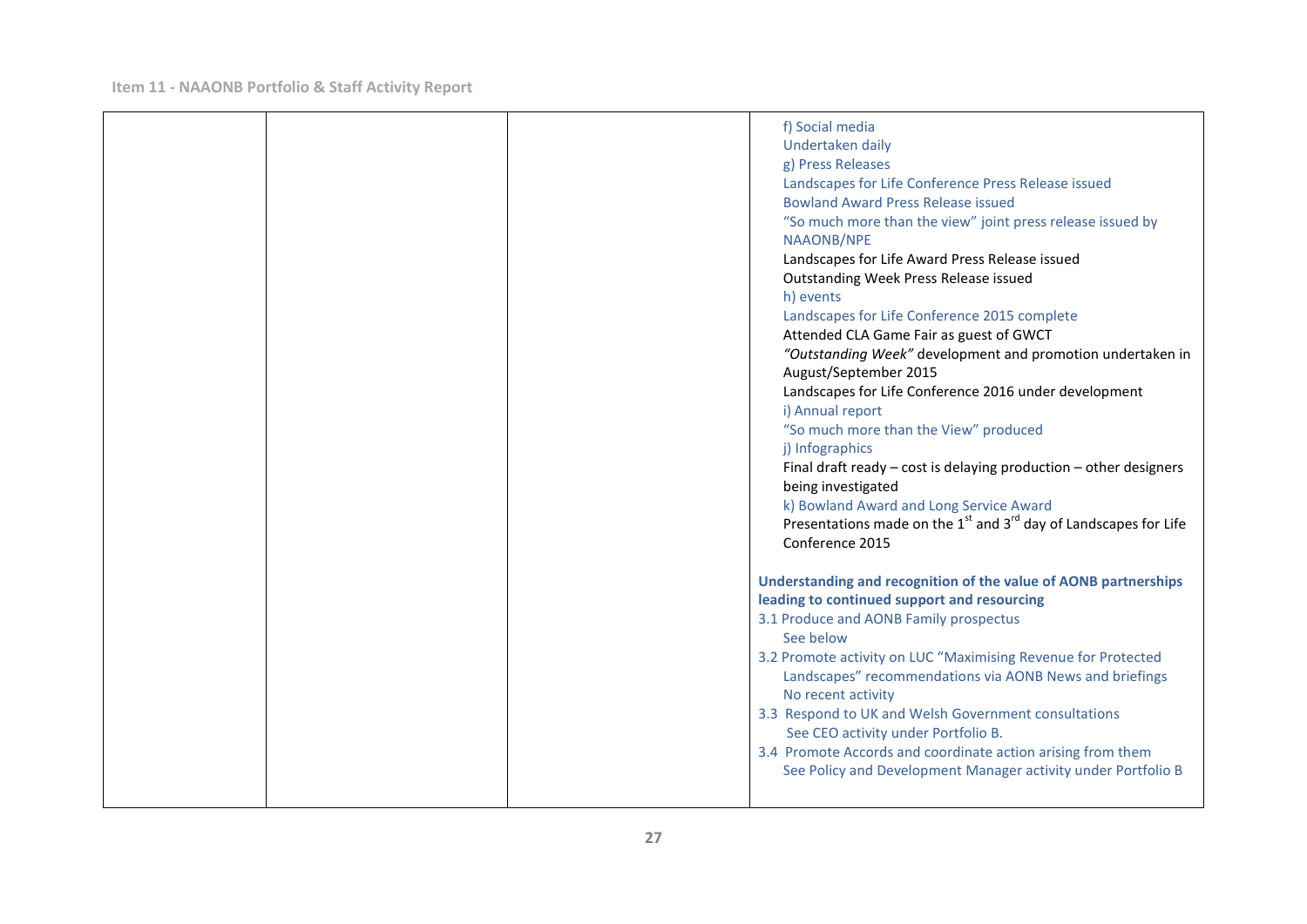|  |                                                                                                                                                   |                                                                                                                       | Understanding and recognition of the value of the NAAONB<br>leading to continued support and resourcing.<br>4.1 Develop Chairmen's Conference and AGM as platform to<br>promote key messages<br>Chairmen's Conference in productionfor November 2015 - see<br>separate paper<br>4.2 Encourage and support inclusion of the work of the NAAONB on<br>Partnership/Conservation Board meeting agendas.<br>Regular requests made to comms and lead officers for wide<br>dissemination of information. Significant information sent by<br>direct email to Chairmen.<br>Attended SEEPL meeting to promote NAAONB work<br>Attended Northern Group meeting to give a presentation on<br>NAAONB work and in particular the Communications Action Plan<br>4.3 Produce an AONB Corporate prospectus<br>Produced by Peer to Peer Group. Members of the group gave a<br>Briefing on 1 <sup>st</sup> day of Landscapes for Life Conference 2015 |
|--|---------------------------------------------------------------------------------------------------------------------------------------------------|-----------------------------------------------------------------------------------------------------------------------|-----------------------------------------------------------------------------------------------------------------------------------------------------------------------------------------------------------------------------------------------------------------------------------------------------------------------------------------------------------------------------------------------------------------------------------------------------------------------------------------------------------------------------------------------------------------------------------------------------------------------------------------------------------------------------------------------------------------------------------------------------------------------------------------------------------------------------------------------------------------------------------------------------------------------------------|
|  | Update the L4L websites to ensure<br>content relevant and functioning to<br>the membership and public.<br>(old NAAONB site closed by Jan<br>2015) | Knowledge Platform established<br>and effective<br><b>Communications and Events</b><br><b>Manager</b><br>• April 2015 | www.aonb.org.uk now cached<br>www.landscapesforlife.org.uk updated according to individual<br>AONB requests and core staff team<br>www.landscapesforliferesources.org.uk (Knowledge Platform)<br>reviewed and updated. Template altered to accommodate case<br>studies shared through the market place at Landscapes for Life<br>Conference 2015.<br>Template considered over complicated so investigating alternative to<br>current CMS.<br>www.landscapesforlifeconference.org.uk =<br>www.landscapesforlifeevents.org.uk and is home to all events<br>organized by the NAAONB and AONB Family. Outstanding week was<br>successfully launched from this platform in September 2015                                                                                                                                                                                                                                              |
|  | Produce L4L brand strategy based<br>on agreed brand values and<br>behaviours                                                                      | L4L brand strategy agreed by<br>trustees<br><b>Communications and Events</b>                                          |                                                                                                                                                                                                                                                                                                                                                                                                                                                                                                                                                                                                                                                                                                                                                                                                                                                                                                                                   |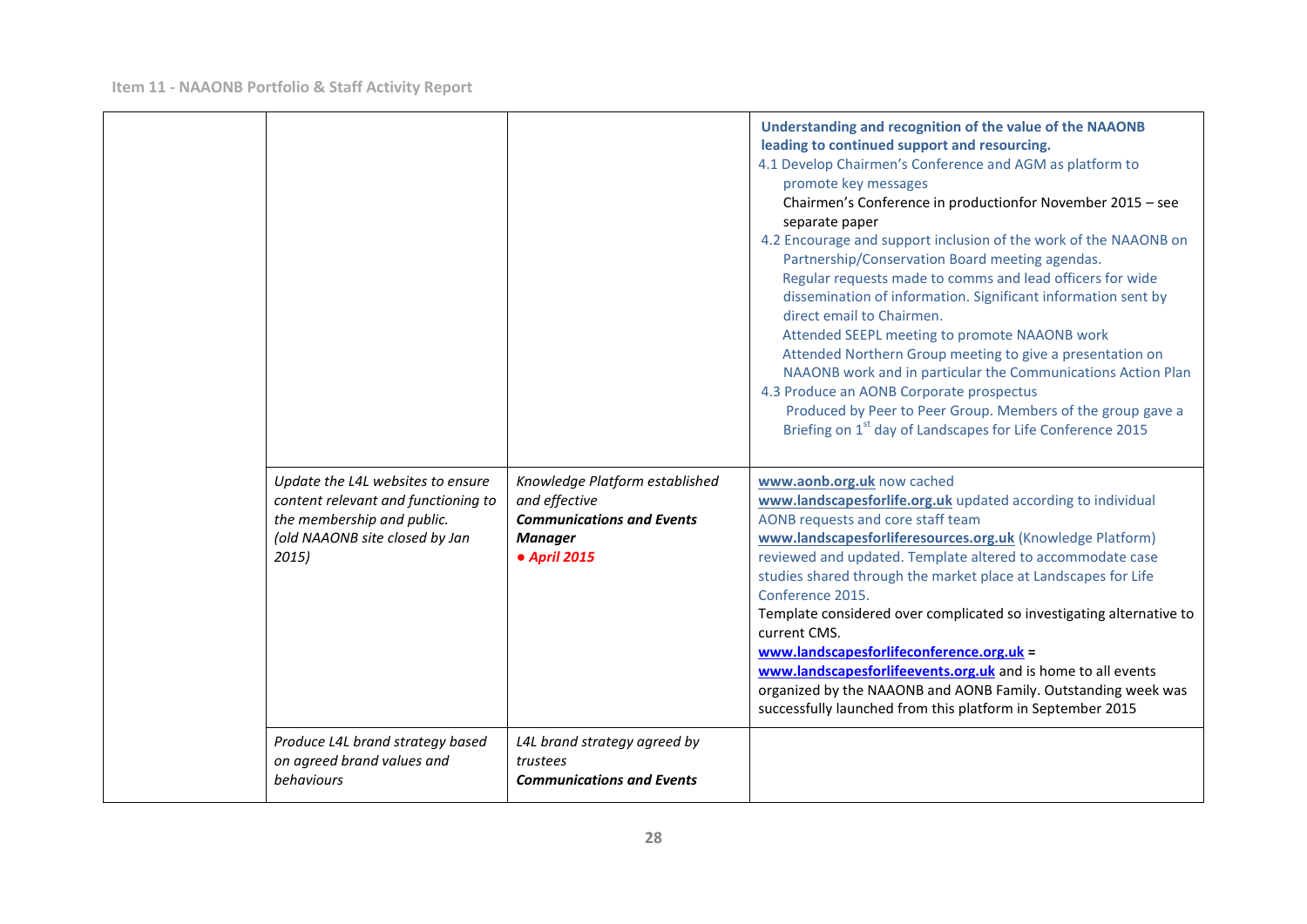|                                                                                                                                         |                                                                                                                                                                      | <b>Manager</b><br>• June 2015                                                                                                          |                                                                                                                                                                                                                                                                                                                                                     |
|-----------------------------------------------------------------------------------------------------------------------------------------|----------------------------------------------------------------------------------------------------------------------------------------------------------------------|----------------------------------------------------------------------------------------------------------------------------------------|-----------------------------------------------------------------------------------------------------------------------------------------------------------------------------------------------------------------------------------------------------------------------------------------------------------------------------------------------------|
| <b>Better articulate the</b><br>value of AONBs,<br><b>AONB Partnerships,</b><br>and Conservation                                        | Produce AONB Family Prospectus<br>to include summary in infographic<br>format                                                                                        | Prospectus published<br><b>Communications and Events</b><br><b>Manager</b><br>• October 2015                                           | 3 infographics produced for 3 different audiences.                                                                                                                                                                                                                                                                                                  |
| <b>Boards</b>                                                                                                                           | Set up evidence base on Knowledge<br>Platform on L4L web site                                                                                                        | Evidence base established and in<br>use<br><b>Communications and Events</b><br><b>Manager</b><br>• October 2015                        | Ongoing - see above.                                                                                                                                                                                                                                                                                                                                |
|                                                                                                                                         | Provide an annual report for Defra -<br>showcasing good practice<br>outcomes from AONB Partnerships<br>and Conservation Boards (linked to<br>prospectus/infographic) | Annual Report produced<br><b>Communications and Events</b><br><b>Manager</b><br>• June annually                                        | Produced "So much more than a view" joint publication with<br><b>National Parks England.</b>                                                                                                                                                                                                                                                        |
|                                                                                                                                         |                                                                                                                                                                      |                                                                                                                                        | B. Demonstrating value and relevance - Encouraging others to speak out on our behalf - Portfolio holder: Michael Mounde, Staff member: HD                                                                                                                                                                                                           |
| <b>Priorities</b>                                                                                                                       | <b>Action</b>                                                                                                                                                        | Key milestones / Lead / By when                                                                                                        | <b>NARRATIVE</b>                                                                                                                                                                                                                                                                                                                                    |
| <b>Build on existing</b><br>dialogue and continue<br>to grow trust and<br>support by<br>liaison/direct contact<br>with national bodies. | Review the Defra/NE/NAAONB<br>tripartite agreement                                                                                                                   | Tripartite agreement 3 year actions<br>(2015-2018) agreed by Defra, NE,<br>and NAAONB trustees<br><b>Chief Executive</b><br>• Apr 2015 | Meeting held between NE (Liz Newton) and NAAONB CEO to discuss<br>future joint working between the two organisations, building on the<br>chair level bilateral and the meeting of NE's landscape advisory<br>group.<br>Tripartite meeting held in July 2015                                                                                         |
|                                                                                                                                         | High level meetings with Welsh<br>Government on achieving shared<br>objectives                                                                                       | <b>Standing meeting with Minister</b><br>responsible for AONBs in Wales<br><b>Chief Executive</b><br>• Dec annually                    | CEO invited to meet with Carl Sargeant AM, Minister for Natural<br>Resources and the AONB LO in Wales. Briefing produced but travel<br>problems meant the meeting didn't take place as planned. Minister<br>met with some AONB LOs. Meeting rescheduled for 11 <sup>th</sup> June.<br>CEO met with Carl Sargeant AM, Minister for Natural Resources |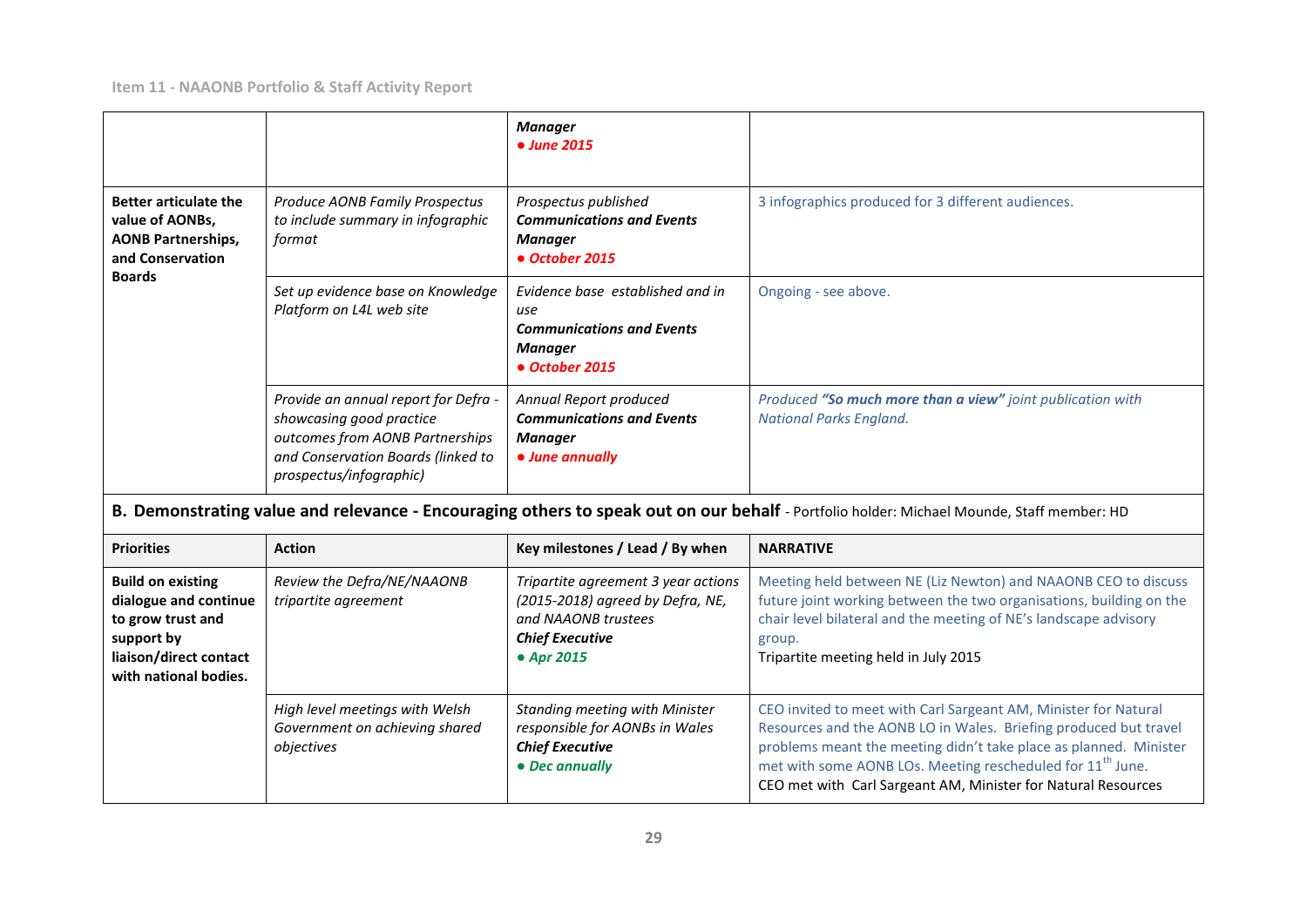|  |                                                                                       |                                                                                                           | Minister in June 2015                                                                                                                                                                                                                                                                                                                                                                                                                                                                                                                                                                                           |
|--|---------------------------------------------------------------------------------------|-----------------------------------------------------------------------------------------------------------|-----------------------------------------------------------------------------------------------------------------------------------------------------------------------------------------------------------------------------------------------------------------------------------------------------------------------------------------------------------------------------------------------------------------------------------------------------------------------------------------------------------------------------------------------------------------------------------------------------------------|
|  | High level meetings with Natural<br>Resources Wales on achieving<br>shared objectives | Bilateral meeting with Chair and<br>CEO of NRW<br><b>Chief Executive</b><br>• Oct annually                | Meeting requested. Currently NRW in process of appointing a Chair.<br>CEO met with NRW, Designated Landscape staff, Welsh Government<br>and Review Panel in April 2015 to discuss issues around DL<br>management and areas of shared interest.                                                                                                                                                                                                                                                                                                                                                                  |
|  | High level meetings with Natural<br>England on achieving shared<br>objectives         | Bilateral meeting with Chair and<br>CEO of NE<br><b>Chief Executive</b><br>• Oct annually                 | Meeting held on 17 <sup>th</sup> March between NAAONB Chair and CEO and<br>NE Chair and CEO.                                                                                                                                                                                                                                                                                                                                                                                                                                                                                                                    |
|  | Evaluate and review accords /<br>agreements as appropriate                            | Wildlife Trusts accord evaluation<br>complete<br><b>Policy and Development Manager</b><br>• November 2015 | Questionnaire prepared and sent to all lead officers requesting their<br>views regarding the "Accords" with the Woodland Trust, Wildlife<br>Trusts, English Heritage and Visit England.<br>Questionnaire to be prepared and sent to key contacts in<br>organisations the NAAONB has accords with.<br>Met with Paul Wilkinson (The Wildlife Trusts) at CLA game Fair and<br>undertook to share findings with view to making the Accord more<br>effective.<br>Questionnaire received back from Lead Officers and analysed.<br>Questionnaire sent to key contacts in organisations the NAAONB<br>has accords with. |
|  |                                                                                       | <b>NPE Accord agreed</b><br><b>Chief Executive</b><br>• Jul 2015                                          | Final draft currently awaiting agreement from NAAONB board and<br>NPE.<br>Accord to be signed by Philip Hygate and Jim Bailey (NPE) at<br>Chairmen's Conference.                                                                                                                                                                                                                                                                                                                                                                                                                                                |
|  |                                                                                       | Woodland Trust accord evaluation<br>complete<br><b>Policy and Development Manager</b><br>• Sept 2015      | Questionnaire prepared and sent to all lead officers requesting their<br>views regarding the "Accords" with the Woodland Trust, Wildlife<br>Trusts, English Heritage and Visit England.<br>Questionnaire to be prepared and sent to key contacts in<br>organisations the NAAONB has accords with.                                                                                                                                                                                                                                                                                                               |
|  |                                                                                       | English Heritage accord evaluation<br>complete                                                            | Questionnaire prepared and sent to all lead officers requesting their<br>views regarding the "Accords" with the Woodland Trust, Wildlife                                                                                                                                                                                                                                                                                                                                                                                                                                                                        |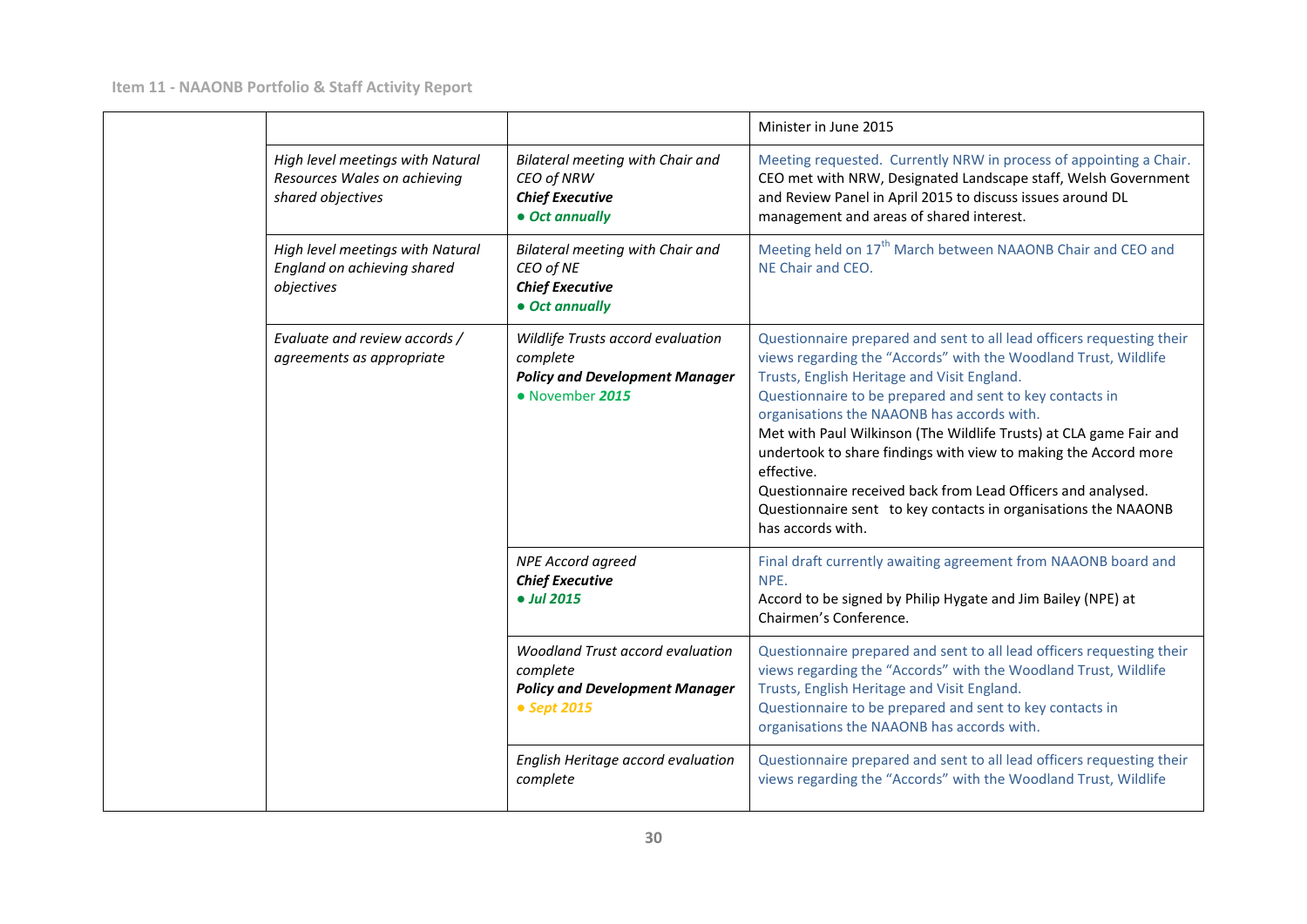|                                                                                                                                                                                                           |                                                                                                                                                                             | <b>Policy and Development Manager</b><br>• Apr 2016                                                        | Trusts, English Heritage and Visit England.<br>Questionnaire to be prepared and sent to key contacts in<br>organisations the NAAONB has accords with.                                                                                                                                                                                                                                                                                                                                                                                                               |
|-----------------------------------------------------------------------------------------------------------------------------------------------------------------------------------------------------------|-----------------------------------------------------------------------------------------------------------------------------------------------------------------------------|------------------------------------------------------------------------------------------------------------|---------------------------------------------------------------------------------------------------------------------------------------------------------------------------------------------------------------------------------------------------------------------------------------------------------------------------------------------------------------------------------------------------------------------------------------------------------------------------------------------------------------------------------------------------------------------|
|                                                                                                                                                                                                           |                                                                                                                                                                             | Visit England Accord evaluation<br>complete<br><b>Policy and Development Manager</b><br>• Sept 2016        | Questionnaire prepared and sent to all lead officers requesting their<br>views regarding the "Accords" with the Woodland Trust, Wildlife<br>Trusts, English Heritage and Visit England.<br>Questionnaire to be prepared and sent to key contacts in<br>organisations the NAAONB has accords with.<br>Following a recent meeting with VisitEngland and the NAONB Family<br>Sustainable Tourism group it has been proposed that instead of an<br>Accord between VisitENgland and the AONB Family, the NAAONB is<br>identified by VisitEngland at a strategic partner. |
|                                                                                                                                                                                                           |                                                                                                                                                                             | Opportunity for an accord with the<br><b>National Trust scoped</b><br><b>Chief Executive</b><br>• Oct 2015 | Await the outcome of the questionnaires.                                                                                                                                                                                                                                                                                                                                                                                                                                                                                                                            |
| Grow our influence in<br>local and central<br>governments<br>(including, at a UK,<br>level with Health,<br><b>Transport, Local</b><br>Government<br>departments, and<br>Treasury) and with<br>major NGOs. | High level meetings with<br>departments on achieving shared<br>objectives                                                                                                   | Bilateral meetings as and when<br>appropriate<br><b>Chief Executive</b><br>• Reported annually             | Meetings with DCLG and DCMS on the Mobile Planning Review.<br>Formal evidence presented to inform debate.                                                                                                                                                                                                                                                                                                                                                                                                                                                           |
|                                                                                                                                                                                                           | High level meetings with the<br>National Trust on achieving shared<br>objectives                                                                                            | <b>Bilateral meeting with Chair and</b><br>CEO of NT<br><b>Chief Executive</b><br>· Jan annually           |                                                                                                                                                                                                                                                                                                                                                                                                                                                                                                                                                                     |
|                                                                                                                                                                                                           | Provide intelligence to<br>governments on the state and<br>viability of AONB partnership and<br><b>Conservation Boards.</b><br>Reports and when appropriate or<br>requested | Provide summary of situation for<br>$2015 - 16$<br><b>Chief Executive</b><br>• Apr 2015                    | Ongoing.<br>Meeting with the Surrey Hills Chairman to discuss the relevance of<br>Conservation Board status for the partnership.                                                                                                                                                                                                                                                                                                                                                                                                                                    |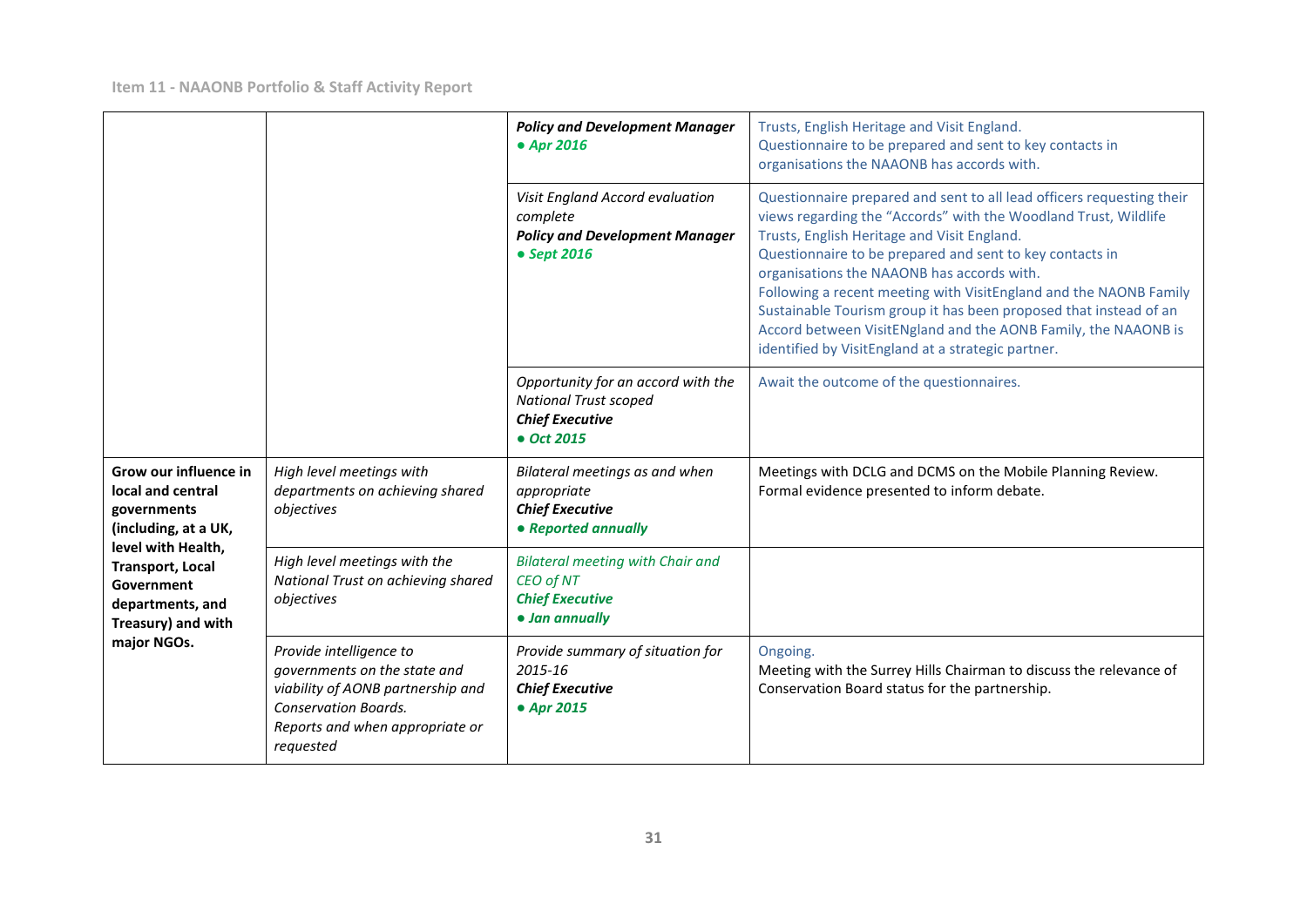|  | Advise Defra to ensure activity and<br>financial reporting process remains<br>fit for purpose                                                                                   | Advice provided<br><b>Chief Executive</b><br>• As required                                                   |                                                                                                                                                                                                                                                                                                                               |
|--|---------------------------------------------------------------------------------------------------------------------------------------------------------------------------------|--------------------------------------------------------------------------------------------------------------|-------------------------------------------------------------------------------------------------------------------------------------------------------------------------------------------------------------------------------------------------------------------------------------------------------------------------------|
|  | Contribute to delivery of Action<br><b>Plan for Recommendations</b><br>associated with the Cumulus report                                                                       | Tbc<br><b>Chief Executive</b>                                                                                |                                                                                                                                                                                                                                                                                                                               |
|  | Engagement with legislative and<br>policy programme development in<br>Wales                                                                                                     | Evidence gathered for protected<br>landscapes review<br><b>Chief Executive</b><br>• Mar 2016                 | Inter organisational discussions held over the submission of evidence<br>to stage 2 of the review. Close working with other NGOs, the Gower<br>Society and the NP societies through the Alliance for NPs Cymru.<br>Discussions held with AONB lead officers in Wales. Symonds Club<br>meeting attended with the review panel. |
|  |                                                                                                                                                                                 | Oral and written evidence<br>submitted<br><b>Chief Executive</b><br>• Mar 2016                               | Stage 2 evidence submitted. Oral evidence to be provided by<br>NAAONB CEO and Chair on 17 <sup>th</sup> June.<br>Ongoing input to discussion around the Environment Bill, Natural<br>Resource Planning, and the purpose of NRW.                                                                                               |
|  | Build and maintain alliances in<br>Wales with organisations with<br>shared interests in protected<br>landscapes to maintain an AONB<br>Family voice as devolution<br>progresses | 3 x meetings with the Alliance of<br><b>National Parks Cymru</b><br><b>Chief Executive</b><br>• Mar annually | 2 x meetings held with the Alliance this FY, with close working<br>around Stage 2 of the review.<br>Future Landscapes Wales programme is now in development.                                                                                                                                                                  |
|  | High level meetings with CPRE on<br>achieving shared objectives                                                                                                                 | 2 x meetings annually with the CEO<br>of CPRE<br><b>Chief Executive</b><br>• As required                     | Regular monthly telecons held with CEO of CPRE (plus others as<br>appropriate).<br>Attendance at CPRE's Land Use Strategy meeting for senior<br>landscape policy thinkers.                                                                                                                                                    |
|  | High level meetings with CNP on<br>achieving shared objectives                                                                                                                  | 2 x meetings annually with the CEO<br>of CNP<br><b>Chief Executive</b><br>• As required                      | One phone meeting with CNP CEO held soon after appointment.<br>One face to face discussion taken place through the Alliance NP<br>Cymru meeting.                                                                                                                                                                              |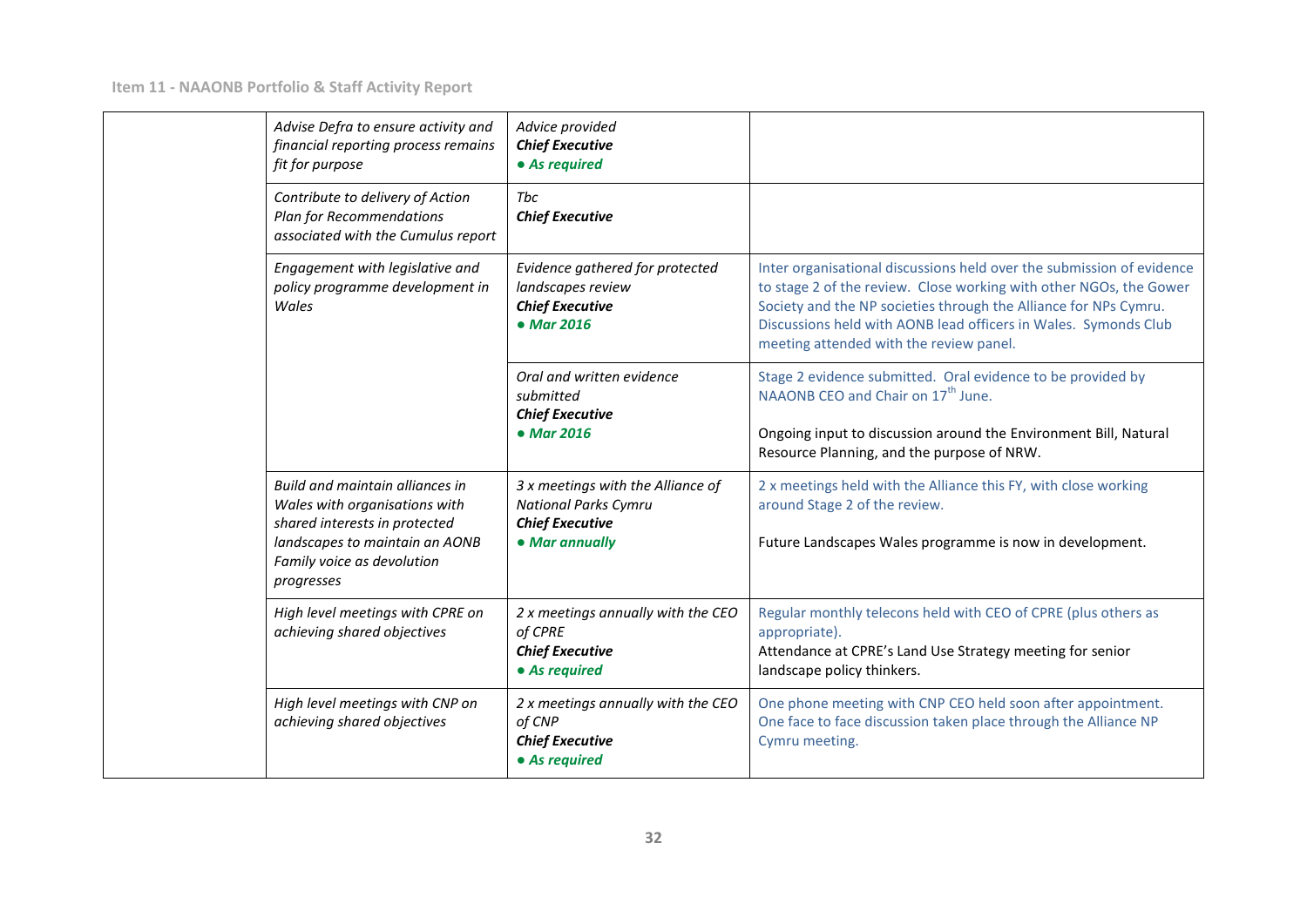# **C. Driving better delivery through collaboration - Working together and with others to achieve better outcomes**

Portfolio holder: Chris Woodley-Stewart, Staff member: RC

| <b>Priorities</b>                                                                                                                                                        | <b>Action</b>                                                                                      | Key milestones / Lead / By when                                                                                                           | <b>NARRATIVE</b>                                                                                                                                                                                                        |
|--------------------------------------------------------------------------------------------------------------------------------------------------------------------------|----------------------------------------------------------------------------------------------------|-------------------------------------------------------------------------------------------------------------------------------------------|-------------------------------------------------------------------------------------------------------------------------------------------------------------------------------------------------------------------------|
| Connect ideas,<br>people, and resources<br>through further<br>development of<br><b>Basecamp and the</b><br>Knowledge Platform-<br>developing the<br>national skill base. | Manage Basecamp effectively                                                                        | <b>Office Manager</b><br>• On going                                                                                                       |                                                                                                                                                                                                                         |
|                                                                                                                                                                          | Advise membership on purpose and<br>use of Knowledge Platform                                      | Knowledge Platform populated<br>with data and good practice<br><b>Office Manager</b><br>• May 2015                                        | Undergoing this maintenance.<br>Consideration of whether the CMS is fit for purpose. Investigation<br>into other methods/websites for collation of the information                                                      |
|                                                                                                                                                                          | *Develop member training event<br>for Welsh AONB partnership<br>members<br>*Subject to funding bid | Event held<br><b>Chief Executive</b><br>· Jan annually                                                                                    | Welsh AONBs have been approached to see whether they wish to<br>rerun this event.                                                                                                                                       |
| Work more closely<br>with the private<br>sector (develop direct<br>links/relationships<br>and through LEPs and<br>other routes)                                          | Implement Corporate Relationship<br>programme                                                      | Clear productive relationships<br>developed with two corporate<br>partners annually<br><b>Policy and Development Manager</b><br>• Ongoing | Attendance at NFU's LEP/Food Enterprise Zone workshop and early<br>discussions with Produced in Kent Ltd.                                                                                                               |
|                                                                                                                                                                          | Maintain links with Defra LEP<br>round table                                                       | 3 x meetings annually<br><b>Policy and Development Manager</b><br>• Mar annually                                                          | Attended meeting the agenda considered superfast broadband,<br>Future call for funding via the EAFRD and future operation of the<br>DEFRA LEP round table.<br>LEP coordinator invited to speak at Chairmen's Conference |
| <b>Foster our</b><br>relationships with the<br><b>National Park</b><br><b>Authorities</b>                                                                                | Establish joint meeting between<br>AONB Lead Officers and NPA Chief<br>Executives on shared agenda | Agreement on a shared agenda<br><b>Chief Executive</b><br>· Jan annually                                                                  |                                                                                                                                                                                                                         |
|                                                                                                                                                                          | Develop shared agenda across NPA<br>and AONB Partnerships in Wales                                 | Agreement on a shared agenda<br><b>Chief Executive</b><br>• Jan annually                                                                  |                                                                                                                                                                                                                         |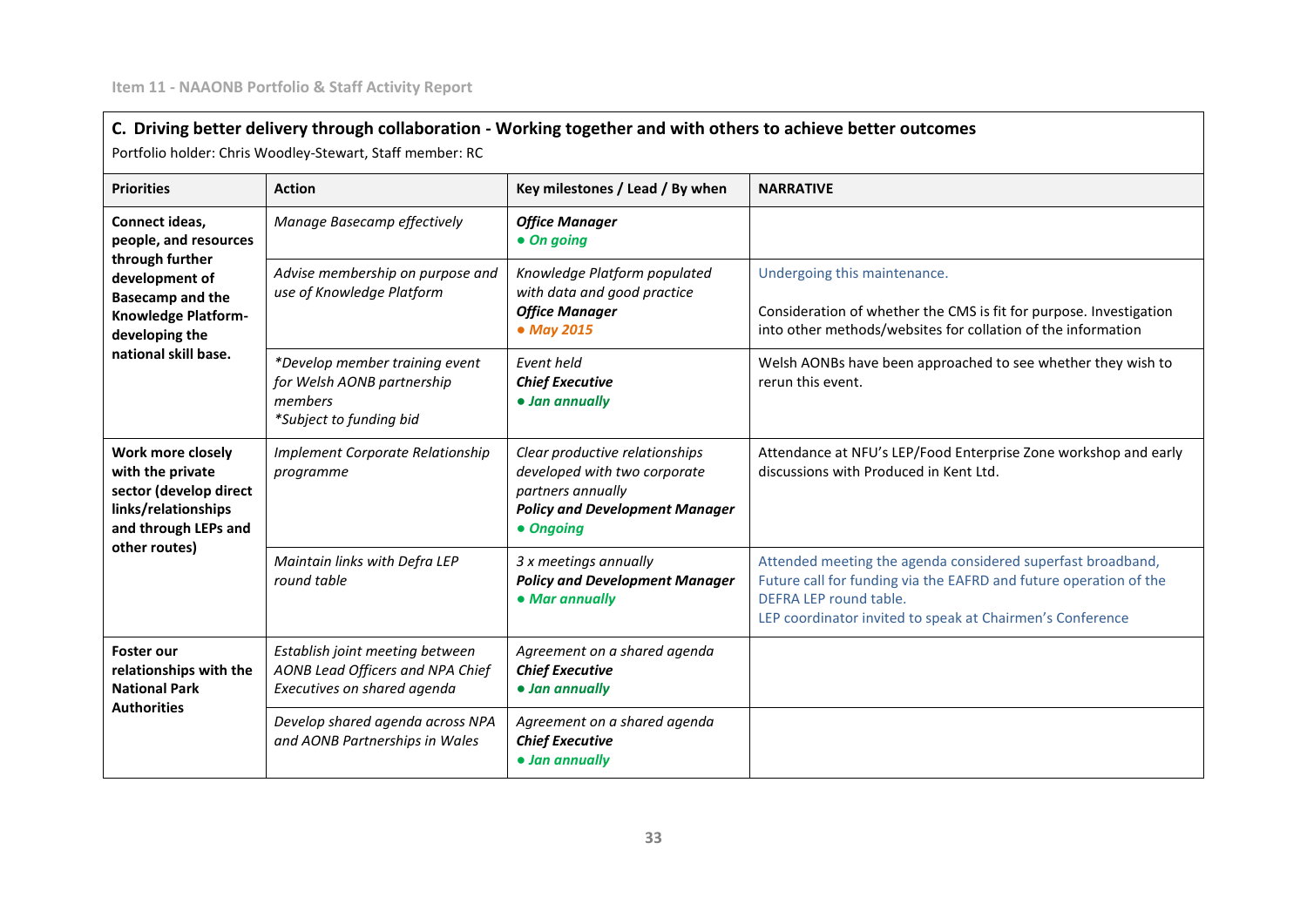|                                                                                                          | As part of above explore<br>benefits/options for shared<br>NPA/NAAONB post(s)                                                                | Raise as part of above joint<br>meetings<br><b>Chief Executive</b><br>• Nov 2015               |                                                                                                                                                                                                                                                                                                                                                                                                                                                                                                                                           |
|----------------------------------------------------------------------------------------------------------|----------------------------------------------------------------------------------------------------------------------------------------------|------------------------------------------------------------------------------------------------|-------------------------------------------------------------------------------------------------------------------------------------------------------------------------------------------------------------------------------------------------------------------------------------------------------------------------------------------------------------------------------------------------------------------------------------------------------------------------------------------------------------------------------------------|
|                                                                                                          | Explore the option of an all Party<br>Parliamentary group on Protected<br>Landscapes                                                         | Consider as part of accord<br>development with NPE<br><b>Chief Executive</b><br>• May 2015     | NPE approached by NAAONB to consider this. Feedback indicates<br>that there is unlikely to be an appetite for further widening the<br>scope of this group due to resourcing pressures.                                                                                                                                                                                                                                                                                                                                                    |
| <b>Further the principles</b><br>of collaboration,<br>building on the Future<br>Landscapes<br>Programme. | Further develop Action Learning<br>sets as the preferred vehicle for<br>achieving shared outcomes<br><b>Policy and Development Manager</b>   | Sustainable Tourism ALS in<br>operation<br><b>Policy and Development Manager</b><br>• Nov 2015 | Meeting of the Sustainable Tourism Group items discussed included:<br><b>Growth Strategy consultation</b><br>$\bullet$<br>Visitor giving.<br>$\bullet$<br>Pilot CPD scheme that the NAAONB would like to test with<br>$\bullet$<br>Sustainable Tourism.<br>GREAT UK Challenge Fund and other funding opportunities.<br>$\bullet$<br>Europarc Charter - update.<br>Briefing at Conference on the relevance and importance of<br>collaboration. The Prezi presentation on "Collaboration across<br>Protected Landscapes" can be found here. |
|                                                                                                          | Programme of collaboration and<br>collective action developed with the<br><b>AONB Partnerships and National</b><br>Park Authorities in Wales | Programme agreed with all parties<br><b>Chief Executive</b><br>• Jul 2015                      | Significant programme of work agreed with WG around managing<br>behavioural change across the designated landscape in Wales.                                                                                                                                                                                                                                                                                                                                                                                                              |
|                                                                                                          |                                                                                                                                              | <b>Funding secured</b><br><b>Chief Executive</b><br>• Aug 2015                                 | Costed on a FCR basis for this FY and likely to continue into next.<br>Future Landscapes programme worked up, with a successful bid<br>made to Welsh Government for funding the programme.                                                                                                                                                                                                                                                                                                                                                |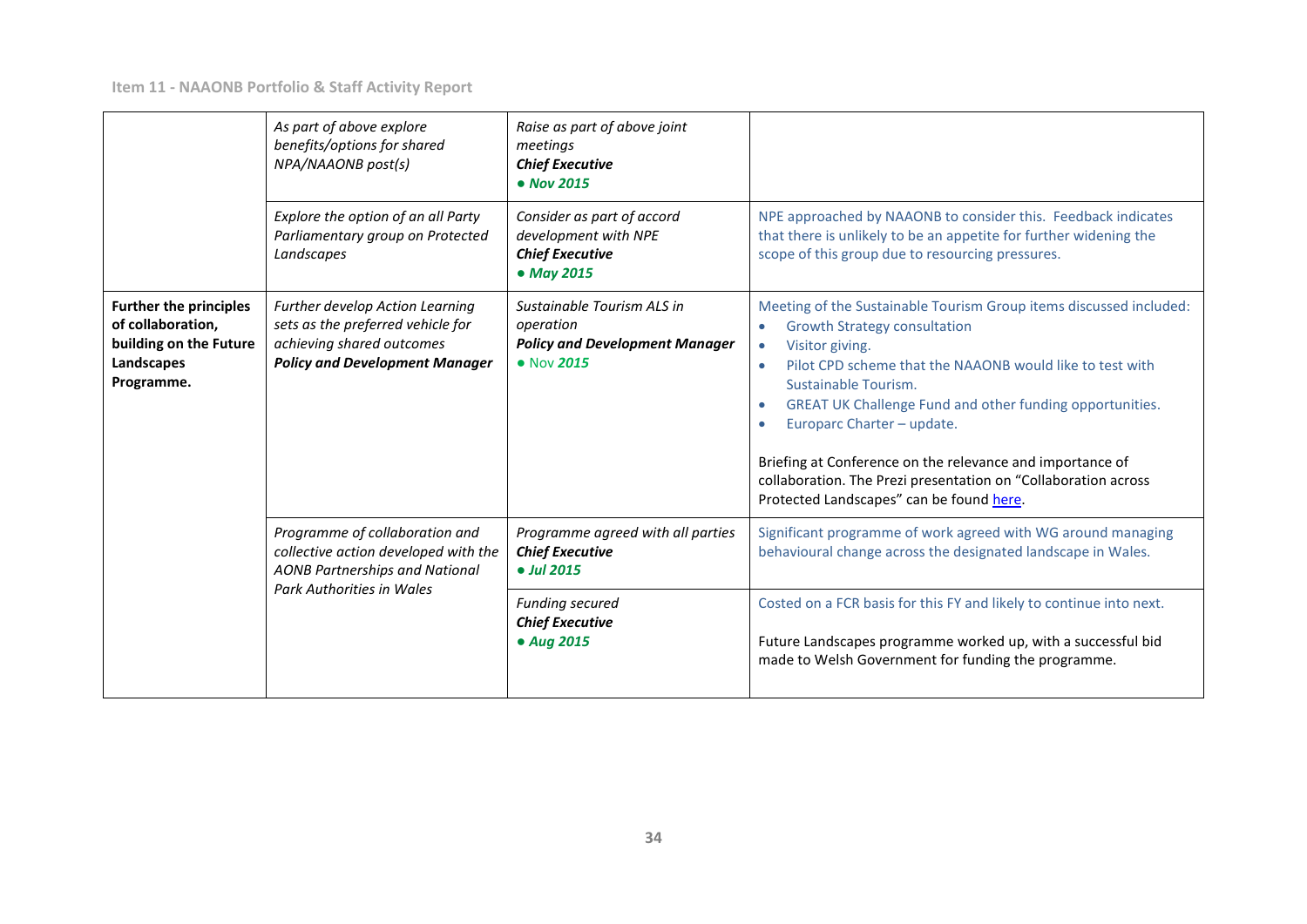$\Gamma$ 

| <b>Priorities</b>                                                                                                                                                                                          | <b>Action</b>                                                                                                                                                                                           | Key milestones / Lead / By when                                                                                     | <b>NARRATIVE</b>                                                                                                                                                                                                                                                                                                                                                                                                                                                                                                                                                                                                                                                                                                                                                                                                                                 |
|------------------------------------------------------------------------------------------------------------------------------------------------------------------------------------------------------------|---------------------------------------------------------------------------------------------------------------------------------------------------------------------------------------------------------|---------------------------------------------------------------------------------------------------------------------|--------------------------------------------------------------------------------------------------------------------------------------------------------------------------------------------------------------------------------------------------------------------------------------------------------------------------------------------------------------------------------------------------------------------------------------------------------------------------------------------------------------------------------------------------------------------------------------------------------------------------------------------------------------------------------------------------------------------------------------------------------------------------------------------------------------------------------------------------|
| Develop new ways to<br>generate income for<br><b>NAAONB and AONB</b><br>Family<br>i) through acting on<br>the recommendations<br>in the LUC report<br>'Maximising Revenues<br>for Protected<br>Landscapes' | Consultation with membership on<br>the structure of AONB<br>partnerships/units and/or reducing<br>the frequency of protected<br>landscape Management Plan<br>reviews.                                   | AONB Family view presented to<br>Defra<br><b>Chief Executive</b><br>• May 2015                                      | Vision of AONB partnerships currently being scoped through an<br>action learning set<br>Lead Officer meeting held to discuss current context and determine<br>priorities for the future. The result of the meeting was the<br>establishment of five new ALS focusing on:<br>A. 20 year vision (+ road map of how to get there + future scenario<br>work (funding and landscape)<br>B. Promotion / strengthening of Section 85 with LAs & others.<br>C. Joint funding initiative (NAAONB as distributor)<br>D. Streamlined consistent management plans.<br>E. Develop professional body / qualification to underline our<br>landscape expertise.<br>Working with the Surrey Hills Lead Officer. AONB Lead Officers<br>canvassed over their views of a Vision for AONBs. Results collated<br>and being presented in a draft report for discussion. |
|                                                                                                                                                                                                            | Action Learning Sets developed to<br>share experience and develop best<br>practice in how AONB teams can<br>positively engage in the local<br>delivery of policy on behalf of<br>partners.              | ALSs developed and engaged in an<br>active programme of work<br><b>Policy and Development Manager</b><br>• Jul 2015 |                                                                                                                                                                                                                                                                                                                                                                                                                                                                                                                                                                                                                                                                                                                                                                                                                                                  |
|                                                                                                                                                                                                            |                                                                                                                                                                                                         | ALSs outputs received by Defra<br><b>Policy and Development Manager</b><br>• Mar 2016                               | This work is development by members of the Sustainable Tourism<br>group.                                                                                                                                                                                                                                                                                                                                                                                                                                                                                                                                                                                                                                                                                                                                                                         |
|                                                                                                                                                                                                            | With NPE, co-ordinate a project to<br>review established protected<br>landscape visiting giving schemes<br>and promote best practice for<br>protected landscapes, working<br>closely with Visit England | Project scope agreed<br><b>Policy and Development Manager</b><br>• May 2015                                         |                                                                                                                                                                                                                                                                                                                                                                                                                                                                                                                                                                                                                                                                                                                                                                                                                                                  |
|                                                                                                                                                                                                            |                                                                                                                                                                                                         | Project timetable agreed<br><b>Policy and Development Manager</b><br>• Jul 2015                                     |                                                                                                                                                                                                                                                                                                                                                                                                                                                                                                                                                                                                                                                                                                                                                                                                                                                  |

#### **35**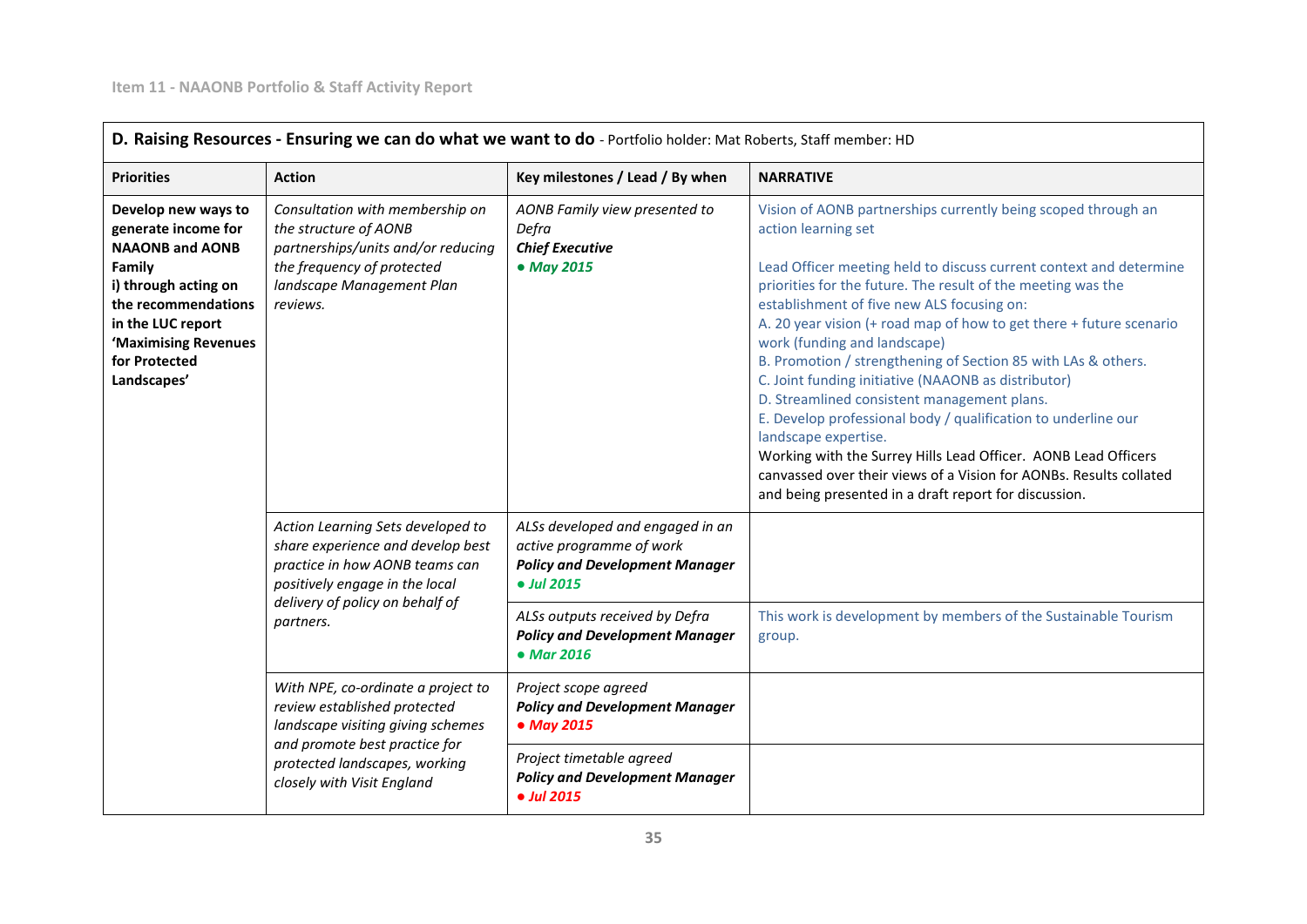|                                                                      | Proactive national funding bid to<br>charitable trust/EU to roll out<br>national objectives and the<br>Landscapes for Life brand                                                                                                                                                                                                            | Evaluate impact to date<br>Scope opportunities<br>Develop bid<br>Application submitted<br><b>Contract</b><br>• Sept 2015 | Continued discussions with the Plunkett Foundation and Big Lottery<br>around the partnership delivery of grant to support the Making Local<br>Woods Work programme. Awaiting partnership agreement for<br>consideration.<br>Discussions with Plantlife over partnering in a bid to the People's<br>Postcode Lottery to flow grant aid to AONB partnerships to promote<br>the management of roadside verges.<br>Continued involvement with Defra's Terrestrial Biodiversity Group in<br>identifying priorities for funding and mechanisms by which collective<br>bids from AONB partnerships might be aligned with priorities,<br>targeted and coordinated.<br>Meeting held with Jim Dixon (a trustee of the HLF) and NPE around<br>collective bidding for protected landscapes. HLF staff provided with<br>background information to inform a presentation to HLF trustees on<br>funding and AONB partnerships. |
|----------------------------------------------------------------------|---------------------------------------------------------------------------------------------------------------------------------------------------------------------------------------------------------------------------------------------------------------------------------------------------------------------------------------------|--------------------------------------------------------------------------------------------------------------------------|-----------------------------------------------------------------------------------------------------------------------------------------------------------------------------------------------------------------------------------------------------------------------------------------------------------------------------------------------------------------------------------------------------------------------------------------------------------------------------------------------------------------------------------------------------------------------------------------------------------------------------------------------------------------------------------------------------------------------------------------------------------------------------------------------------------------------------------------------------------------------------------------------------------------|
|                                                                      | With NPE, explore idea of a<br>national approach for liaising with<br>organisers of large recreational<br>events by national organisations,<br>including the collection and cost-<br>effective administration of revenue<br>from organisers to support the<br>ongoing management of the<br>special qualities of the protected<br>landscapes | Agree approach<br><b>Contract</b><br>• June 2015                                                                         |                                                                                                                                                                                                                                                                                                                                                                                                                                                                                                                                                                                                                                                                                                                                                                                                                                                                                                                 |
|                                                                      |                                                                                                                                                                                                                                                                                                                                             | Deliver on agreed approach<br><b>Contract</b><br>$\bullet$ Jan 2016                                                      |                                                                                                                                                                                                                                                                                                                                                                                                                                                                                                                                                                                                                                                                                                                                                                                                                                                                                                                 |
| Develop new ways to<br>generate income for<br><b>NAAONB and AONB</b> | Devise a resourcing strategy for the<br><b>NAAONB</b>                                                                                                                                                                                                                                                                                       | Agree strategy<br><b>Chief Executive</b><br>• Apr 2016                                                                   |                                                                                                                                                                                                                                                                                                                                                                                                                                                                                                                                                                                                                                                                                                                                                                                                                                                                                                                 |
| Family<br>ii) Other                                                  | Develop the NAAONB consultancy<br>as a vehicle for broadening the                                                                                                                                                                                                                                                                           | Carry out an AONB partnership<br>needs analysis                                                                          | Currently underway. This will help us understand what commissions<br>are being let by AONB partnership and their Local Authority partners                                                                                                                                                                                                                                                                                                                                                                                                                                                                                                                                                                                                                                                                                                                                                                       |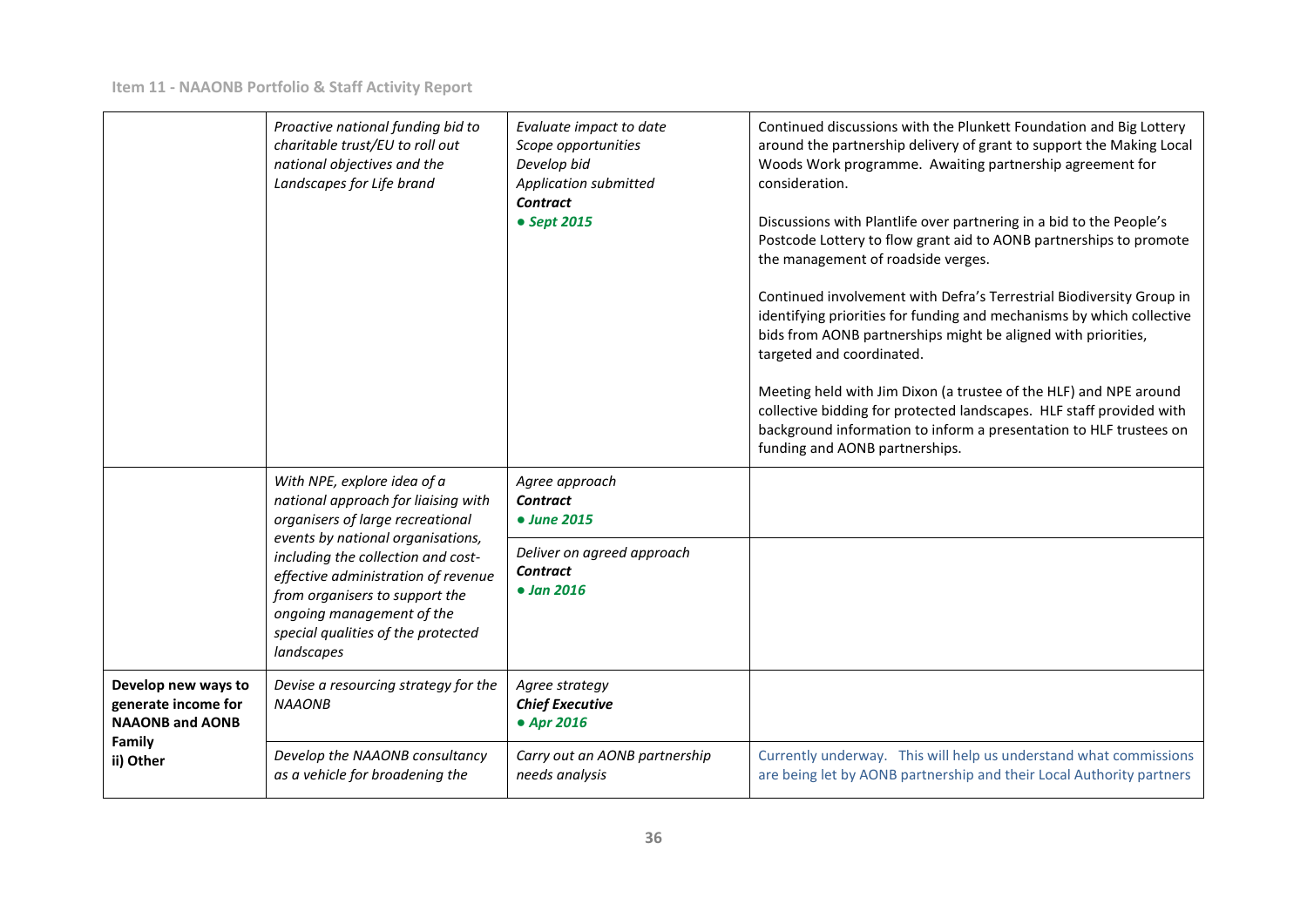| funding base to AONB partnerships<br>and the NAAONB | <b>Contract</b><br>• October 2015                                                                                      | and how the consultancy can<br>position itself to win commissions in the future.<br>Needs analysis completed and presented to sub-group.<br>Consultancy working group has met and decided to review the<br>Business Model for the consultancy.<br>Contract prepared and let to review the Business Model for the<br>consultancy.                                                                                                                                            |
|-----------------------------------------------------|------------------------------------------------------------------------------------------------------------------------|-----------------------------------------------------------------------------------------------------------------------------------------------------------------------------------------------------------------------------------------------------------------------------------------------------------------------------------------------------------------------------------------------------------------------------------------------------------------------------|
|                                                     | Carry out a market analysis<br><b>Contract</b><br>• May 2015                                                           | Currently underway. Gathering info on the wider market -<br>identifying commissions available, the competition. This will help<br>position the consultancy to win commissions.<br>Market analysis completed and presented to sub-group.                                                                                                                                                                                                                                     |
|                                                     | Complete an AONB skills analysis<br>and capacity audit<br><b>Contract</b><br>• Jun 2015                                | Framework agreed around three areas, landscape, planning, and<br>stakeholder engagement. This skills and capacity audit across AONB<br>staff/members will help understand and capture the skills and<br>knowledge base available and develop a workable methodology for<br>channelling skills into project commissions. We have the additional<br>help of Maddy Jago, working in a voluntary capacity, to progress this.<br>Skills framework devised but not yet populated. |
|                                                     | Agree the most appropriate<br>business & governance model<br><b>Board</b><br>• Jun 2015                                |                                                                                                                                                                                                                                                                                                                                                                                                                                                                             |
|                                                     | Set up the consultancy Board and<br>schedule Board meetings<br><b>Chief Executive</b><br>• Jul 2015                    |                                                                                                                                                                                                                                                                                                                                                                                                                                                                             |
|                                                     | Agree a Marketing and<br><b>Communication Plan</b><br><b>Communications and Events</b><br><b>Manager</b><br>• Jul 2015 |                                                                                                                                                                                                                                                                                                                                                                                                                                                                             |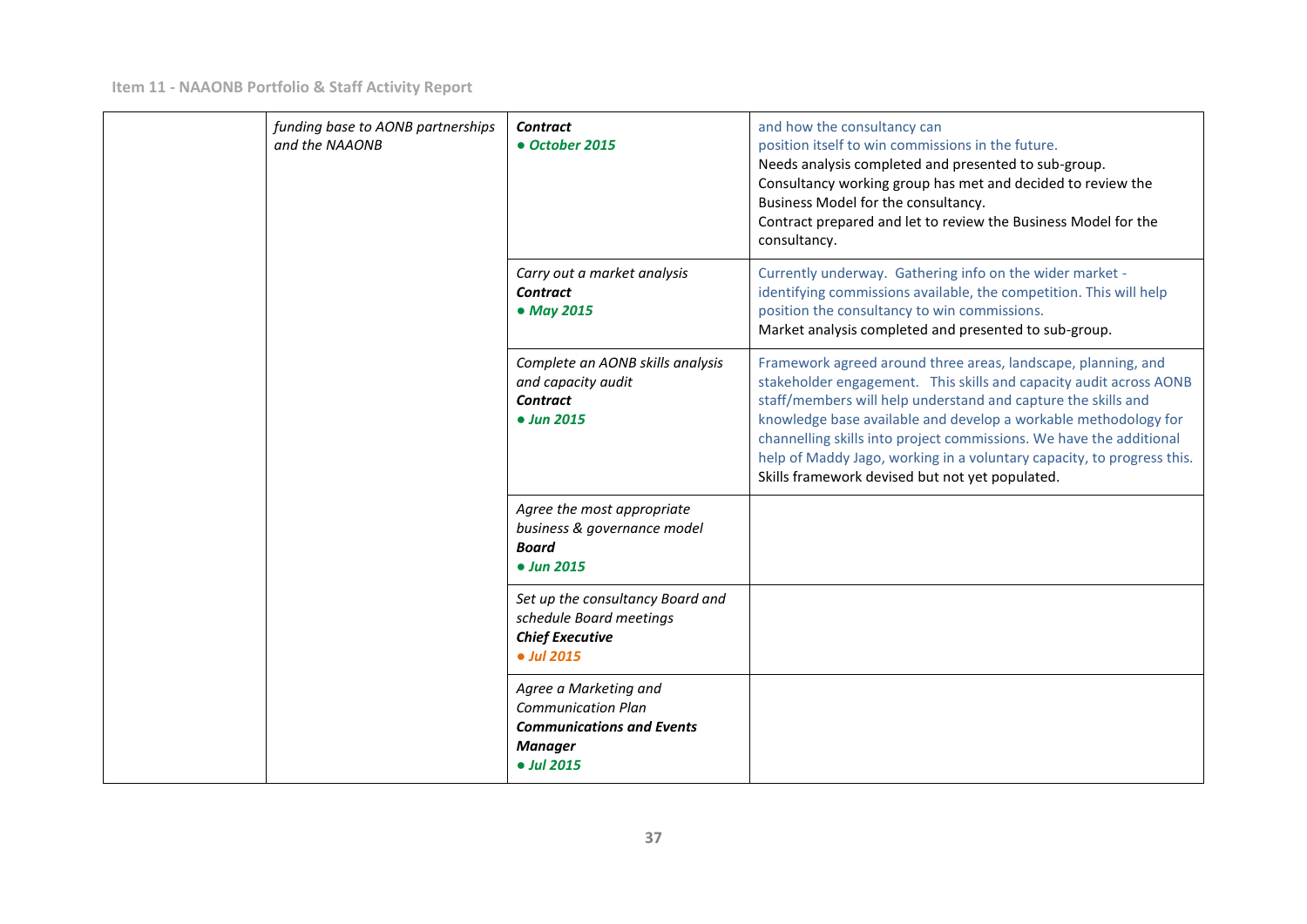|  |                                                                                                                       | Launch the consultancy<br><b>Chief Executive</b><br>$ol$ ul 2015                                                                                                                                   | Requires consultancy Board to be in place, which is unlikely by<br>conference although it will form part of the conference narrative.<br>The intention to launch the consultancy at the AGM seems unlikely<br>as the development work has led to a change in the business model.<br>This model is currently being tested.                                                                                                                                                                                                                                                                                          |
|--|-----------------------------------------------------------------------------------------------------------------------|----------------------------------------------------------------------------------------------------------------------------------------------------------------------------------------------------|--------------------------------------------------------------------------------------------------------------------------------------------------------------------------------------------------------------------------------------------------------------------------------------------------------------------------------------------------------------------------------------------------------------------------------------------------------------------------------------------------------------------------------------------------------------------------------------------------------------------|
|  | Explore Joint funding bids for EU<br>funding<br>Contract<br>• Sept 2015                                               |                                                                                                                                                                                                    |                                                                                                                                                                                                                                                                                                                                                                                                                                                                                                                                                                                                                    |
|  |                                                                                                                       | <b>Bids for AONB partnership</b><br>contracts x2<br>Contract<br>• Jul 2015                                                                                                                         | One contract let to the NAAONB to support the South Devon AONB<br>Partnership look at new funding mechanisms from across the AONB<br>Family and make specific recommendations around establishing a<br>local fundraising mechanism.<br>Another contract currently being scoped for the Isle of Wight AONB<br>around new models of working.<br>South Devon contract complete<br>Isle of Wight bid won and work about to commence.<br>Bid submitted in response to a commission by Cornwall AONB - yet<br>to hear outcome<br>Bid submitted in response to a commission by Chichester Harbour<br>AONB - unsuccessful. |
|  | 1 x bid for NE/Defra contract<br>Contract<br>• Sept 2015                                                              | No obvious opportunities have arisen so this output was focused on<br>the development of a bid submitted in response to a commission by<br>The South Downs National Park Authority - unsuccessful. |                                                                                                                                                                                                                                                                                                                                                                                                                                                                                                                                                                                                                    |
|  | Bid for grant funding toward<br>consultancy set up costs (if<br><i>appropriate</i> )<br><b>Contract</b><br>• Jul 2015 |                                                                                                                                                                                                    |                                                                                                                                                                                                                                                                                                                                                                                                                                                                                                                                                                                                                    |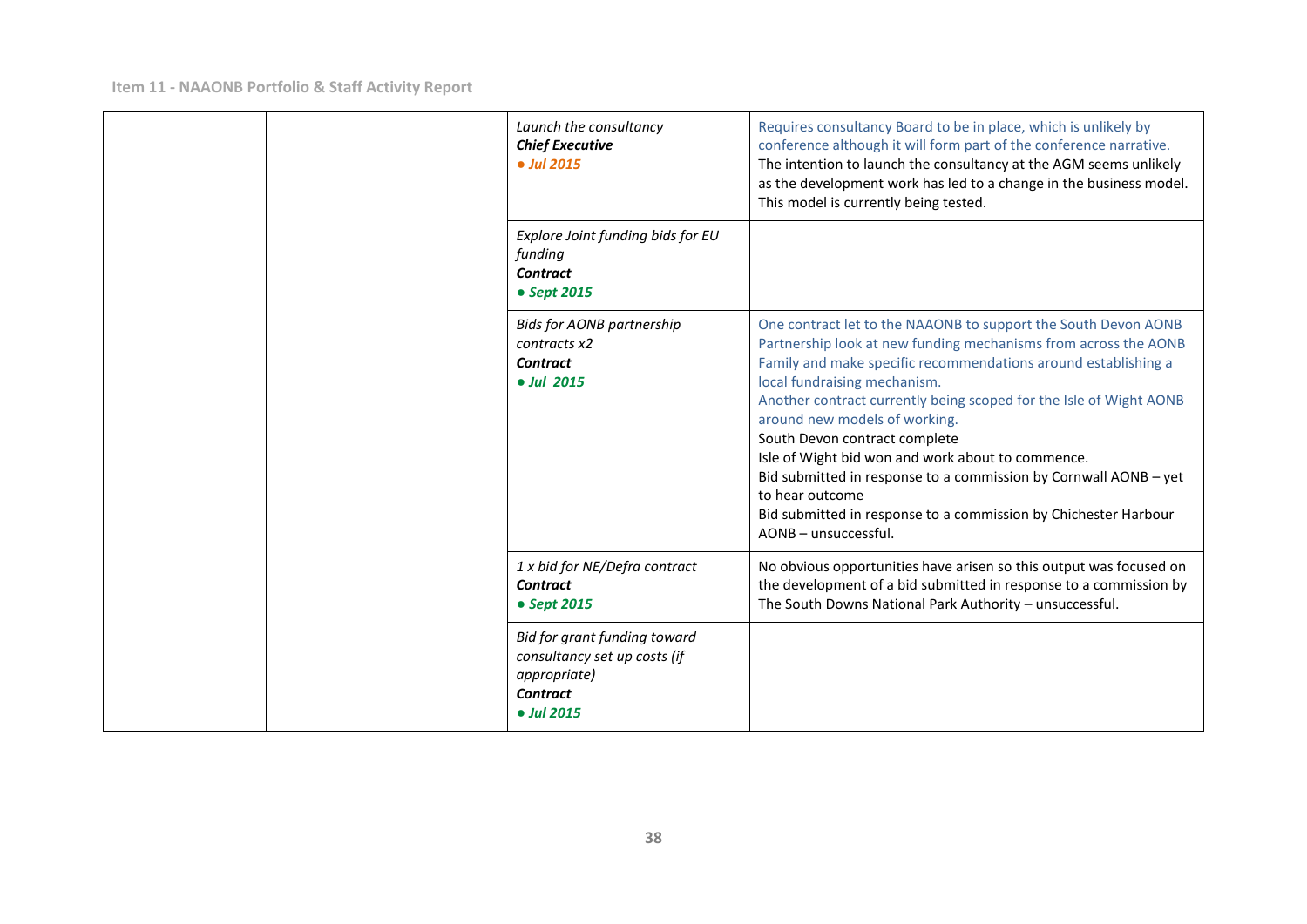|                                                 | <b>Explore NAAONB offering shared</b><br>service delivery to AONB<br>Partnerships and Conservation<br><b>Boards</b> | Set up working group with lead<br>officers<br><b>Policy and Development Manager</b><br>• Sept 2015 | Covered as part of the Lead Officers meeting in April.                                                                     |
|-------------------------------------------------|---------------------------------------------------------------------------------------------------------------------|----------------------------------------------------------------------------------------------------|----------------------------------------------------------------------------------------------------------------------------|
|                                                 | E. Managing organisational change - Portfolio holder: Philip Hygate, Staff member: HD                               |                                                                                                    |                                                                                                                            |
| <b>Priorities</b>                               | <b>Action</b>                                                                                                       | Key milestones / Lead / By when                                                                    | <b>NARRATIVE</b>                                                                                                           |
| <b>Develop the NAAONB</b><br>charitable company | Agree new membership structure<br>and recruitment programme                                                         | Structure agreed<br>Programme agreed<br><b>Board</b><br>• Oct 2015                                 | Paper 'towards a membership strategy' put to Board in October 15                                                           |
|                                                 | Board of Trustees operational with<br>new portfolios linked to Business<br>Plan                                     | Trustees in place<br><b>Board</b><br>• Jul 2015                                                    | Paper on portfolios to be taken to Board meeting 18 <sup>th</sup> June.                                                    |
|                                                 | Hon. Treasurer appointed                                                                                            | Hon. Treasurer in post<br><b>Board</b><br>• Jul 2015                                               | Paper on Hon Treasurer role to be presented to June Board.<br>Job description agreed and advert for post widely circulated |
|                                                 | Ensure charitable company SORP<br>compliant                                                                         | Accounts compliant<br><b>Board</b><br>• Apr 2015                                                   | Met with accountant to prepare CC compliant accounts for 2013-14<br>and 2014-15.                                           |
|                                                 | Produce Governance handbook                                                                                         | Draft handbook agreed by Board<br><b>Board</b><br>• Jul 2015                                       |                                                                                                                            |
|                                                 | Trustee induction and training<br>programme agreed                                                                  | Induction process agreed by board<br><b>Board</b><br>• Jul 2015                                    |                                                                                                                            |
|                                                 | Training and development<br>programme for staff agreed                                                              | Programme agreed by Board<br><b>Chief Executive</b><br>• Aug 2015                                  |                                                                                                                            |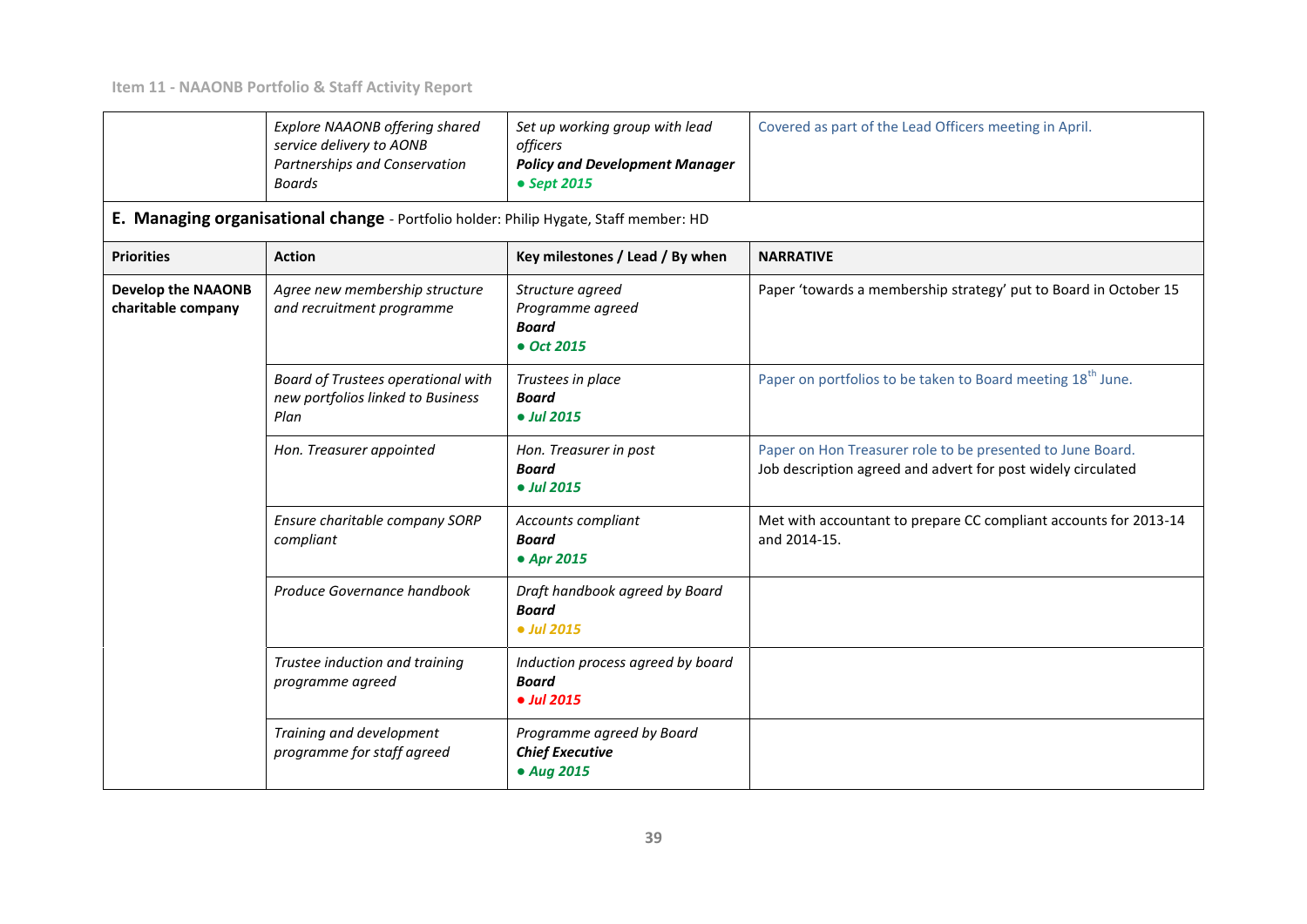| Establish IT system fit for purpose | System in place       | Arrangements are being made to move all websites under one             |
|-------------------------------------|-----------------------|------------------------------------------------------------------------|
|                                     | <b>Office manager</b> | I management organisation, This organisation will be able to provide   |
|                                     | • Jun 2015            | support for staff emails. This transition will occur during the summer |
|                                     |                       | to avoid potential disruption at busy times.                           |

**Appendix 1 -** Portfolio Holder Reports

# **Portfolio activity:** June - September 2015 **Submitted by:** Sarah Jackson

| <b>Portfolio: Raising profile</b><br>Lead: Sarah Jackson         |                                                                      |                                                                                                                  |
|------------------------------------------------------------------|----------------------------------------------------------------------|------------------------------------------------------------------------------------------------------------------|
| <b>Business Plan reference</b>                                   | <b>Action</b>                                                        | <b>Narrative</b>                                                                                                 |
| <b>Business Plan</b><br>A. Raising Profile                       | 1.1 Promote Communication strategy -<br>Fortnightly drop in telecons | Assisted Jill with drop ins and followed up actions                                                              |
|                                                                  | 1.2 Communication strategy Action Plan -<br>Outstanding week         | Organised call for events and produced calendar of events for conference.<br>Ran session with Jill at conference |
|                                                                  |                                                                      | Liaised with AONB family via Basecamp on Outstanding Week                                                        |
|                                                                  | 2.2.(K) Landscapes for Life Award                                    | Organised award including certificates/books, call for proposed names and presentation<br>at conference          |
| Portfolio: Managing organisational change<br>Lead: Philip Hygate |                                                                      |                                                                                                                  |
| <b>Business Plan reference</b>                                   | <b>Action</b>                                                        | <b>Narrative</b>                                                                                                 |
| E. Managing organisational<br>change                             | Trustee recruitment                                                  | Produced JD for Hon treasurer role and recruitment process/timetable July/Aug 2015                               |
|                                                                  | <b>Trustee training</b>                                              | Raised awareness of trustee conference /initiated setting up trustee training $-$ to be<br>taken forward         |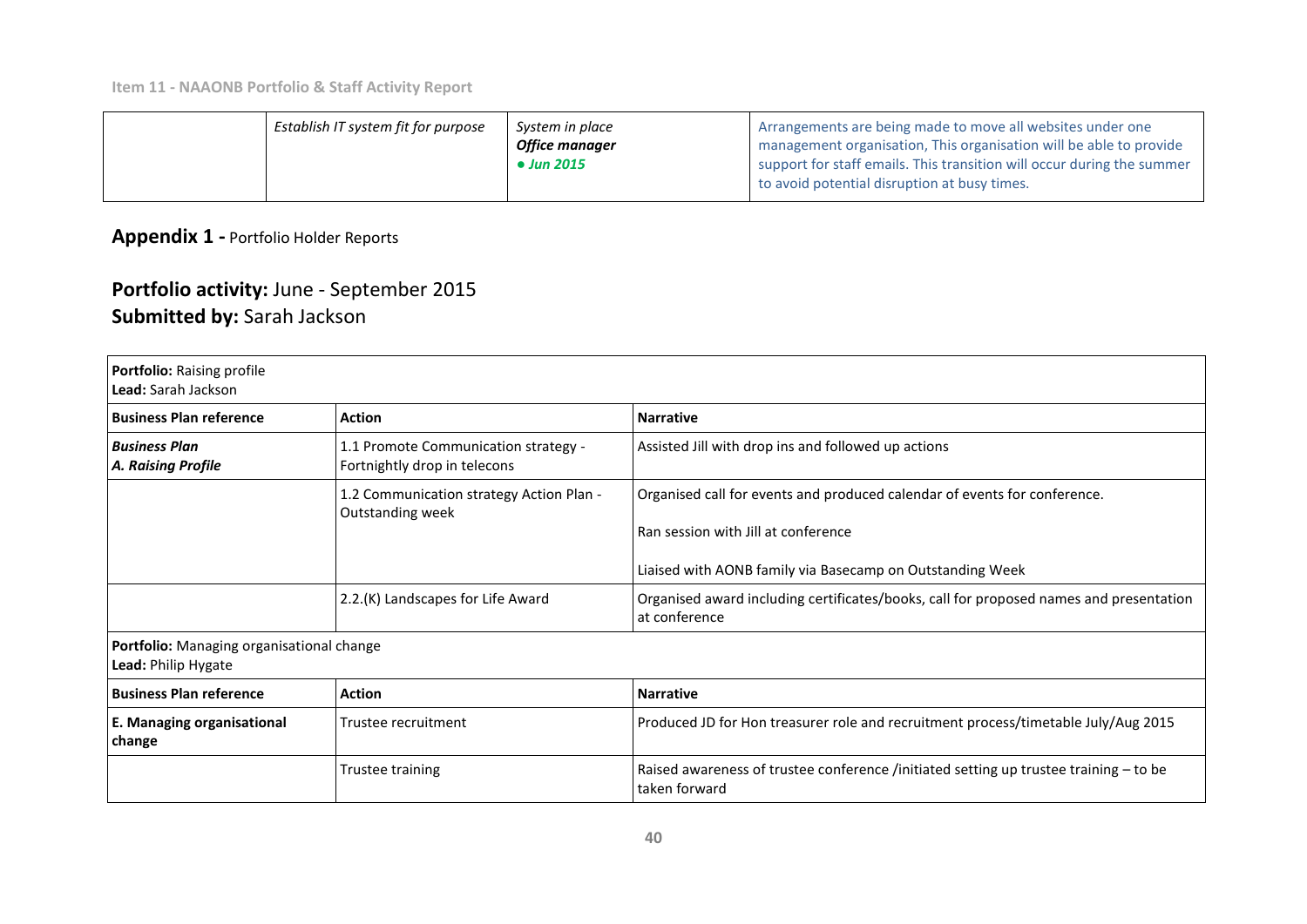# **Portfolio activity:** June - September 2015 **Submitted by:** Chris Woodley-Stewart

## **Portfolio:** Collaboration **Lead:** Chris Woodley-Stewart

| <b>Business Plan reference</b>                                                              | <b>Action</b>                                                                                                                               | <b>Narrative</b>                                                                                                                                                                                                                                                                                             |
|---------------------------------------------------------------------------------------------|---------------------------------------------------------------------------------------------------------------------------------------------|--------------------------------------------------------------------------------------------------------------------------------------------------------------------------------------------------------------------------------------------------------------------------------------------------------------|
| Driving better delivery through<br>collaboration                                            | Programme of collaboration and collective<br>action developed with the AONB<br>Partnerships and National Park Authorities in audit<br>Wales | Discussions with Richard C regarding a framework for a collaboration programme. This<br>would provide opportunities for collaborative work and is connected to the planned skills<br>Facilitated a three day visit to the North Pennines for Kent Downs and North Devon<br>teams to support shared learning. |
| Develop new ways to generate<br>income for NAAONB and AONB<br>Family                        | Develop the NAAONB consultancy as a<br>vehicle for broadening the funding base to<br>AONB partnerships and the NAAONB                       | Supporting development of the consultancy through discussion and teleconferences.<br>Submitted a tender on behalf of the consultancy to deliver a Dark Skies Discovery Site<br>contract in Chichester Harbour AONB.                                                                                          |
| Further the principles of<br>collaboration, building on the<br>Future Landscapes Programme. | Conference (I couldn't actually find a<br>conference action)                                                                                | Supported the delivery of the 2015 conference as portfolio holder.<br>Initial work on 2016 conference development                                                                                                                                                                                            |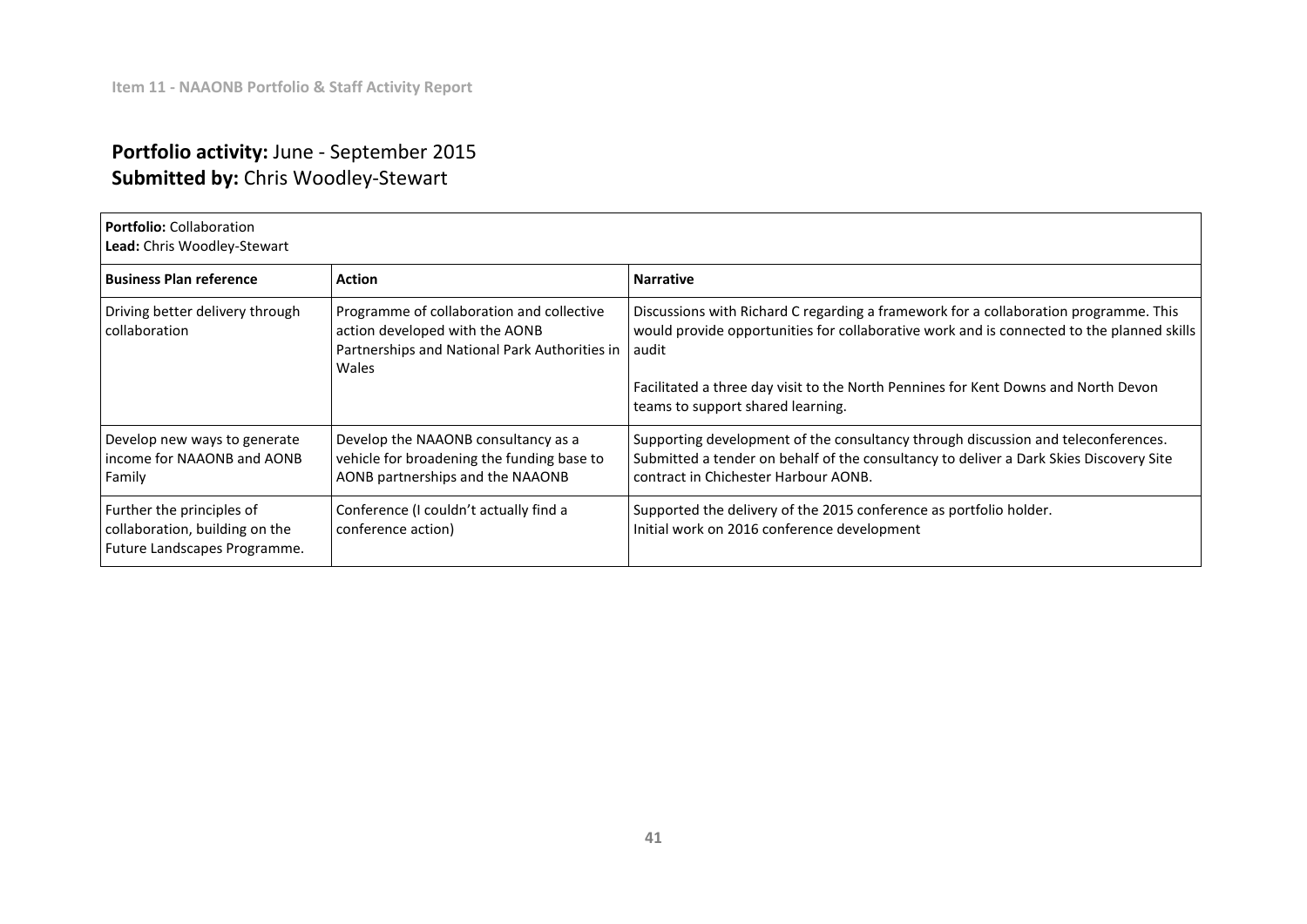## **Appendix 2 -** Report to trustees on activity to mitigate the top three corporate risks

## **Risk 1. Environmental funding declines**

#### Current control/mitigation

Work with national and local politicians to influence policy and public opinion, active revenue generation through new and existing partnership activity, generation of earned income through consultancy model.

## **Activity**

- On-going discussions with Defra officials over impact of further cuts
- Programme of Ministerial visits agreed with officials
- Work to develop the NAAONB consultancy taking place
- NAAONB has bid, through the proto-consultancy, for 6 pieces of work
- Briefing to HLF over funding and grant take up
- Work with Defra's Terrestrial Biodiversity Group to develop funding options for local delivery
- Input to WG's review of Designated Landscapes
- Partnership development with WG over collaboration
- Funding partnerships in development with Big Lottery and Plantlife

#### **Impact**

- Awaiting Autumn statement and announcements over next CSR.
- Progress in Wales over new partnerships with WG
- Majority of other activity benefits AONB Family with negligible positive impact on NAAONB

#### **Risk 2. Failure to develop effective homeworking infrastructure**

Current control/mitigation

Monitor and seriously consider all available opportunities for more effective working practices

#### **Activity**

Finance - Subscription and use of Xero (finance software) is now 6 months underway at the date of this Board meeting. All is going well regarding staff training and there has been a noticeable improvement in the day to day running of NAAONB finance systems (due to taking the accounts in house, on a cloud based system, resulting in a reduction in duplication of work).

An application has been made to Lloyds PLC to change the signatories on the account.

IT - Not for profit "purchase" of Office 365 has been approved and Microsoft have agreed to supply the software free of charge as NAAONB are a charity.

Websites and emails have now (at the date of this Board meeting) been changed over to a new supplier (Cosmic) who are more cost efficient and able to provide a level of IT support (no support was available previously).

#### **Impact**

Once the change in signatories on the NAAONB's bank account has been confirmed there will be a further reduction in duplication of work.

Improvement of IT systems will increase capacity of employees to undertake their work, until now members of staff have not been able to set out of office responses on their email addresses as the previous setup did not allow. Office 365 will also improve collaboration across the team.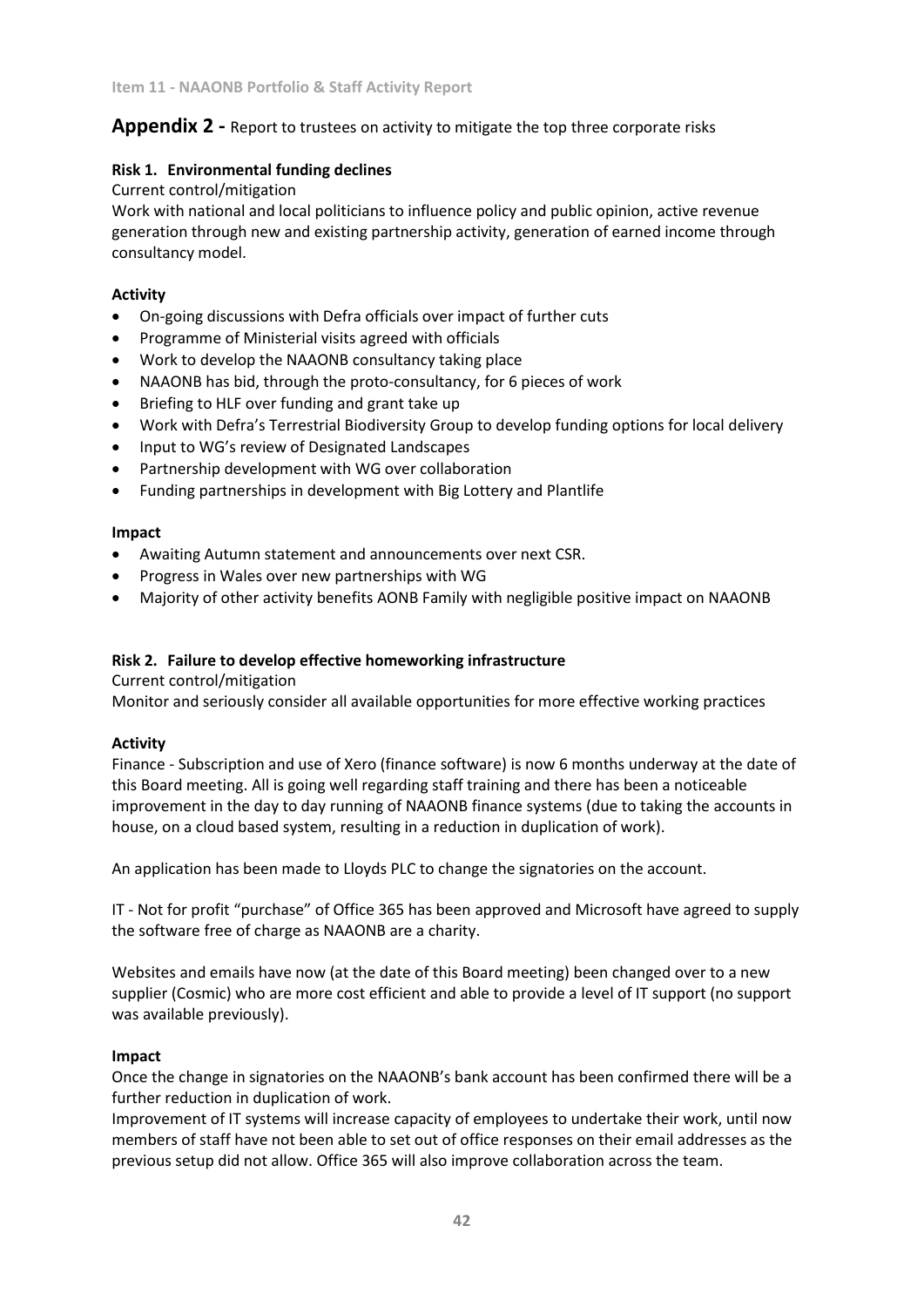## **Risk 3. IT system failure**

Current control/mitigation No maintenance programme, personal approaches to back up & anti-virus system.

#### **Activity**

CEO has a new laptop to replace failing item.

Cosmic are supplying a service which filters junk emails from staff emails.

#### **Impact**

Improvement of IT systems will increase capacity of employees to undertake their work, with the new spam filtering - the junk emails will no longer reach mobile phones and will make working when out of the office significantly easier.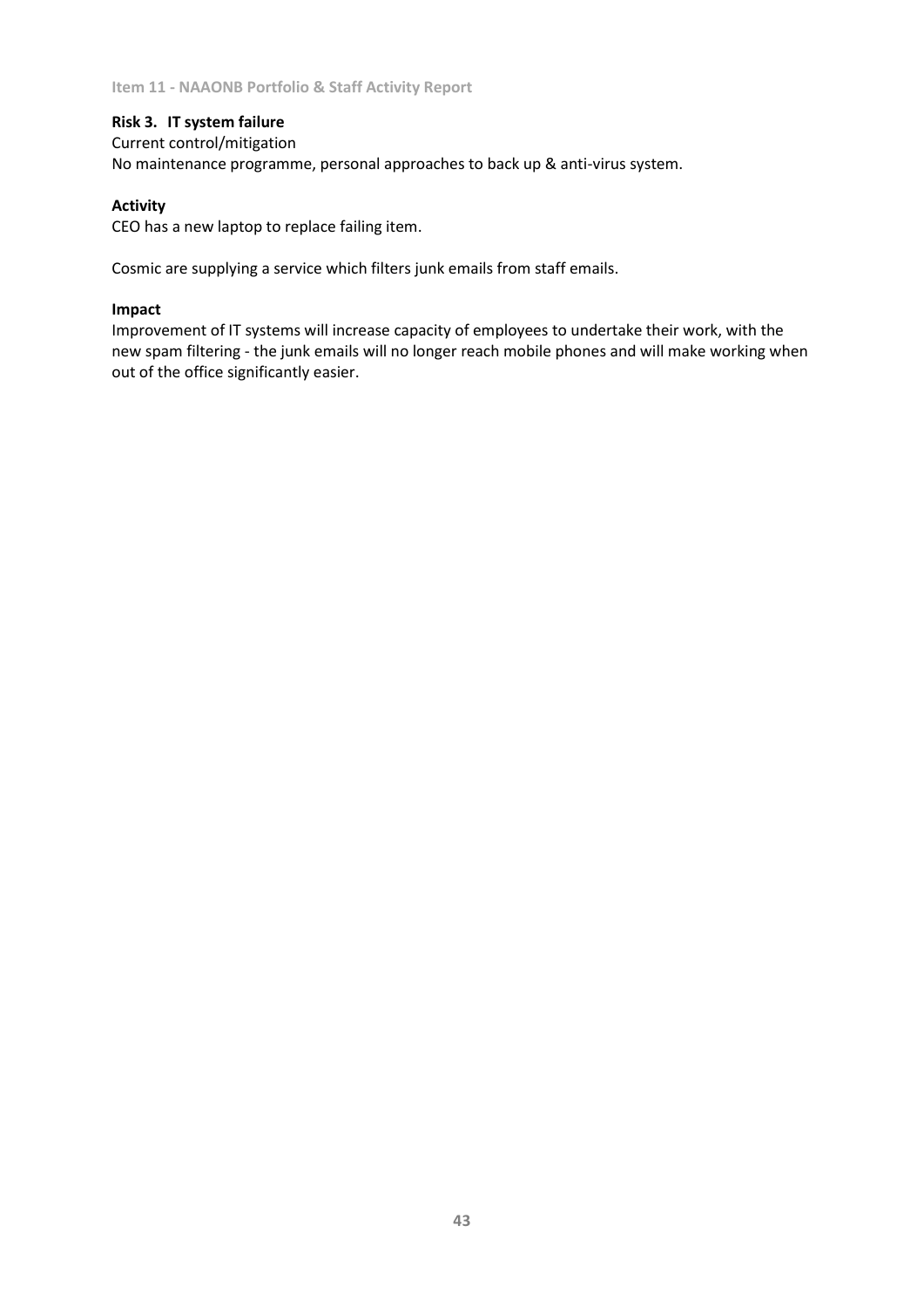**Item 12 - Defra Report**

# **Item 12 - Defra Report**

| Report to: | The Board of the National Association for AONBs |
|------------|-------------------------------------------------|
| Subject:   | Defra Report                                    |
| Date:      | 6 <sup>th</sup> October 2015                    |
| Report by: | Stephen Preston                                 |
| Purpose:   | For information                                 |

#### **Funding in 16/17 and beyond**

Like all Departments we are required to continue to make savings and play our part in reducing the deficit. The Budget set a path for unprotected departments that will mean a reduction in expenditure equating to an average of 12.6% over the four years from April 2016 until March 2020. Much time has been spent in over the past three months in developing these budgets.

We will get more idea of the next spending round review and the implications for Defra support for AONB partnerships shortly.

Given further cuts to Defra, confirmation of final funding to AONB partnerships may well not be given until January, later than normal. Defra recognises the implications for partnership funding and we will endeavour to give a much certainty as possible, as early as possible to allow for budget planning.

#### **ADEPT (Association of Directors of Environment, Economy, Planning and Transport).**

Tom Surrey attended a meeting in July of the ADEPT Environment Board and gave a presentation on Defra's work, specifically on its role in relation to Protected Landscapes. It was agreed that there should be ongoing engagement between Defra and ADEPT. Peter Chamberlain (Devon CC) was identified as the ADEPT representative who might liaise with Tom on protected landscape issues.

Peter is establishing a contact group with key representatives in local authorities.

#### **Reports**

The joint NAAONB/ NPE report "*So much more than the View*…." was well-received.

Three Defra-sponsored reports concerning protected landscapes still await decisions on publication: LUC on external funding; Cumulus Consultants on the Economics of Protected Landscapes and Peter Bibby's analysis of land use change in National Parks and AONBs.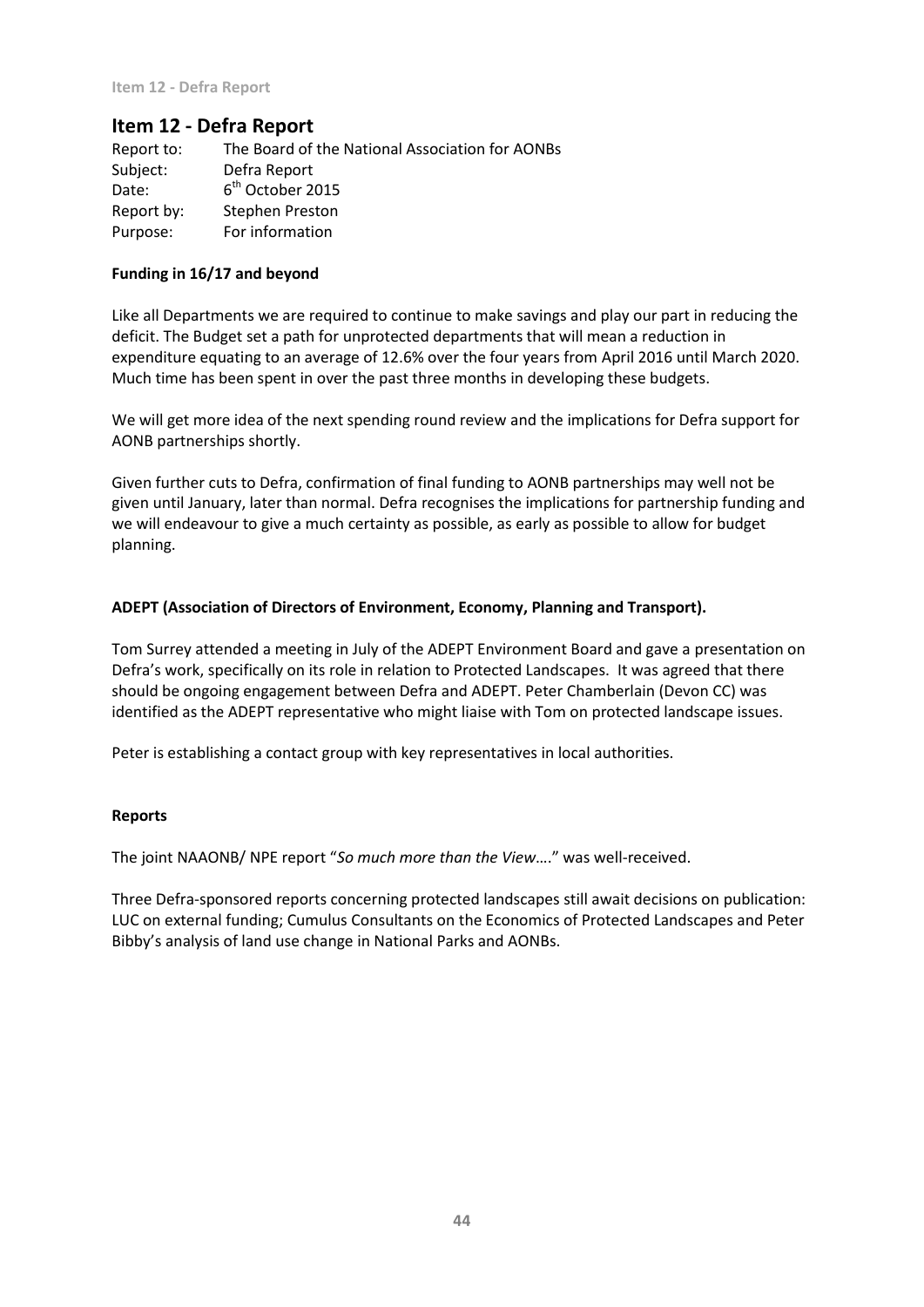# **Item 13 - Natural England Report**

Report to: The Board of the National Association for AONBs Subject: Natural England Report Date:  $6<sup>th</sup>$  October 2015 Report by: David Henshilwood Purpose: For information

#### **NAAONB Conference Winchester**

Liz Newton and Natural England colleagues very much welcomed and appreciated the usual impeccable hospitality and arrangements at the recent conference, and benefited from the opportunity to spend time with the AONB 'family'. It was also a welcome reminder of summer for those of us from more northern latitudes.

#### **Suffolk Coasts and Heaths AONB Boundary variation**

We undertook fieldwork during July to consider revisions to the existing boundary of the Suffolk Coast and Heaths AONB on the Shotley Peninsular and on the south side of the Stour estuary in Essex. Proposals are currently being developed on which we will consult stakeholders informally, prior to undertaking the required statutory consultation. Statutory consultees comprise the local authorities with land in the areas concerned. We are aiming for the consultation stages of the project to start as early as possible in the new year and intend to open up the formal consultation to the wider public as well statutory consultees. We will be particularly looking for any further evidence specifically relevant to the areas under review which supports the case for these areas in terms of the national importance of their natural beauty as well as in terms of the desirability of their designation as part of an Area of Outstanding Natural Beauty.

#### **Future landscape designations**

The position on further landscape designations remains as reported to the Board at its last meeting

We continue to receive a diminishing number of enquiries about potential changes to AONB boundaries, or suggestions for new AONBs.

#### **Natural England Conservation Strategy and Defra 25 year plan for the Environment**

Both of these documents are under development at the moment. Both will shape and drive the way in which Natural England delivers its business and works with its partners over the coming years. Landscape is likely to be one of the key environmental assets identified in the Defra 25 year plan, and will also play a key role in Natural England's conservation strategy.

Natural England is likely to promote a shared outcomes approach with key partners, which will set out shared long-term objectives with our partners at a landscape scale, and work together to achieve these shared outcomes. AONB partnerships, with their wide experience of working in this way, are likely to be very significant partners for us as this way of working is developed.

David Henshilwood, Principal Adviser, Landscape